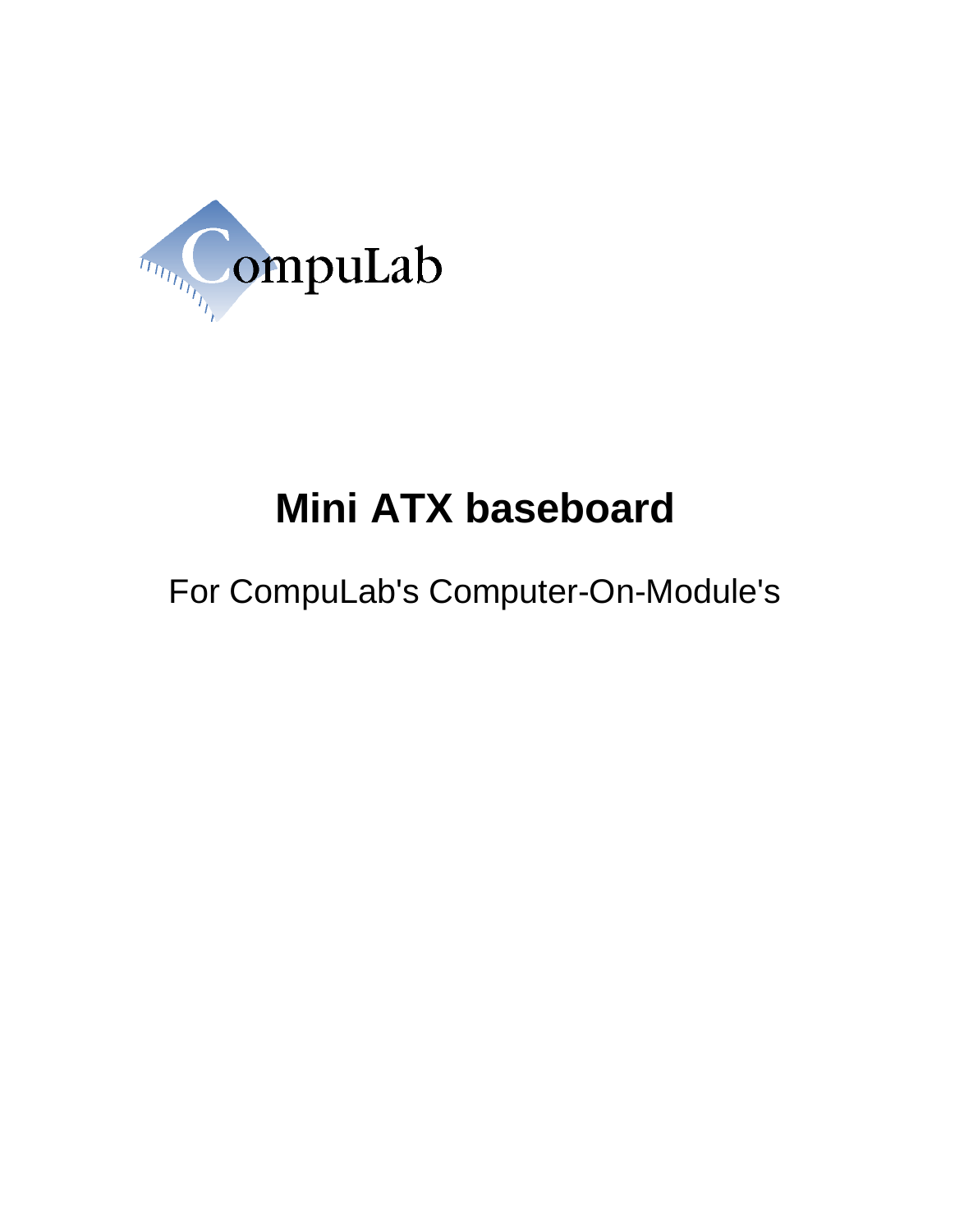# **Table of Contents**

| 1.           |                                                              |  |
|--------------|--------------------------------------------------------------|--|
| 2.           |                                                              |  |
| 2.1.         |                                                              |  |
| 2.2.         |                                                              |  |
| 3.           |                                                              |  |
| 3.1.         |                                                              |  |
| 3.2.         |                                                              |  |
| 3.3.         |                                                              |  |
| 3.4.         | GPIO, SPECIAL FUNCTIONS AND VIDEO INPUT HEADER (P18)11       |  |
| 3.5.         |                                                              |  |
| 3.6.         |                                                              |  |
| 3.7.         | HARD DISK INTERFACE FOR ARM / POWERPC MODULES (P9)  15       |  |
| 3.8.         |                                                              |  |
| 3.9.         |                                                              |  |
|              | 3.10.                                                        |  |
|              | 3.11.                                                        |  |
|              | 3.12.                                                        |  |
|              | 3.13.                                                        |  |
|              | 3.14.                                                        |  |
|              | 3.15.                                                        |  |
|              | 3.16.                                                        |  |
|              | 3.17.                                                        |  |
|              | 3.18.                                                        |  |
|              | TOUCHSCREEN, IR AND AUDIO INTERFACE HEADER (P28) 23<br>3.19. |  |
|              | 3.20.                                                        |  |
|              | 3.21.                                                        |  |
|              | 3.22.                                                        |  |
|              | 3.23.                                                        |  |
|              | 3.24.                                                        |  |
|              | 3.26.                                                        |  |
|              | 3.27.                                                        |  |
|              | 3.28.                                                        |  |
| $\mathbf{4}$ | FUNCTIONS IMPLEMENTED ON THE ATX BASEBOARD 28                |  |
| 4.1.         |                                                              |  |
| 4.2.         |                                                              |  |
| 4.3.         | DUAL PC CARD CONTROLLER AND PCMCIA GLUE LOGIC31              |  |
|              | 4.3.1.                                                       |  |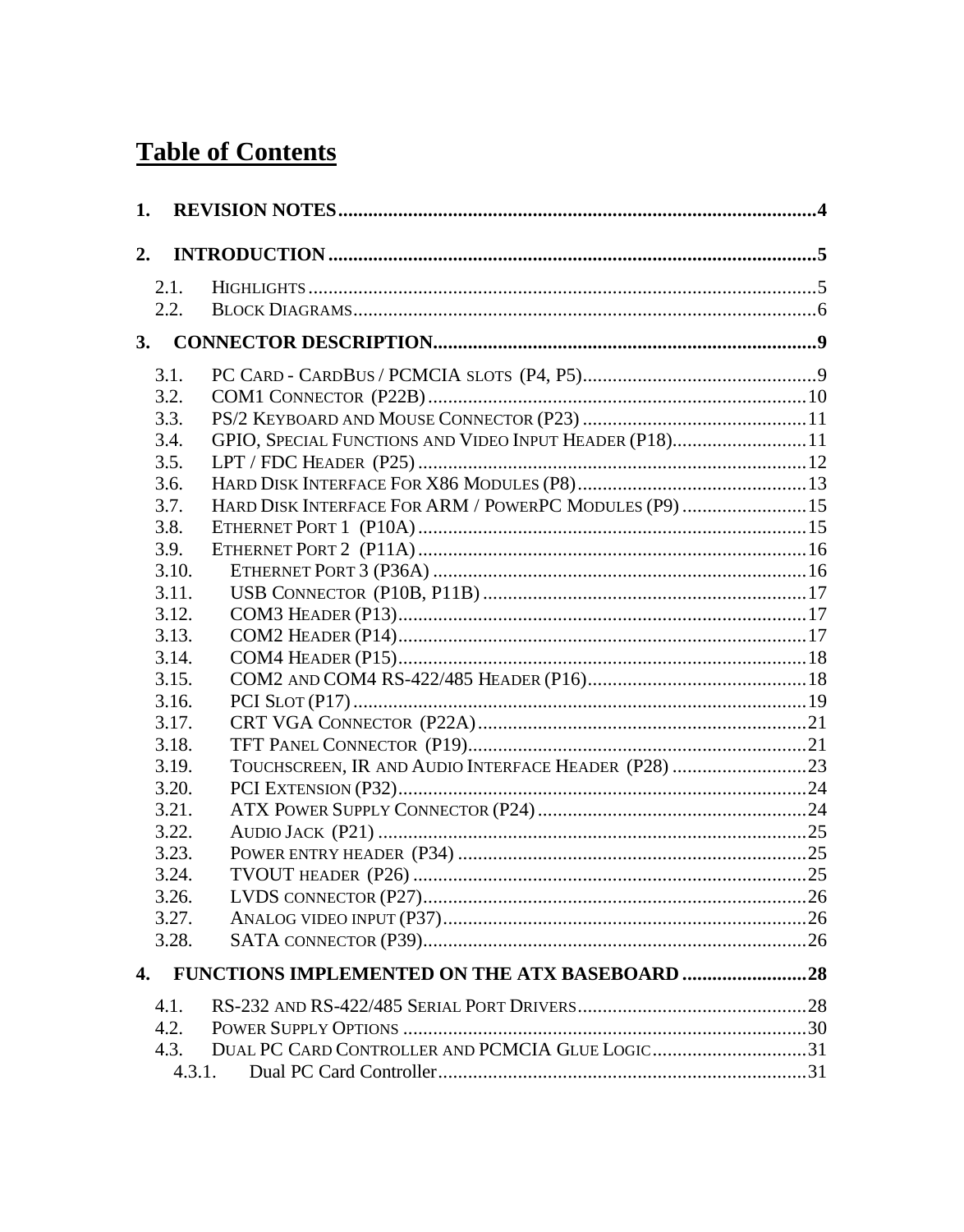|    | 4.4.    |  |
|----|---------|--|
|    | 4.5.    |  |
|    | 4.6.    |  |
| 5. |         |  |
|    | $5.1$ . |  |
|    | 52      |  |
|    | 5.2.1   |  |
|    | 5.2.2.  |  |
|    | 5.2.3.  |  |
|    | 5.2.4   |  |
|    | 5.2.5.  |  |
| 6. |         |  |
| 7. |         |  |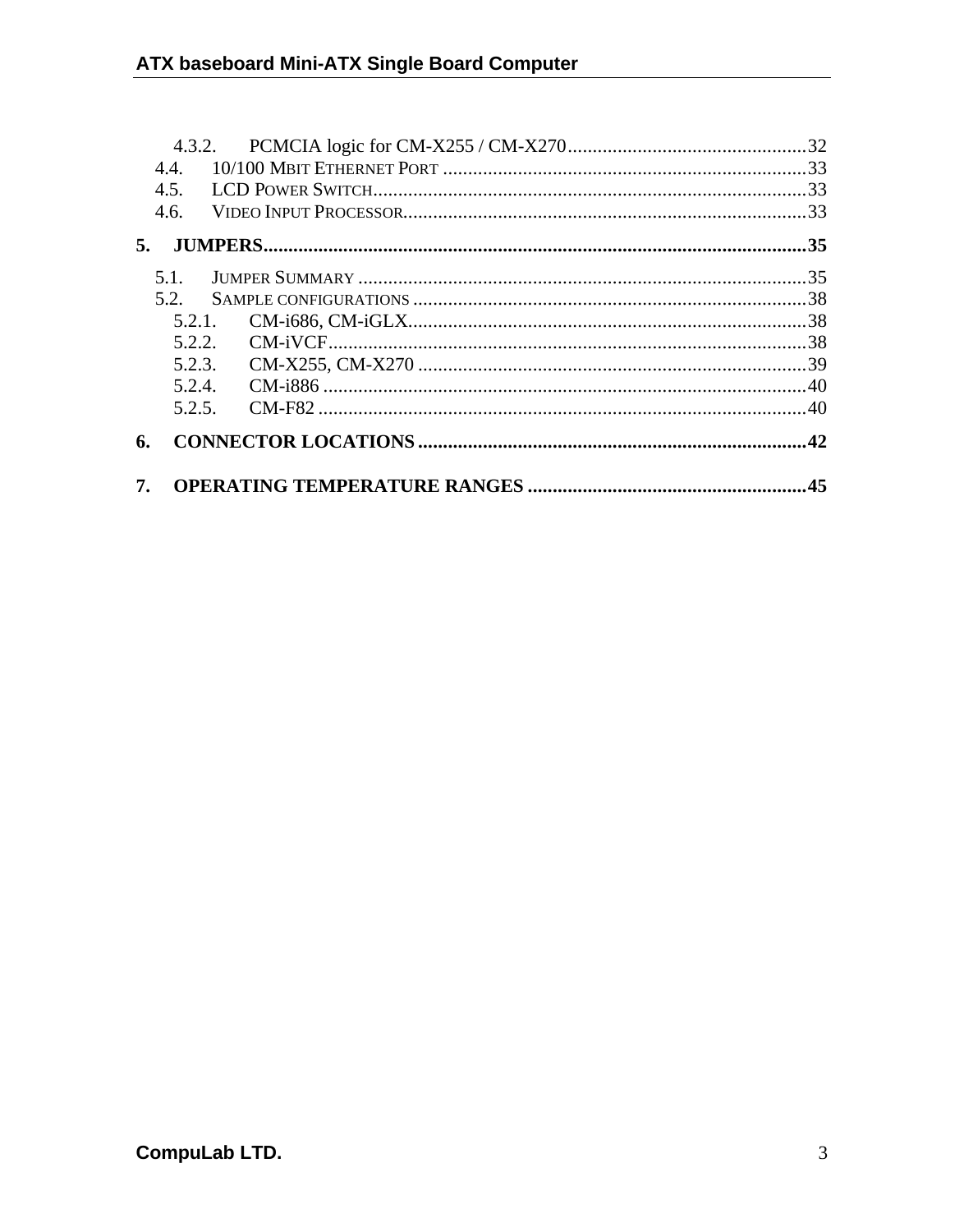# **1. Revision Notes**

| <b>Date</b>     | <b>Description</b>                                                |  |  |
|-----------------|-------------------------------------------------------------------|--|--|
|                 |                                                                   |  |  |
| $07 - Dec-2003$ | • First release                                                   |  |  |
| 17-Jun-2004     | Added detailed description of RS-422/485 modes                    |  |  |
| 24-May-2005     | Added jumper settings for iVCF support                            |  |  |
| 14-Jun-2005     | Added clarifications regarding orientation of inserted PCI cards. |  |  |
| 05-Sep-2005     | Added numeration for PXA255 GPIO's (for CM-X255)                  |  |  |
| 27-Feb-2006     | Manual significantly changed to match rev 2 of ATX baseboard      |  |  |
|                 | Added notes specific for CM-X270, CM-F82                          |  |  |
|                 | Added Video Input Processor description                           |  |  |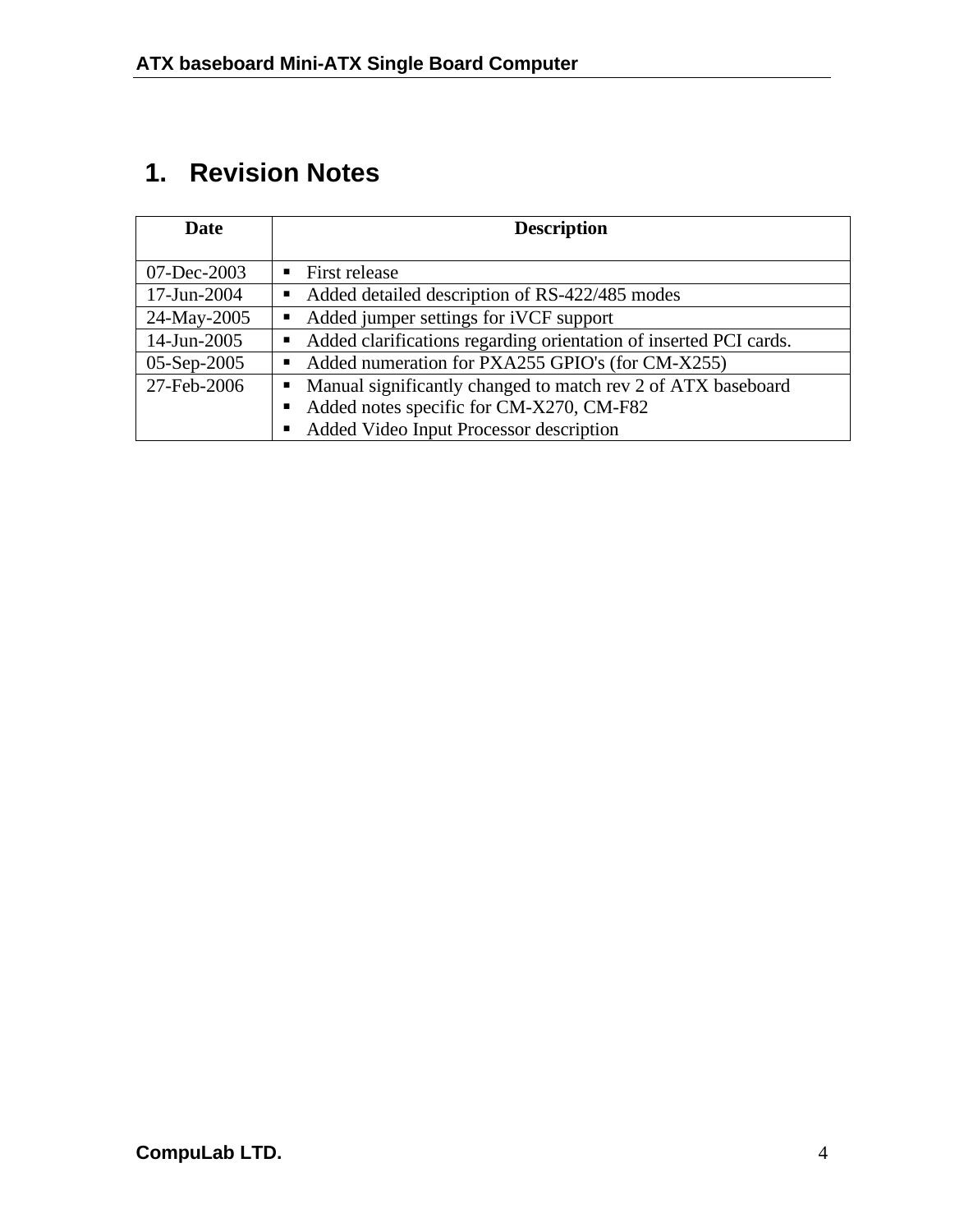# **2. Introduction**

### **2.1. Highlights**

• **Mini-ATX Single Board Computer implemented by an ATX baseboard and a Computer-On-Module** • **Works with all CompuLab's CoM's: X255, X270, F82, i686, iGLX, iVCF** • **PCI slot** • **COM1 - 4 with RS232 / RS485 / RS422 / TTL driver options** • **LPT, GPIO, PS/2 keyboard and mouse interfaces** • **Host USB ports** • **Hard Disk Interface** • **Connectors for an LCD panel and CRT monitor** • **One to three 10/100BaseT Ethernet ports** • **Single or Dual PCMCIA / CardBus slots** • **Video input processor** The **ATX baseboard** is a small single board computer having industry standard Mini-ATX form factor. Single Board Computer functionality is implemented by a combination of a Computer-On-Module and an ATX baseboard. The ATX baseboard can use any CoM (Computer-On-Module) available from CompuLab. Several additional functions are implemented on the ATX board itself. Functional content provided by the ATX baseboard varies according to the module selected, enabling the flexibility required in a dynamic market where application requirements can change rapidly.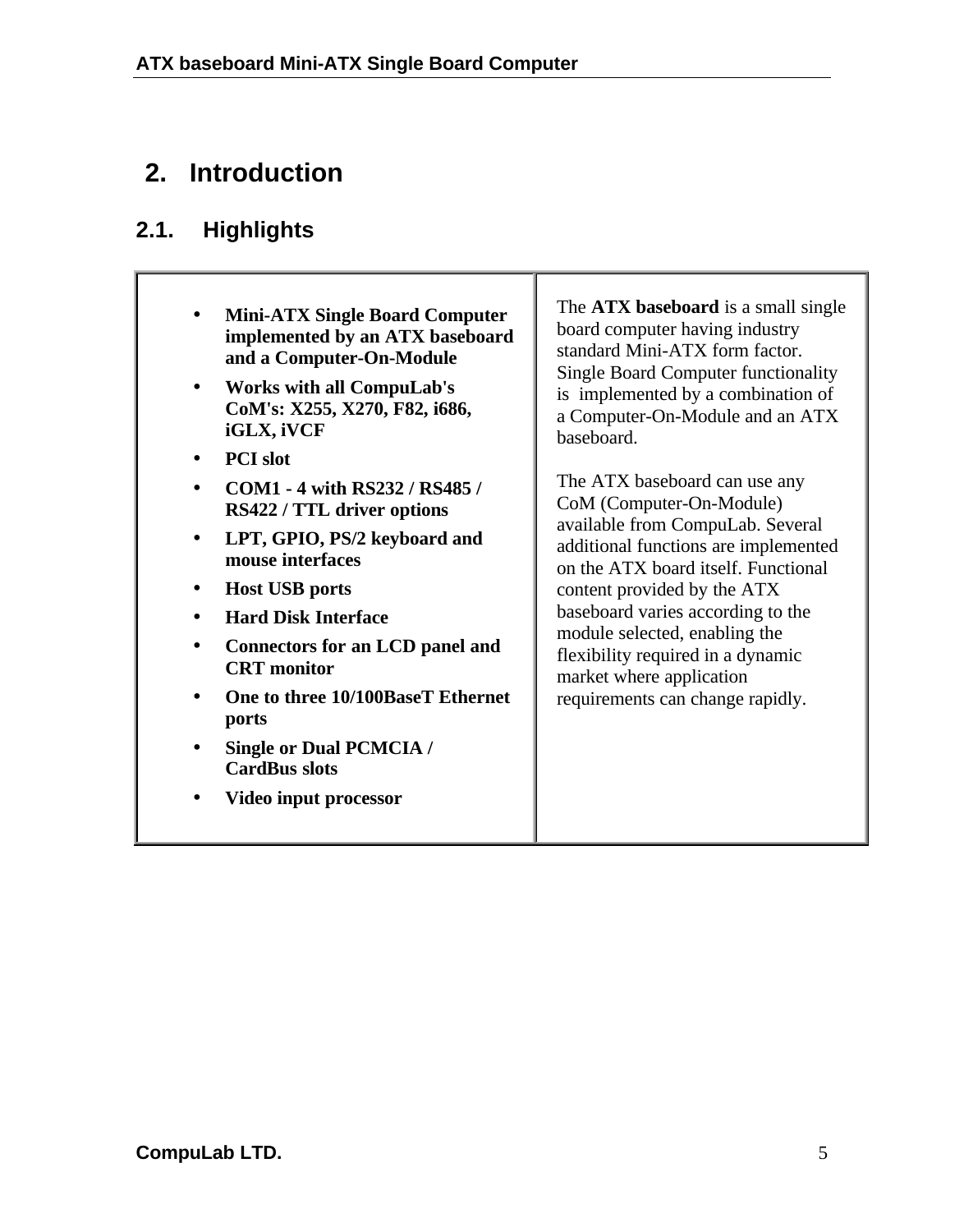#### **2.2. Block Diagrams**

The ATX baseboard feature set depends on the module used.

#### **ATX baseboard with CM-X255**

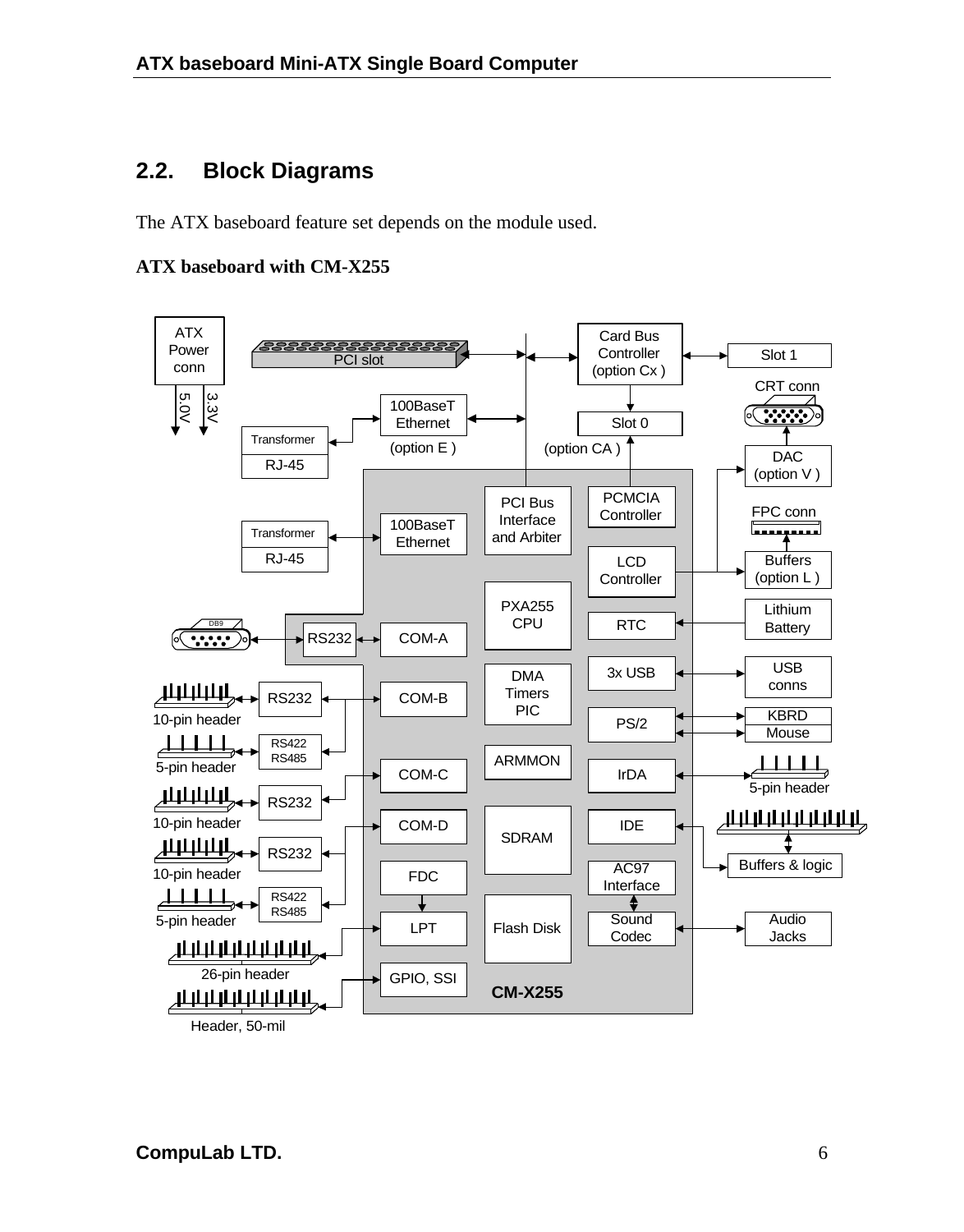#### **ATX baseboard with CM-i686**

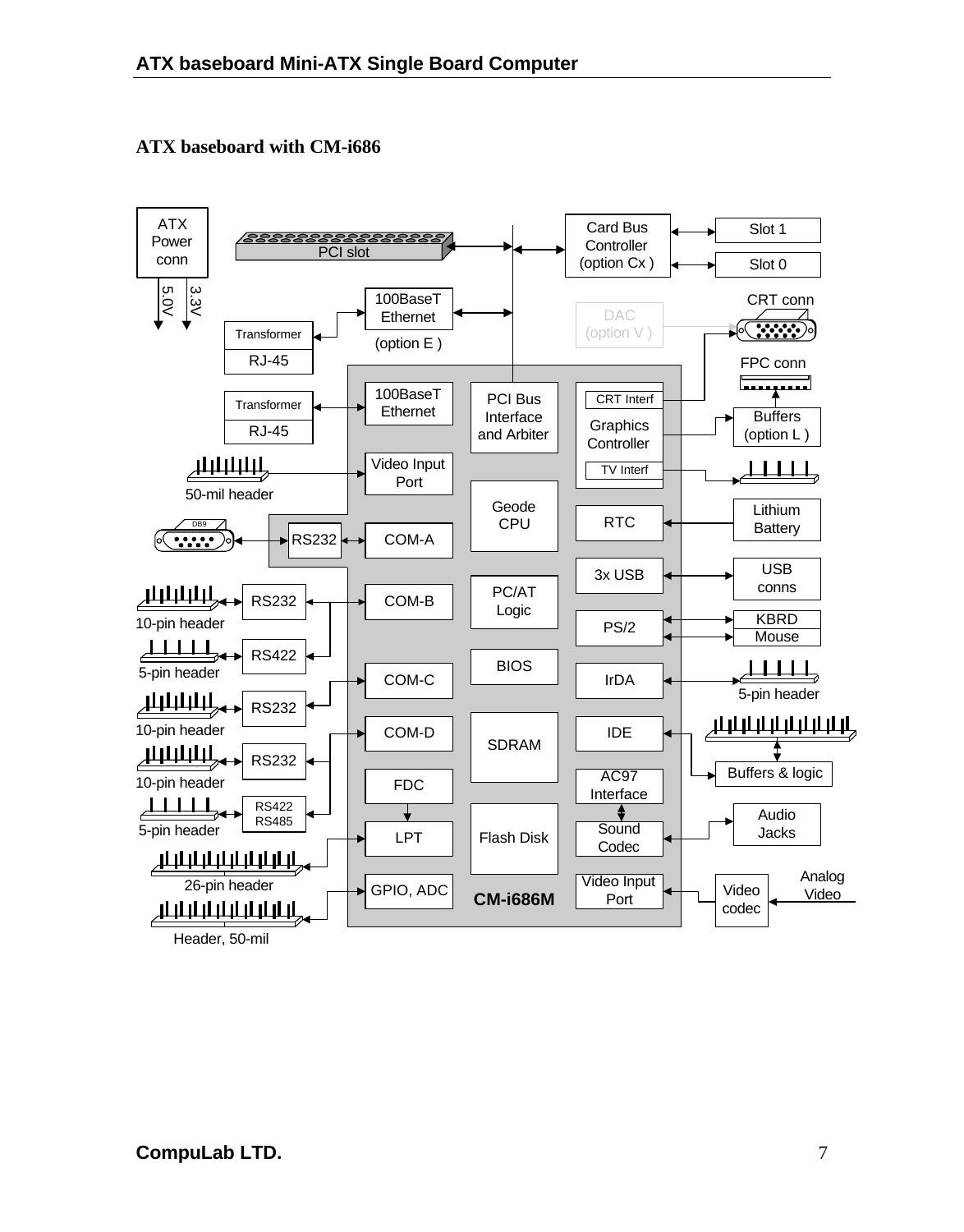#### **ATX baseboard with CM-i886**

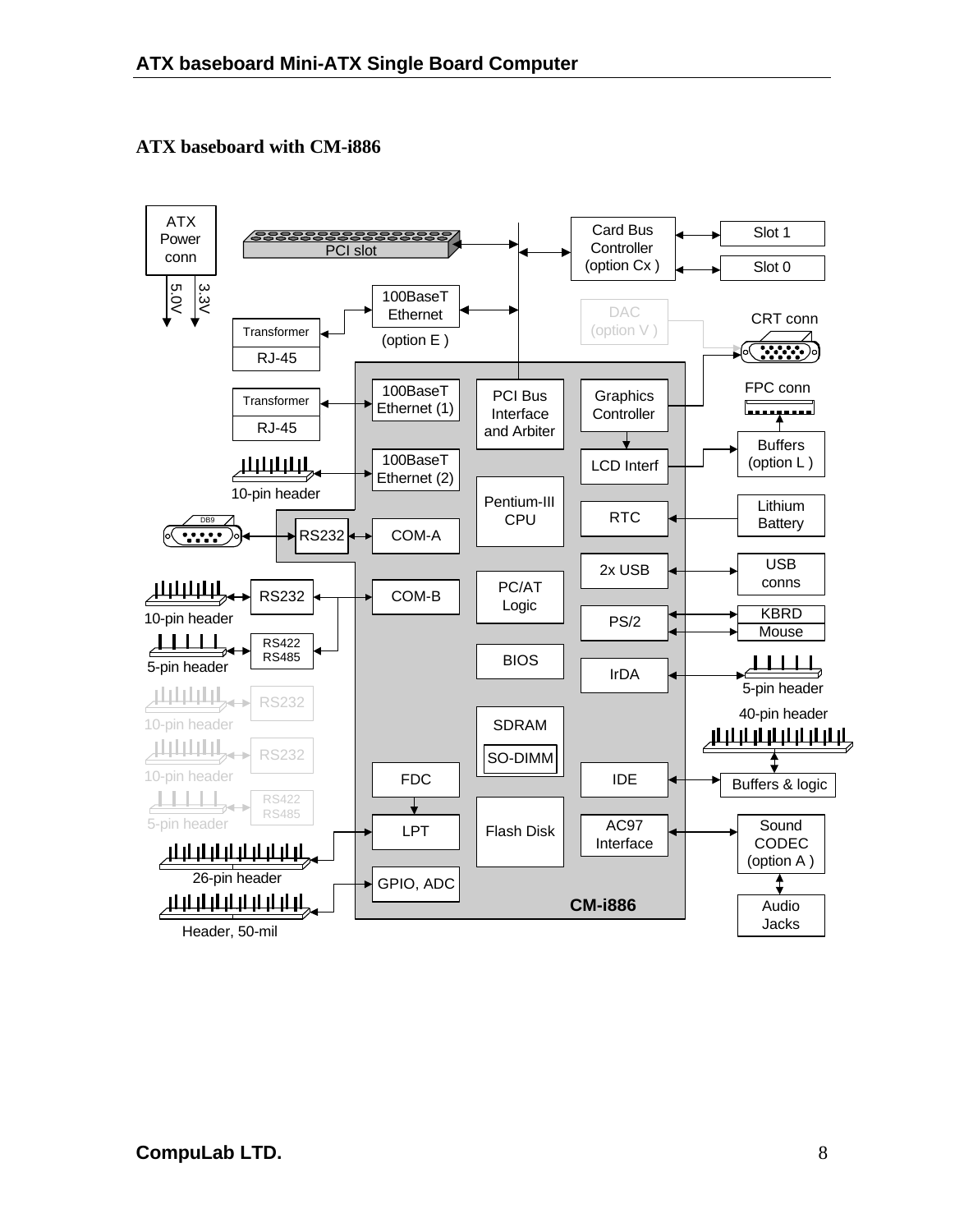# **3. Connector Description**

The ATX baseboard uses the attached Computer-On-Module to implement most of the provided functions. For these functions, the ATX baseboard routes the signals from the module's miniature connectors to standard connectors. Functional descriptions are therefore provided in the module's Reference Guide. The section below provides only a description of the external interface connectors. Section 4 provides the specifications of additional functions implemented on the ATX baseboard itself.

### **3.1. PC Card - CardBus / PCMCIA slots (P4, P5)**

These 68-pin PC Card slots conform to the CardBus and PCMCIA standards. They include card guides. The ATX baseboard can be assembled with either none, one or two PC Card slots.

Signal names below are specified for both P4 and P5 slots; however, they are physically connected to separate signal groups of the controller.

The selection of PCMCIA versus CardBus mode is performed automatically under driver control, according to the inserted card type.

| Pin            | <b>PCMCIA</b>  | <b>CardBus</b>    | Pin | <b>PCMCIA</b>    | <b>CardBus</b>    |
|----------------|----------------|-------------------|-----|------------------|-------------------|
|                | <b>Name</b>    | <b>Name</b>       |     | <b>Name</b>      | <b>Name</b>       |
| 1              | <b>GND</b>     | <b>GND</b>        | 35  | <b>GND</b>       | <b>GND</b>        |
| $\overline{2}$ | D <sub>3</sub> | CAD <sub>0</sub>  | 36  | CD1#             | CCD1#             |
| 3              | D <sub>4</sub> | CAD <sub>1</sub>  | 37  | D11              | CAD <sub>2</sub>  |
| $\overline{4}$ | D <sub>5</sub> | CAD <sub>3</sub>  | 38  | D <sub>12</sub>  | CAD <sub>4</sub>  |
| 5              | D <sub>6</sub> | CAD <sub>5</sub>  | 39  | D <sub>13</sub>  | CAD <sub>6</sub>  |
| 6              | D7             | CAD7              | 40  | D14              | <b>RFU</b>        |
| 7              | CE1#           | CCBE0#            | 41  | D15              | CAD <sub>8</sub>  |
| 8              | A10            | CAD <sub>9</sub>  | 42  | CE2#             | CAD <sub>10</sub> |
| 9              | OE#            | CAD <sub>11</sub> | 43  | VS1#             | CVS <sub>1</sub>  |
| 10             | A11            | CAD <sub>12</sub> | 44  | IOR#             | CAD <sub>13</sub> |
| 11             | A9             | CAD <sub>14</sub> | 45  | IOW#             | CAD <sub>15</sub> |
| 12             | A8             | CCBE1#            | 46  | A17              | CAD <sub>16</sub> |
| 13             | A13            | <b>CPAR</b>       | 47  | A18              | <b>RFU</b>        |
| 14             | A14            | CPERR#            | 48  | A19              | CBLOCK#           |
| 15             | WE#            | CGNT#             | 49  | A20              | CSTOP#            |
| 16             | RDY#/IREQ#     | CINT#             | 50  | A21              | CDEVSEL#          |
| 17             | <b>VCC</b>     | <b>VCC</b>        | 51  | <b>VCC</b>       | <b>VCC</b>        |
| 18             | VPP1           | VPP <sub>1</sub>  | 52  | VPP <sub>2</sub> | VPP <sub>2</sub>  |
| 19             | A $16$         | <b>CCLK</b>       | 53  | A22              | CTRDY#            |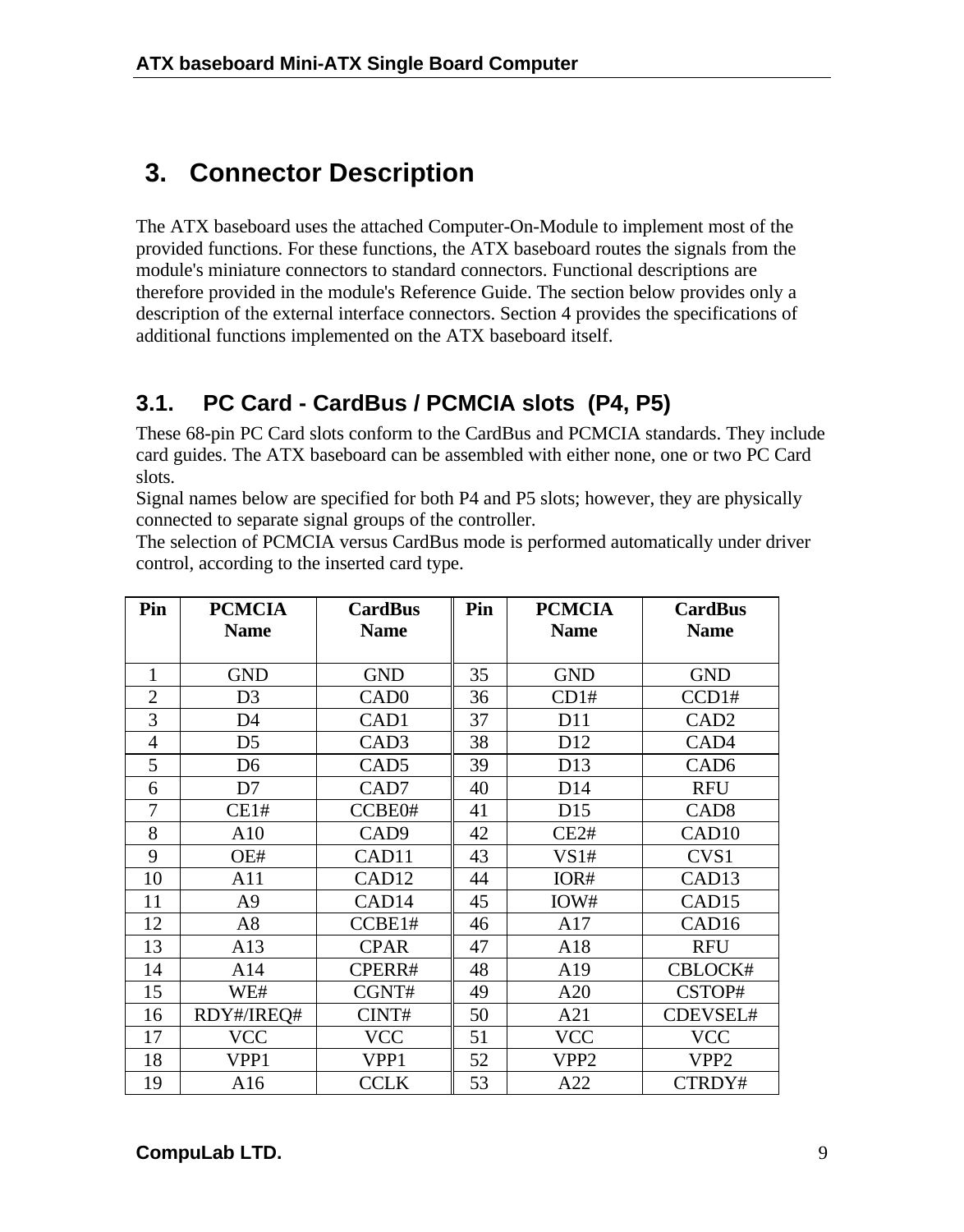| 20 | A15            | CIRDY#            | 54 | A23             | CFRAME#           |
|----|----------------|-------------------|----|-----------------|-------------------|
| 21 | A12            | CCBE2#            | 55 | A <sub>24</sub> | CAD <sub>17</sub> |
| 22 | A7             | CAD <sub>18</sub> | 56 | A25             | CAD <sub>19</sub> |
| 23 | A6             | CAD <sub>20</sub> | 57 | VS2#            | CVS <sub>2</sub>  |
| 24 | A5             | CAD <sub>21</sub> | 58 | <b>RESET</b>    | CRST#             |
| 25 | A4             | CAD <sub>22</sub> | 59 | <b>WAIT</b>     | CSERR#            |
| 26 | A <sub>3</sub> | CAD23             | 60 | <b>INPACK#</b>  | CREQ#             |
| 27 | A <sub>2</sub> | CAD <sub>24</sub> | 61 | REG#            | CCBE3#            |
| 28 | A <sub>1</sub> | CAD25             | 62 | <b>BVD2/SPK</b> | <b>CAUDIO</b>     |
| 29 | A <sub>0</sub> | CAD <sub>26</sub> | 63 | <b>BVD1/STS</b> | <b>CSTSCHG</b>    |
| 30 | D <sub>0</sub> | CAD <sub>27</sub> | 64 | D <sub>8</sub>  | CAD <sub>28</sub> |
| 31 | D1             | CAD <sub>29</sub> | 65 | D <sub>9</sub>  | CAD30             |
| 32 | D <sub>2</sub> | <b>RFU</b>        | 66 | D10             | CAD <sub>31</sub> |
| 33 | WP/IOIS#       | <b>CCLKRUN#</b>   | 67 | CD2#            | CCD2#             |
| 34 | <b>GND</b>     | <b>GND</b>        | 68 | <b>GND</b>      | <b>GND</b>        |

**PCMCIA slot types:** the slots can accommodate all types of PC Cards - Type I, II or III.

#### **3.2. COM1 Connector (P22B)**

Standard DB9 connector, RS-232 levels

| Pin            | <b>Name</b> | Pin            | <b>Name</b> |
|----------------|-------------|----------------|-------------|
| S1             | COM1-DCD    | S6             | COM1-DSR    |
| S <sub>2</sub> | $COM1-RXD$  | S7             | COM1-RTS    |
| S <sub>3</sub> | COM1-TXD    | S <sub>8</sub> | COM1-CTS    |
| S4             | COM1-DTR    | <b>S9</b>      | COM1-RI     |
| S <sub>5</sub> | GND         |                |             |

**Note**

COM1-RI (Ring Indicator) input is not available if a CM-i686 is used, because it is not supported by the Geode chipset. This input is tied to GND in the CM-i686.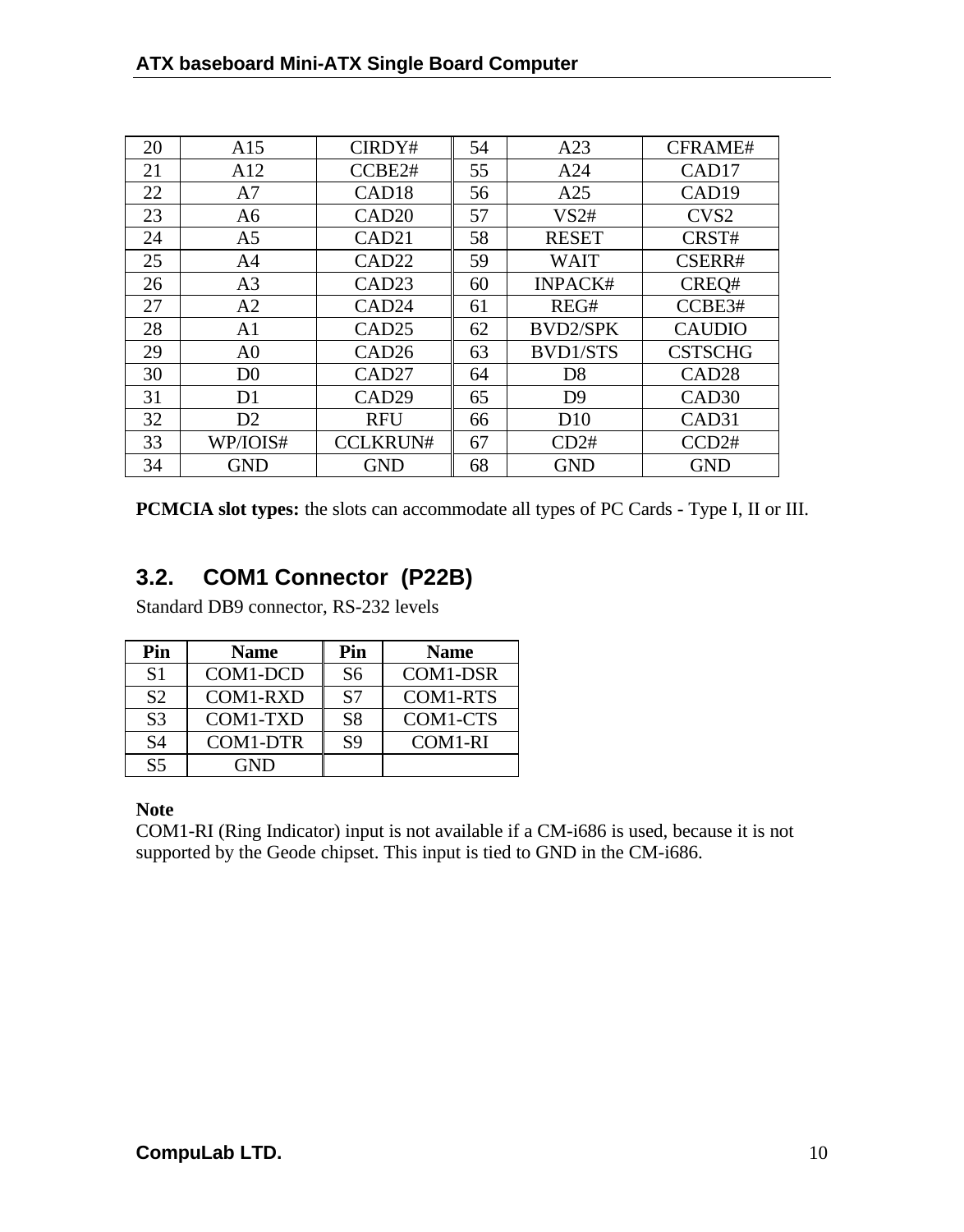### **3.3. PS/2 Keyboard and Mouse Connector (P23)**

Standard 2x 6-pin Mini-Din

| Pin            | Pin            | <b>Name</b>     |
|----------------|----------------|-----------------|
| (PS/2)         | (Connector)    |                 |
|                | M1             | PS2_MDAT        |
| 2              | M <sub>2</sub> |                 |
| 3              | M <sub>3</sub> | <b>GND</b>      |
| 4              | M <sub>5</sub> | <b>VCC</b>      |
| 5              | M <sub>6</sub> | PS2_MCLK        |
| 6              | M8             |                 |
|                |                |                 |
| 1              | K1             | PS2_KDAT        |
| $\overline{2}$ | K <sub>2</sub> |                 |
| 3              | K3             | <b>GND</b>      |
| 4              | K <sub>5</sub> | <b>VCC</b>      |
| 5              | K6             | <b>PS2 KCLK</b> |
| 6              | K8             |                 |

#### **3.4. GPIO, Special Functions and Video Input Header (P18)**

High-density connector, 60-pin, 50 mil pitch, 100 mil width

| Pin | <b>Name</b>        | <b>PXA255</b> | Pin | <b>Name</b>         | <b>PXA255</b> |
|-----|--------------------|---------------|-----|---------------------|---------------|
|     |                    | GPIO#         |     |                     | GPIO#         |
|     |                    |               |     |                     |               |
| 01  | GPIO <sub>0</sub>  | [45]          | 02  | GPIO1               | [44]          |
| 03  | GPIO <sub>2</sub>  | [20]          | 04  | GPIO3               | $[19]$        |
| 05  | GPIO <sub>4</sub>  |               | 06  | GPIO <sub>5</sub>   |               |
| 07  | GPIO <sub>6</sub>  |               | 08  | GPIO7               |               |
| 09  | GPIO <sub>8</sub>  |               | 10  | GPIO9               |               |
| 11  | GPIO <sub>10</sub> |               | 12  | GPIO11              |               |
| 13  | GPIO12             |               | 14  | GPIO13              |               |
| 15  | GPIO14             |               | 16  | GPIO15              |               |
| 17  | GPIO16             |               | 18  | GPIO17              |               |
| 19  | GPIO18             |               | 20  | GPIO19              |               |
| 21  | <b>GND</b>         |               | 22  | <b>CLK-OUT</b>      |               |
| 23  | <b>GND</b>         |               | 24  | SPARE <sub>10</sub> |               |
| 25  |                    |               | 26  | SPARE <sub>20</sub> |               |
| 27  |                    |               | 28  |                     |               |
| 29  |                    |               | 30  |                     |               |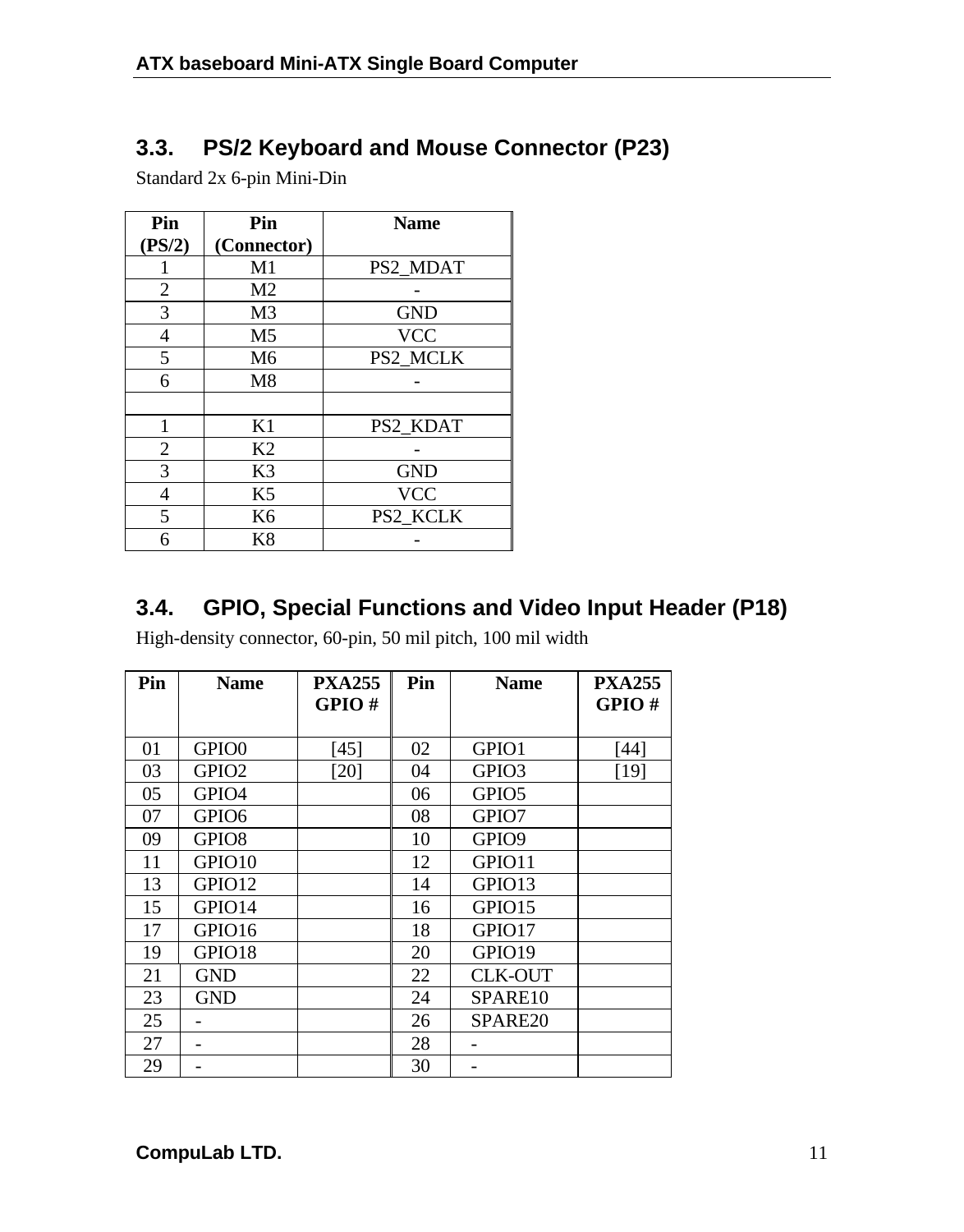| 31 |                     |      | 32 |                 |      |
|----|---------------------|------|----|-----------------|------|
| 33 | SPARE34             |      | 34 | SPARE35         |      |
| 35 | SPARE <sub>36</sub> |      | 36 | SPARE37         |      |
| 37 | SPARE38             |      | 38 | <b>GND</b>      |      |
| 39 | <b>SSI-DIN</b>      | [84] | 40 | <b>SSI-DOUT</b> | [83] |
| 41 | <b>SSI-DCLK</b>     | [81] | 42 | <b>GND</b>      |      |
| 43 | VIP-D <sub>0</sub>  |      | 44 | VIP-D1          |      |
| 45 | VIP-D2              |      | 46 | $VIP-D3$        |      |
| 47 | VIP-D4              |      | 48 | VIP-D5          |      |
| 49 | VIP-D6              |      | 50 | VIP-D7          |      |
| 51 | VIP-CS              |      | 52 | VIP-ODD-        |      |
|    |                     |      |    | <b>EVEN</b>     |      |
| 53 | <b>GND</b>          |      | 54 | <b>VIP-CLK</b>  |      |
| 55 | <b>GND</b>          |      | 56 | <b>SPDIF</b>    |      |
| 57 | N/C                 |      | 58 | $VCC3-3$        |      |
| 59 | N/C                 |      | 60 | N/C             |      |

Notes:

- **F** If CM-X255 used: up to 7 GPIO pins are available 4 pins are available through standard positions and another 3 shared with SSI. Other GPIO pins are not connected, because CM-X255 doesn't have 3rd CAMI connector. GPIO numeration as documented in Intel's PXA255 manual is specified in brackets.
- **Specifications of the mating connector for this header is found in CompuLab's website,** following the [Developer] >> [CM-i586] >> [SB-i586 - Mating Connectors Specifications] links.

### **3.5. LPT / FDC Header (P25)**

2x13, 100 mil header, directly compatible with standard LPT cable/connector. This header is used for two different functions:

- 1. LPT Parallel Port
- 2. FDD Floppy Disk Drive interface

Selection between these two functions is performed in the BIOS setup. Pin functions change according to the mode selected.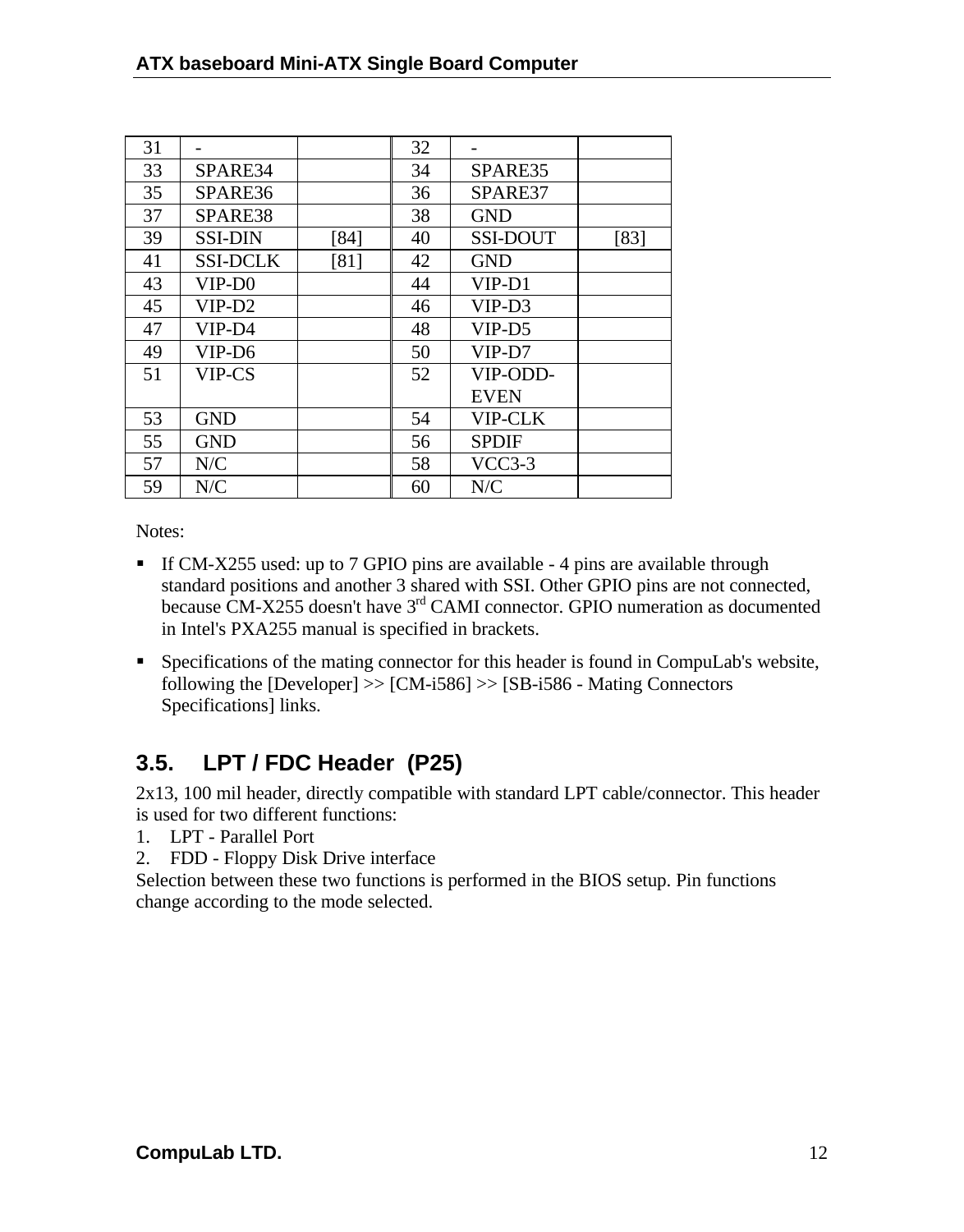| Pin | <b>Name</b>       | Pin | <b>Name</b>   |
|-----|-------------------|-----|---------------|
| 1   | <b>STROBE</b>     | 2   | <b>AUTOFD</b> |
| 3   | DATA0             | 4   | <b>ERROR</b>  |
| 5   | DATA1             | 6   | <b>INIT</b>   |
| 7   | DATA <sub>2</sub> | 8   | <b>SLCTIN</b> |
| 9   | DATA3             | 10  | <b>GND</b>    |
| 11  | DATA4             | 12  | <b>GND</b>    |
| 13  | DATA5             | 14  | <b>GND</b>    |
| 15  | DATA6             | 16  | <b>GND</b>    |
| 17  | DATA7             | 18  | <b>GND</b>    |
| 19  | <b>ACK</b>        | 20  | GND           |
| 21  | <b>BUSY</b>       | 22  | <b>GND</b>    |
| 23  | PE                | 24  | <b>GND</b>    |
| 25  | <b>SLCT</b>       | 26  |               |

When used as an LPT, the connector's pin-out is:

When used as an FDC, the header's pin-out is:

| Pin | <b>Name</b>           | Pin | <b>Name</b>   |
|-----|-----------------------|-----|---------------|
| 1   | (DS0)                 | 2   | <b>DENSEL</b> |
| 3   | <b>INDEX</b>          | 4   | <b>HDSEL</b>  |
| 5   | TRK <sub>0</sub>      | 6   | <b>DIR</b>    |
| 7   | <b>WP</b>             | 8   | <b>STEP</b>   |
| 9   | <b>RDATA</b>          | 10  | <b>GND</b>    |
| 11  | <b>DSKCHG</b>         | 12  | GND           |
| 13  | MEDIA-ID <sub>0</sub> | 14  | GND           |
| 15  | (MTR0)                | 16  | <b>GND</b>    |
| 17  | <b>MEDIA-ID1</b>      | 18  | <b>GND</b>    |
| 19  | DS <sub>1</sub>       | 20  | GND           |
| 21  | MTR <sub>1</sub>      | 22  | <b>GND</b>    |
| 23  | <b>WDATA</b>          | 24  | <b>GND</b>    |
| 25  | WGATE                 | 26  |               |

A ready to use adapter from LPT (26-pin) to FDD (34-pin) connector format is available from CompuLab. Adapter design is published in CompuLab's website in [Developer]>> [CM-i586] >> [LPT to FDD Adapter Design].

### **3.6. Hard Disk Interface For X86 Modules (P8)**

A standard 40-pin header, directly compatible with an IDE flat cable. This header is used for hard disk interface when ATX baseboard is assembled with x86-compatible modules,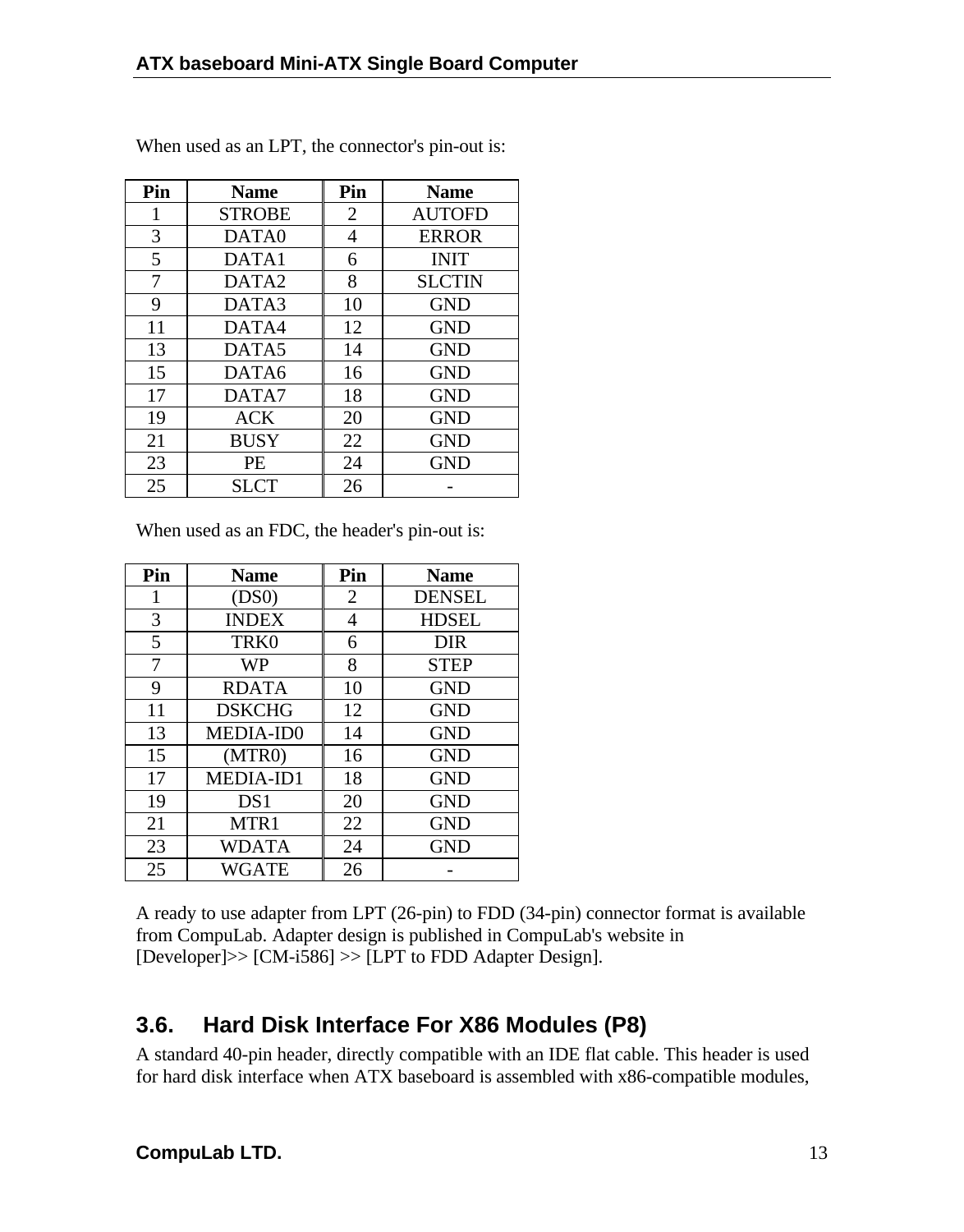such as CM-i686 or CM-iVCF . With the ARM / PowerPC modules, another header (P9) should be used.

| Pin | <b>Name</b>       | Pin | <b>Name</b>        |
|-----|-------------------|-----|--------------------|
| 1   | RESET#            | 2   | GND                |
| 3   | DATA7             | 4   | DATA8              |
| 5   | DATA6             | 6   | DATA9              |
| 7   | DATA5             | 8   | DATA10             |
| 9   | DATA4             | 10  | DATA <sub>11</sub> |
| 11  | DATA3             | 12  | DATA <sub>12</sub> |
| 13  | DATA <sub>2</sub> | 14  | DATA13             |
| 15  | DATA1             | 16  | DATA14             |
| 17  | DATA0             | 18  | DATA <sub>15</sub> |
| 19  | <b>GND</b>        | 20  |                    |
| 21  |                   | 22  | GND                |
| 23  | IOW#              | 24  | GND                |
| 25  | IOR#              | 26  | GND                |
| 27  | <b>IOCHRDY</b>    | 28  | GND                |
| 29  | DMAACK#           | 30  | <b>GND</b>         |
| 31  | <b>IRO</b>        | 32  |                    |
| 33  | ADDR1             | 34  | SPARE21            |
| 35  | ADDR <sub>0</sub> | 36  | ADDR <sub>2</sub>  |
| 37  | CS <sub>0#</sub>  | 38  | CS1#               |
| 39  | DASP#             | 40  | GND                |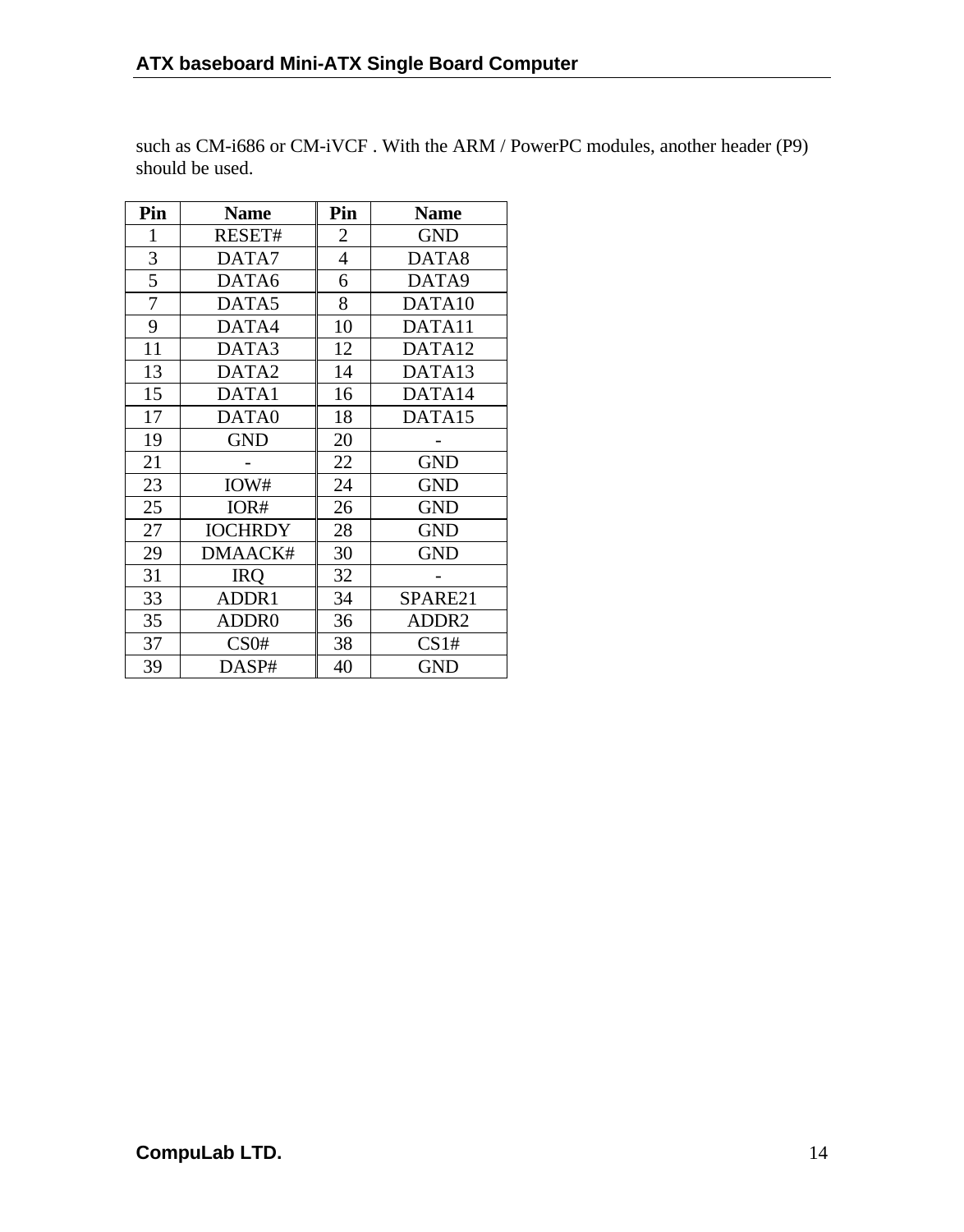### **3.7. Hard Disk Interface For ARM / PowerPC Modules (P9)**

A standard 40-pin header, directly compatible with an IDE flat cable. This header is used for hard disk interface when an ATX baseboard is assembled with an ARM and PowerPC modules, such as CM-X255 /X270 / F82. With X86 modules, another header (P8) should be used.

| Pin | <b>Name</b>       | Pin | <b>Name</b>        |
|-----|-------------------|-----|--------------------|
| 1   | RESET#            | 2   | GND                |
| 3   | DATA7             | 4   | DATA8              |
| 5   | DATA6             | 6   | DATA9              |
| 7   | DATA5             | 8   | DATA <sub>10</sub> |
| 9   | DATA4             | 10  | DATA <sub>11</sub> |
| 11  | DATA3             | 12  | DATA <sub>12</sub> |
| 13  | DATA <sub>2</sub> | 14  | DATA <sub>13</sub> |
| 15  | DATA1             | 16  | DATA <sub>14</sub> |
| 17  | DATA0             | 18  | DATA <sub>15</sub> |
| 19  | <b>GND</b>        | 20  |                    |
| 21  |                   | 22  | <b>GND</b>         |
| 23  | IOW#              | 24  | <b>GND</b>         |
| 25  | IOR#              | 26  | <b>GND</b>         |
| 27  | <b>IOCHRDY</b>    | 28  | <b>GND</b>         |
| 29  |                   | 30  | <b>GND</b>         |
| 31  | <b>IRO</b>        | 32  |                    |
| 33  | ADDR1             | 34  |                    |
| 35  | ADDR0             | 36  | ADDR2              |
| 37  | CS0#              | 38  | CS1#               |
| 39  | DASP#             | 40  | GND                |

The ATX baseboard implements a separate IDE interface for the CM- X255/X270/F82, using module's local bus. Buffering of data lines is done by PCMCIA logic and chipselects are formed by address decoding of local bus addresses. Only PIO (rather than DMA) mode is available.

### **3.8. Ethernet Port 1 (P10A)**

A standard RJ45 connector in an Ethernet/USB combo module. This connector provides an interface for the first Ethernet port available in a module.

| Pin | <b>Name</b> |
|-----|-------------|
|     | $TXD+$      |
|     | TXD-        |
|     | $RXD+$      |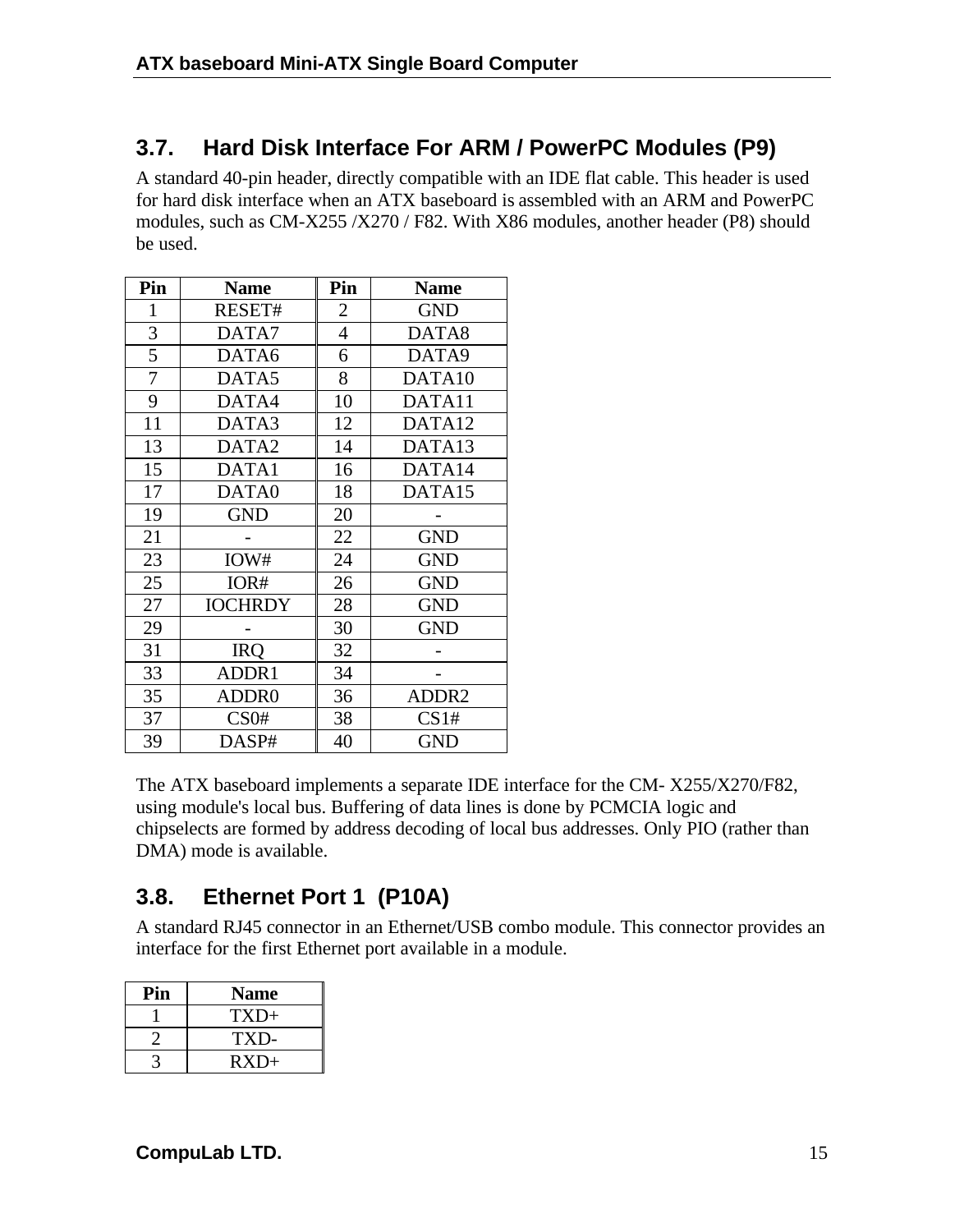| RXD- |
|------|
|      |
|      |

### **3.9. Ethernet Port 2 (P11A)**

A standard RJ45 connector in an Ethernet/USB combo module. This connector provides an interface for an Ethernet port implemented on the ATX board.

| Pin            | <b>Name</b> |
|----------------|-------------|
|                | $TXD+$      |
| $\overline{2}$ | TXD-        |
| 3              | $RXD+$      |
| 4              |             |
| 5              |             |
| 6              | RXD-        |
|                |             |
|                |             |

### **3.10. Et**h**ernet Port 3 (P36A)**

A standard RJ45 connector in an Ethernet/USB combo module. This connector provides an interface for the second Ethernet port (if) provided by the module.

| Pin | <b>Name</b> |
|-----|-------------|
|     | TXD+        |
| 2   | TXD-        |
| 3   | $RXD+$      |
|     |             |
| 5   |             |
| 6   | RXD-        |
|     |             |
|     |             |

#### **Routing of Ethernet ports to connectors**

| <b>ATX</b> baseboard | <b>Ethernet port source</b>          |  |  |
|----------------------|--------------------------------------|--|--|
| connector            |                                      |  |  |
| Connector P10A       | Module's Ethernet port 1             |  |  |
| Connector P11A       | ATX baseboard on-board Ethernet port |  |  |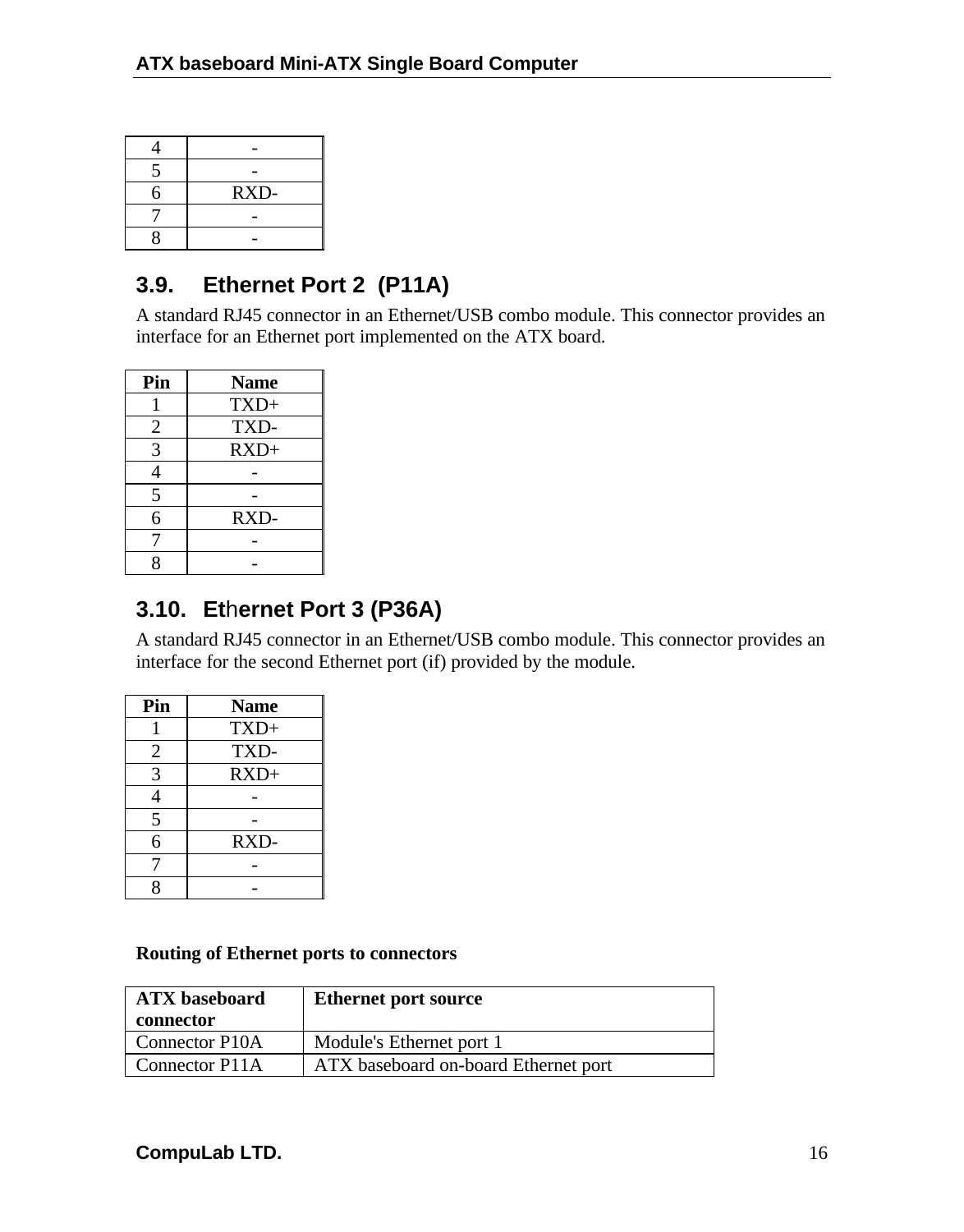| Connector P36A | Module's Ethernet port 2 (if supported by the |
|----------------|-----------------------------------------------|
|                | module)                                       |

### **3.11. USB Connector (P10B, P11B)**

A standard dual USB Type-A stacked connector. P10B is used for USB1 and USB2 interfaces, P11B is used for USB3 and USB4 interfaces. Refer to the module datasheet in order to see the availability of USB ports, according to the module type used.



| <b>USB</b> interface 1,3 |             | <b>USB</b> interface 2,4 |             |
|--------------------------|-------------|--------------------------|-------------|
| Pin                      | <b>Name</b> | Pin                      | Name        |
|                          | VBUS        |                          | VBUS        |
|                          | DΝ          |                          | DN          |
|                          | DР          |                          | DР          |
|                          | $\sqrt{N}$  |                          | <b>GINE</b> |

### **3.12. COM3 Header (P13)**

A 2x5, 100-mil header compatible with a standard, "flat-cable to DB-9" adapter. RS-232 or TTL levels.

| Pin | <b>Name</b> | Pin | <b>Name</b> |
|-----|-------------|-----|-------------|
|     | COM3-DCD    |     | COM3-RXD    |
|     | COM3-TXD    |     | COM3-DTR    |
|     | GND         |     | COM3-DSR    |
|     | COM3-RTS    |     | COM3-CTS    |
|     | COM3-RI     |     | N/C         |

### **3.13. COM2 Header (P14)**

A 2x5, 100-mil header compatible with a standard "flat-cable to DB-9" adapter. RS-232 levels.

| Pin | Name     | Pin | <b>Name</b> |
|-----|----------|-----|-------------|
|     | COM2-DCD |     | COM2-RXD    |
|     | COM2-TXD |     | COM2-DTR    |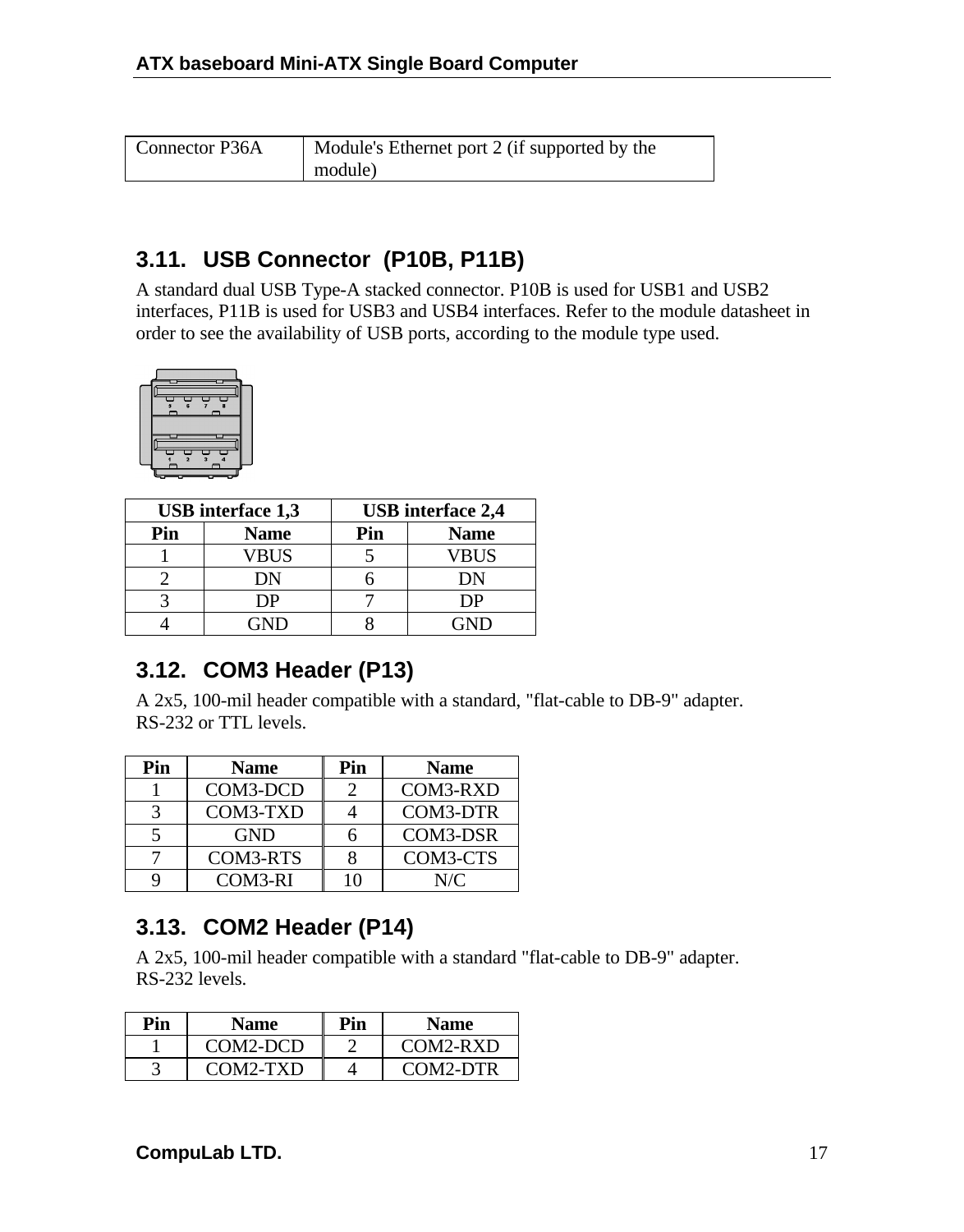| <b>GND</b> | COM2-DSR |
|------------|----------|
| COM2-RTS   | COM2-CTS |
| $COM2-RI$  |          |

#### **3.14. COM4 Header (P15)**

A 2x5, 100-mil header compatible with a standard "flat-cable to DB-9" adapter. RS-232 levels.

| Pin | <b>Name</b> | Pin | <b>Name</b> |
|-----|-------------|-----|-------------|
|     | COM4-DCD    |     | COM4-RXD    |
|     | COM4-TXD    |     | COM4-DTR    |
|     | <b>GND</b>  |     | COM4-DSR    |
|     | COM4-RTS    |     | COM4-CTS    |
|     | COM4-RI     | 10  | N/C         |

### **3.15. COM2 and COM4 RS-422/485 Header (P16)**

A 2x5, 100-mil header. RS-422/485 levels.

| Pin | Name     | Pin | <b>Name</b> |
|-----|----------|-----|-------------|
|     | COM2-TXP |     | COM4-TXP    |
|     | COM2-TXN |     | COM4-TXN    |
|     | COM2-RXP |     | COM4-RXP    |
|     | COM2-RXN |     | COM4-RXN    |
|     | GND      |     | GND         |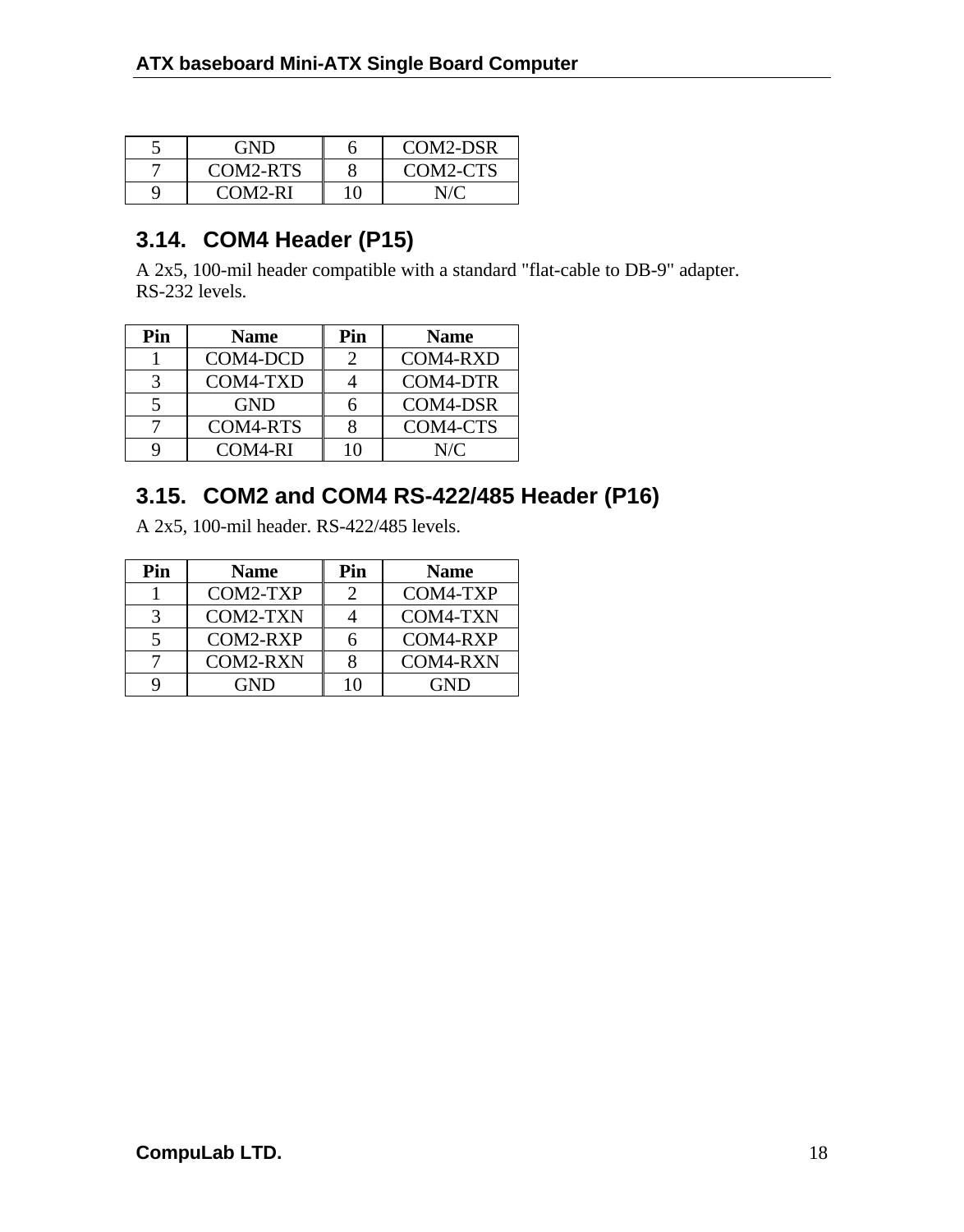### **3.16. PCI Slot (P17)**

A standard PCI slot, 3.3V type.

All non-obvious connections and unsupported signals are mentioned in notes.

WARNING: Please pay attention that voltage key location is for 3.3-volt cards. Ensure proper orientation of the inserted card - its interface panel should be in the same direction as ATX board connectors. Note that many standard PCI cards have 5volt interface and therefore aren't compatible with ATX baseboard.

| Pin            | <b>Name</b>      | <b>Notes</b>                | Pin            | <b>Name</b>      | <b>Notes</b>                  |
|----------------|------------------|-----------------------------|----------------|------------------|-------------------------------|
| B1             | $-12V$           | -12V of ATX<br>power supply | A1             | TRST#            | Pullup                        |
| B <sub>2</sub> | <b>TCK</b>       | Pulldown                    | A2             | $+12V$           | $+12V$ of ATX<br>power supply |
| B <sub>3</sub> | <b>GND</b>       |                             | A3             | <b>TMS</b>       | Pullup                        |
| <b>B4</b>      | <b>TDO</b>       | N/C                         | A4             | <b>TDI</b>       | Pullup                        |
| B <sub>5</sub> | $+5V$            |                             | A <sub>5</sub> | $+5V$            |                               |
| <b>B6</b>      | $+5V$            |                             | A6             | INTA#            |                               |
| B7             | INTB#            |                             | A7             | INTC#            |                               |
| <b>B8</b>      | INTD#            |                             | A8             | $+5V$            |                               |
| <b>B</b> 9     | PRSNT#1          | N/C                         | A9             | <b>RESERVED</b>  | N/C                           |
| <b>B10</b>     | <b>RESERVED</b>  | N/C                         | A10            | <b>VIO</b>       | 3.3V                          |
| <b>B11</b>     | PRSNT#2          | N/C                         | A11            | <b>RESERVED</b>  | N/C                           |
| <b>B12</b>     | key              |                             | A12            | key              |                               |
| <b>B13</b>     | key              |                             | A13            | key              |                               |
| <b>B14</b>     | <b>RESERVED</b>  | N/C                         | A14            | 3.3Vaux          | 3.3V                          |
| <b>B15</b>     | <b>GND</b>       |                             | A15            | RST#             |                               |
| <b>B16</b>     | <b>CLK</b>       |                             | A16            | <b>VIO</b>       | 3.3V                          |
| <b>B17</b>     | <b>GND</b>       |                             | A17            | <b>GNT</b>       |                               |
| <b>B18</b>     | REQ#             |                             | A18            | <b>GND</b>       |                               |
| <b>B19</b>     | <b>VIO</b>       | 3.3V                        | A19            | PME#             | N/C                           |
| <b>B20</b>     | AD31             |                             | A20            | AD30             |                               |
| <b>B21</b>     | AD <sub>29</sub> |                             | A21            | $+3.3V$          |                               |
| <b>B22</b>     | <b>GND</b>       |                             | A22            | AD <sub>28</sub> |                               |
| <b>B23</b>     | AD27             |                             | A23            | AD26             |                               |
| <b>B24</b>     | AD25             |                             | A24            | <b>GND</b>       |                               |
| <b>B25</b>     | $+3.3V$          |                             | A25            | AD24             |                               |
| <b>B26</b>     | C/BE#3           |                             | A26            | <b>IDSEL</b>     | AD <sub>18</sub>              |
| <b>B27</b>     | AD23             |                             | A27            | $+3.3V$          |                               |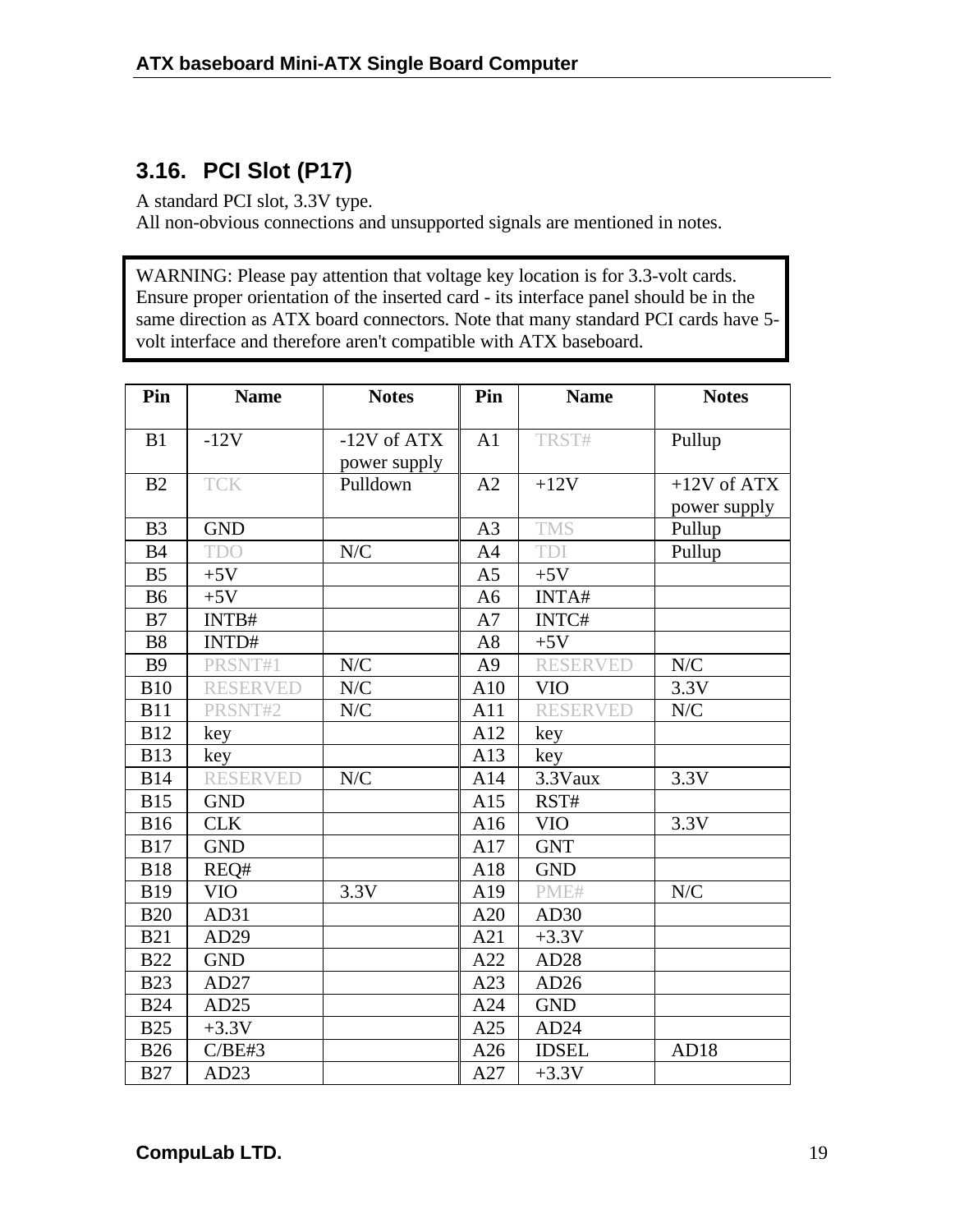| <b>B28</b>       | <b>GND</b>       |            | A28              | AD22            |         |
|------------------|------------------|------------|------------------|-----------------|---------|
| <b>B29</b>       | AD21             |            | A29              | AD20            |         |
| <b>B30</b>       | AD <sub>19</sub> |            | A30              | <b>GND</b>      |         |
| <b>B31</b>       | $+3.3V$          |            | A31              | AD18            |         |
| <b>B32</b>       | AD17             |            | A32              | AD16            |         |
| <b>B33</b>       | C/BE#2           |            | A33              | $+3.3V$         |         |
| <b>B34</b>       | <b>GND</b>       |            | A34              | FRAME#          |         |
| <b>B35</b>       | IRDY#            |            | A35              | <b>GND</b>      |         |
| <b>B36</b>       | $+3.3V$          |            | A36              | TRDY#           |         |
| $\overline{B37}$ | DEVSEL#          |            | A37              | <b>GND</b>      |         |
| <b>B38</b>       | <b>GND</b>       |            | A38              | STOP#           |         |
| <b>B39</b>       | LOCK#            | Pullup     | $\overline{A39}$ | $+3.3V$         |         |
| <b>B40</b>       | PERR#            |            | A40              | <b>SDONE</b>    | Pullup  |
| B <sub>41</sub>  | $+3.3V$          |            | A41              | SBO#            | Pullup  |
| <b>B42</b>       | SERR#            |            | A42              | <b>GND</b>      |         |
| <b>B43</b>       | $+3.3V$          |            | A43              | <b>PAR</b>      |         |
| <b>B44</b>       | C/BE#1           |            | A44              | AD15            |         |
| <b>B45</b>       | AD14             |            | A45              | $+3.3V$         |         |
| <b>B46</b>       | <b>GND</b>       |            | A46              | AD13            |         |
| <b>B47</b>       | AD12             |            | A47              | AD11            |         |
| <b>B48</b>       | AD10             |            | A48              | <b>GND</b>      |         |
| <b>B49</b>       | M66EN            | <b>GND</b> | A49              | AD <sub>9</sub> |         |
| <b>B50</b>       | <b>GND</b>       | 5V key     | A50              | <b>GND</b>      | 5V key  |
| <b>B51</b>       | <b>GND</b>       | 5V key     | A51              | <b>GND</b>      | 5V key  |
| <b>B52</b>       | AD <sub>8</sub>  |            | A52              | C/BE#0          |         |
| <b>B53</b>       | AD7              |            | A53              | $+3.3V$         |         |
| <b>B54</b>       | $+3.3V$          |            | A54              | AD <sub>6</sub> |         |
| <b>B55</b>       | AD5              |            | A55              | AD4             |         |
| <b>B56</b>       | AD3              |            | A56              | <b>GND</b>      |         |
| <b>B57</b>       | <b>GND</b>       |            | A57              | AD <sub>2</sub> |         |
| <b>B58</b>       | AD1              |            | A58              | AD <sub>0</sub> |         |
| <b>B59</b>       | <b>VIO</b>       | $+3.3V$    | A59              | <b>VIO</b>      | $+3.3V$ |
| <b>B60</b>       | ACK64#           | Pullup     | A60              | REQ64#          |         |
| <b>B61</b>       | $+5V$            |            | A61              | $+5V$           |         |
| <b>B62</b>       | $+5V$            |            | A62              | $+5V$           |         |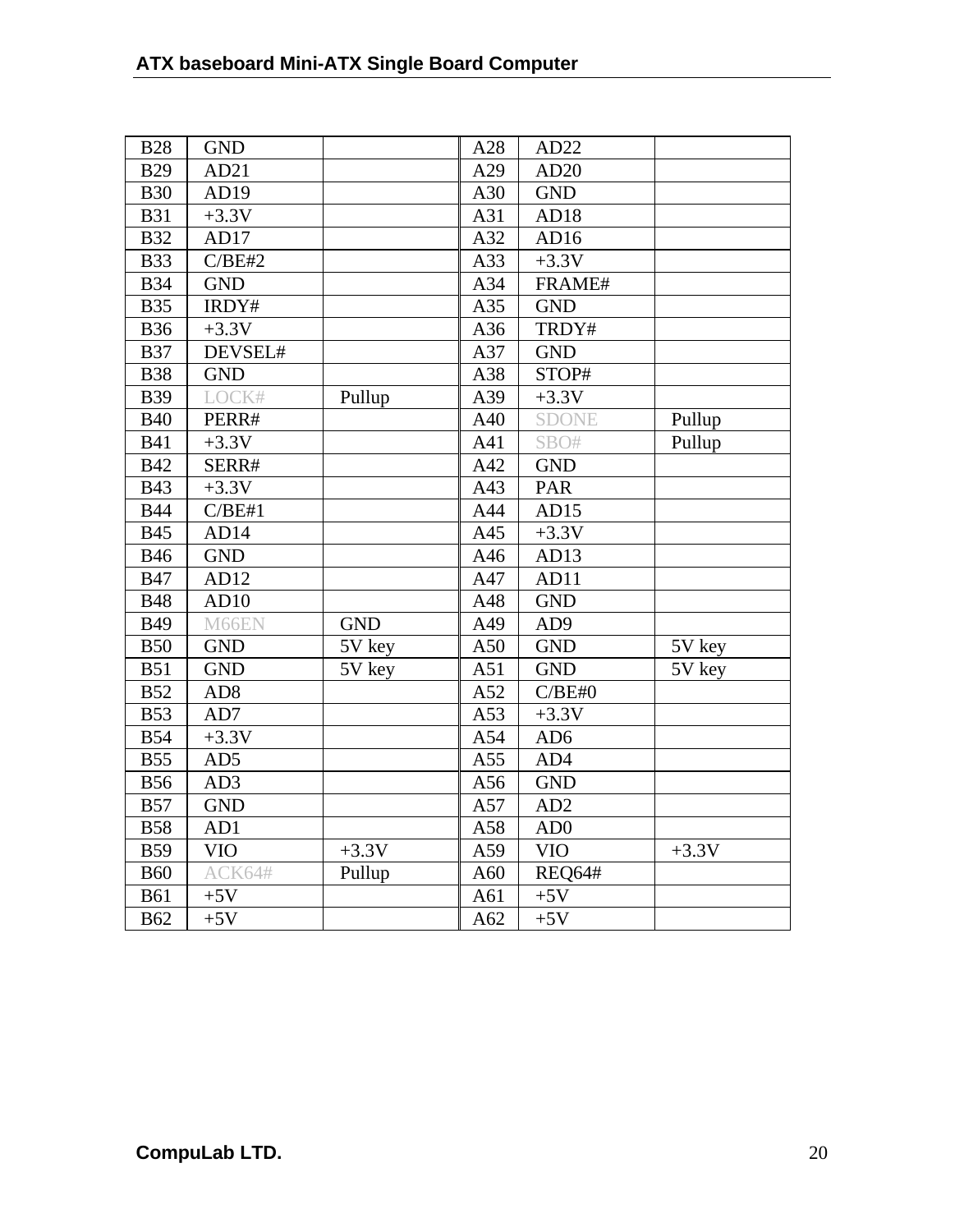### **3.17. CRT VGA Connector (P22A)**

An HDB15 standard CRT connector

| Pin             | <b>Name</b>  |
|-----------------|--------------|
| V <sub>1</sub>  | <b>RED</b>   |
| V <sub>2</sub>  | <b>GREEN</b> |
| V3              | <b>BLUE</b>  |
| V <sub>4</sub>  | N/C          |
| V5              | GND          |
| V6              | GND          |
| V <sub>7</sub>  | GND          |
| V8              | <b>GND</b>   |
| V <sub>9</sub>  | VCC3         |
| V10             | GND          |
| V11             | N/C          |
| V <sub>12</sub> | N/C          |
| V13             | <b>HSYNC</b> |
| V14             | VSYNC        |
| V15             | N/C          |

### **3.18. TFT Panel Connector (P19)**

A 51-pos FPC connector. Direct interface for certain 640 x 480 TFT panels (such as  $LP064V1$ )

| Pin | <b>Name</b>    | Pin | <b>Name</b>    |
|-----|----------------|-----|----------------|
| 01  | <b>LCD-VDD</b> | 27  | <b>LCD-VDD</b> |
| 02  | LCD-VDD        | 28  | <b>LCD-VDD</b> |
| 03  | $LCD-R0$       | 29  | $LCD-BO$       |
| 04  | $LCD-R1$       | 30  | $LCD-B1$       |
| 05  | <b>GND</b>     | 31  | <b>GND</b>     |
| 06  | $LCD-R2$       | 32  | $LCD-B2$       |
| 07  | $LCD-R3$       | 33  | $LCD-B3$       |
| 08  | <b>GND</b>     | 34  | <b>GND</b>     |
| 09  | LCD-R4         | 35  | LCD-B4         |
| 10  | $LCD-R5$       | 36  | $LCD-B5$       |
| 11  | <b>GND</b>     | 37  | <b>GND</b>     |
| 12  |                | 38  |                |
| 13  |                | 39  |                |
| 14  | <b>GND</b>     | 40  | <b>GND</b>     |

| Pin | <b>Name</b>    |
|-----|----------------|
| 27  | <b>LCD-VDD</b> |
| 28  | LCD-VDD        |
| 29  | $LCD-BO$       |
| 30  | $LCD-B1$       |
| 31  | <b>GND</b>     |
| 32  | $LCD-B2$       |
| 33  | $LCD-B3$       |
| 34  | <b>GND</b>     |
| 35  | LCD-B4         |
| 36  | $LCD-B5$       |
| 37  | <b>GND</b>     |
| 38  |                |
| 39  |                |
| 40  | GND            |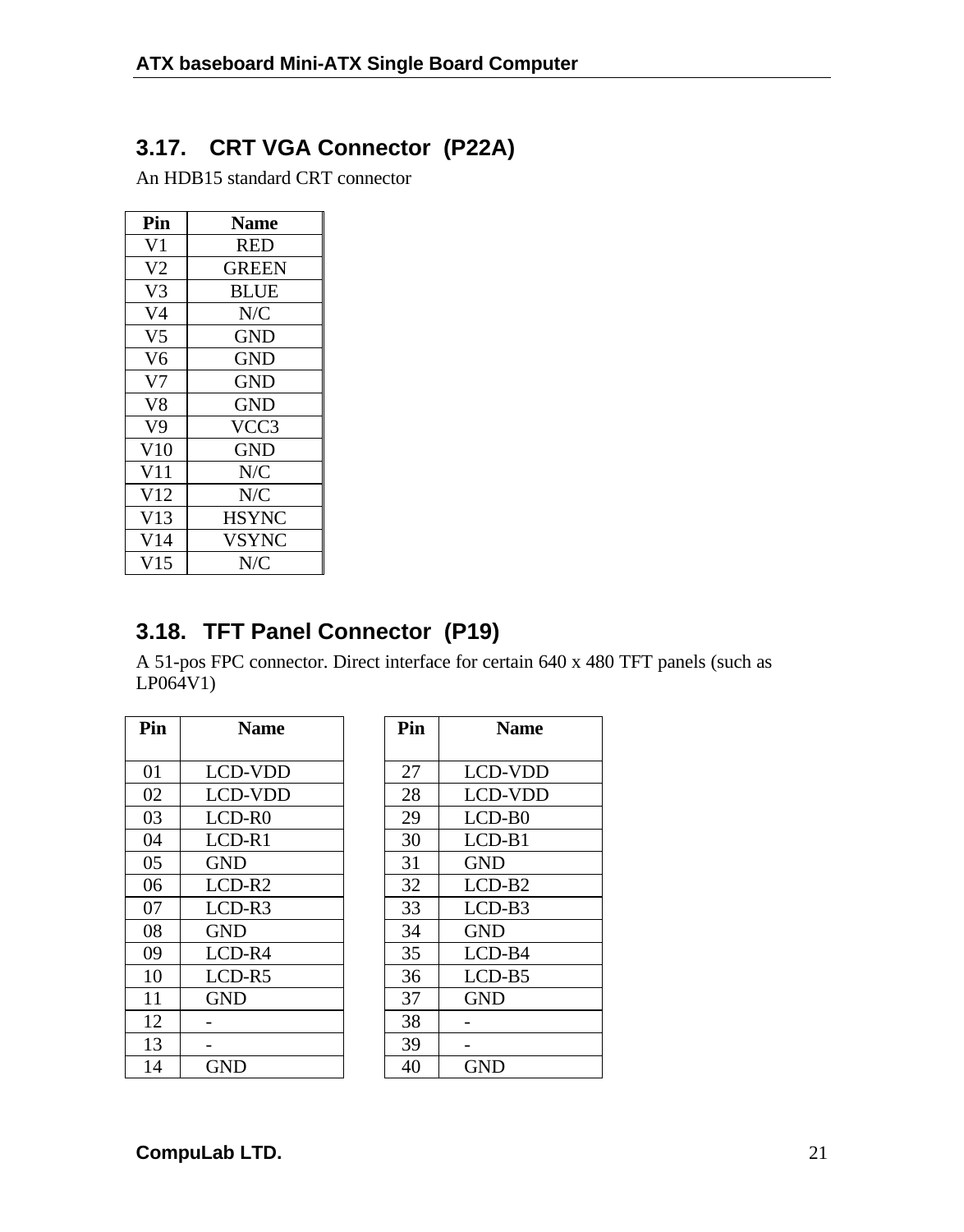#### **ATX baseboard Mini-ATX Single Board Computer**

| 15 | <b>GND</b> | 41 | <b>GND</b>       |
|----|------------|----|------------------|
| 16 | $LCD-G0$   | 42 | LCD-HSYNC        |
| 17 | $LCD-G1$   | 43 | <b>LCD-VSYNC</b> |
| 18 | <b>GND</b> | 44 | LCD-DE           |
| 19 | $LCD-G2$   | 45 | <b>GND</b>       |
| 20 | $LCD-G3$   | 46 | LCD-CLK          |
| 21 | <b>GND</b> | 47 | <b>GND</b>       |
| 22 | $LCD-G4$   | 48 | <b>LCD-ENVEE</b> |
| 23 | $LCD-G5$   | 49 | LCD-ENVDD        |
| 24 | <b>GND</b> | 50 | <b>LCD-VDD</b>   |
| 25 |            | 51 | LCD-VDD          |
| 26 |            |    |                  |

| 41 | GND              |
|----|------------------|
| 42 | <b>LCD-HSYNC</b> |
| 43 | <b>LCD-VSYNC</b> |
| 44 | <b>LCD-DE</b>    |
| 45 | GND              |
| 46 | LCD-CLK          |
| 47 | <b>GND</b>       |
| 48 | <b>LCD-ENVEE</b> |
| 49 | <b>LCD-ENVDD</b> |
| 50 | <b>LCD-VDD</b>   |
| 51 | LCD-VDD          |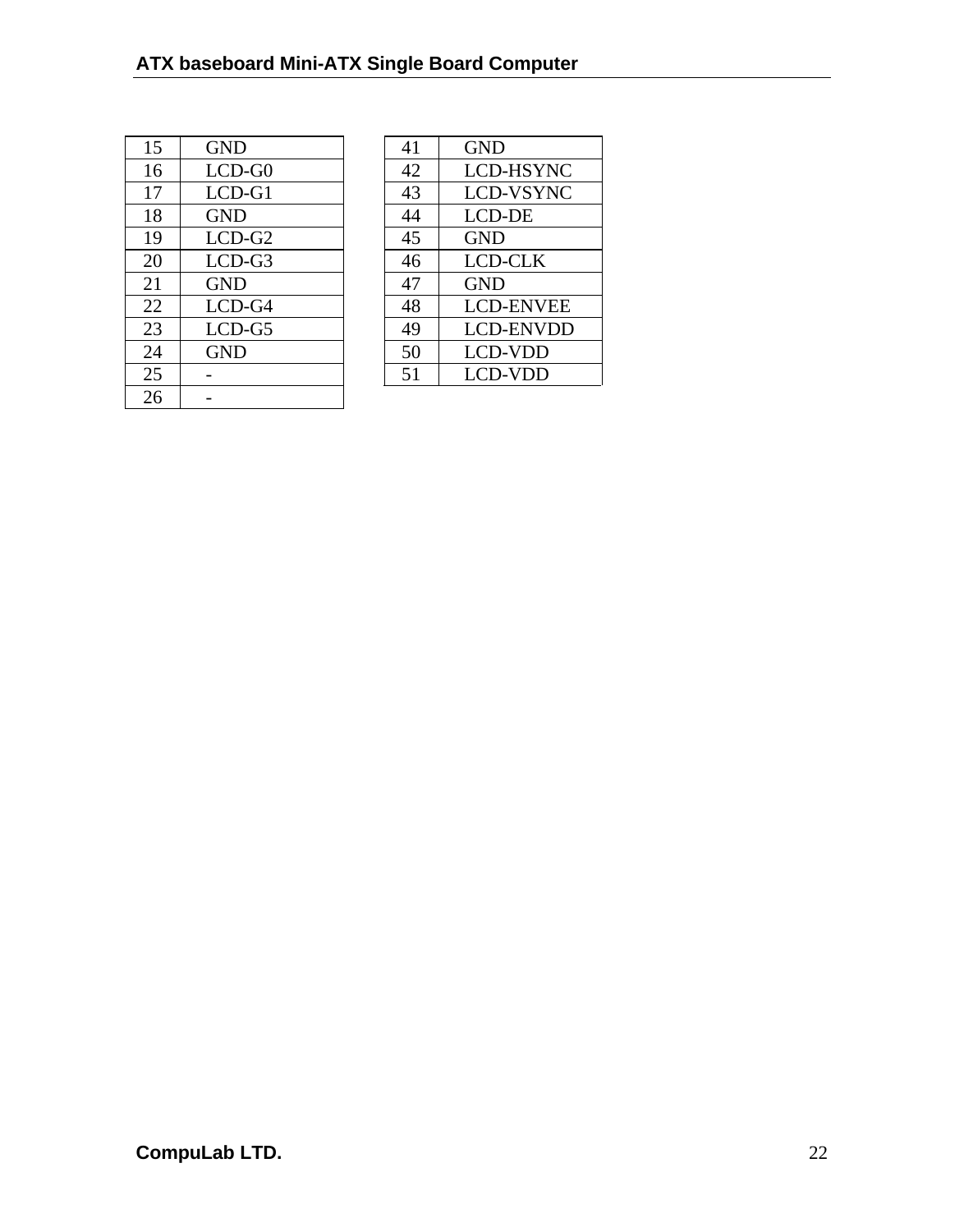### **3.19. Touchscreen, IR and Audio Interface Header (P28)**

A 1x26, 100 mil header containing interfaces of several separate functions. Signal pinouts are compatible with standard cables/connectors.

| Pin | <b>Name</b> | <b>Description</b> | Pin | <b>Name</b>      | <b>Description</b> |
|-----|-------------|--------------------|-----|------------------|--------------------|
| 01  | LINE IN R   | Audio Input        | 16  | <b>GND</b>       |                    |
| 02  | <b>GND</b>  |                    | 17  | <b>ATX-PWR</b>   | ATX power ctl.     |
| 03  | <b>GND</b>  |                    | 18  | <b>SSI CLK</b>   | CM-i686 FailSa     |
| 04  | LINE IN L   |                    | 19  | <b>SSI DOUT</b>  | boot               |
| 05  |             | Reserved           | 20  | <b>GND</b>       |                    |
| 06  |             |                    | 21  | DEBUG0           | CM-i886 FailSa     |
|     |             |                    |     |                  | boot               |
| 07  |             |                    | 22  | VCC <sub>5</sub> | IR module          |
| 08  | <b>TSMY</b> | Touchscreen        | 23  |                  | interface          |
| 09  | TSMX        | interface          | 24  | <b>IRDA RX</b>   |                    |
| 10  | TSPX        |                    | 25  | <b>GND</b>       |                    |
| 11  | TSPY        |                    | 26  | <b>IRDA TX</b>   |                    |
| 12  | <b>GND</b>  |                    |     |                  |                    |
| 13  | RST IN      | Reset Input        |     |                  |                    |
| 14  | GND         |                    |     |                  |                    |
| 15  | VBAT        | RTC supply         |     |                  |                    |

| Pin             | <b>Name</b> | <b>Description</b> | Pin | <b>Name</b>      | <b>Description</b> |
|-----------------|-------------|--------------------|-----|------------------|--------------------|
|                 |             |                    |     |                  |                    |
| 01              | LINE_IN_R   | Audio Input        | 16  | <b>GND</b>       |                    |
| 02              | <b>GND</b>  |                    | 17  | <b>ATX-PWR</b>   | ATX power ctl.     |
| 03              | <b>GND</b>  |                    | 18  | <b>SSI CLK</b>   | CM-i686 FailSafe   |
| 04              | LINE_IN_L   |                    | 19  | SSI DOUT         | boot               |
| $\overline{05}$ |             | Reserved           | 20  | <b>GND</b>       |                    |
| 06              |             |                    | 21  | DEBUG0           | CM-i886 FailSafe   |
|                 |             |                    |     |                  | boot               |
| 07              |             |                    | 22  | VCC <sub>5</sub> | IR module          |
| 08              | <b>TSMY</b> | Touchscreen        | 23  |                  | interface          |
| $\overline{09}$ | <b>TSMX</b> | interface          | 24  | <b>IRDA RX</b>   |                    |
| 10              | <b>TSPX</b> |                    | 25  | <b>GND</b>       |                    |
| 11              | <b>TSPY</b> |                    | 26  | <b>IRDA TX</b>   |                    |

#### **Note**

VCC\_USBx pins have overcurrent protection as required by USB standard specifications.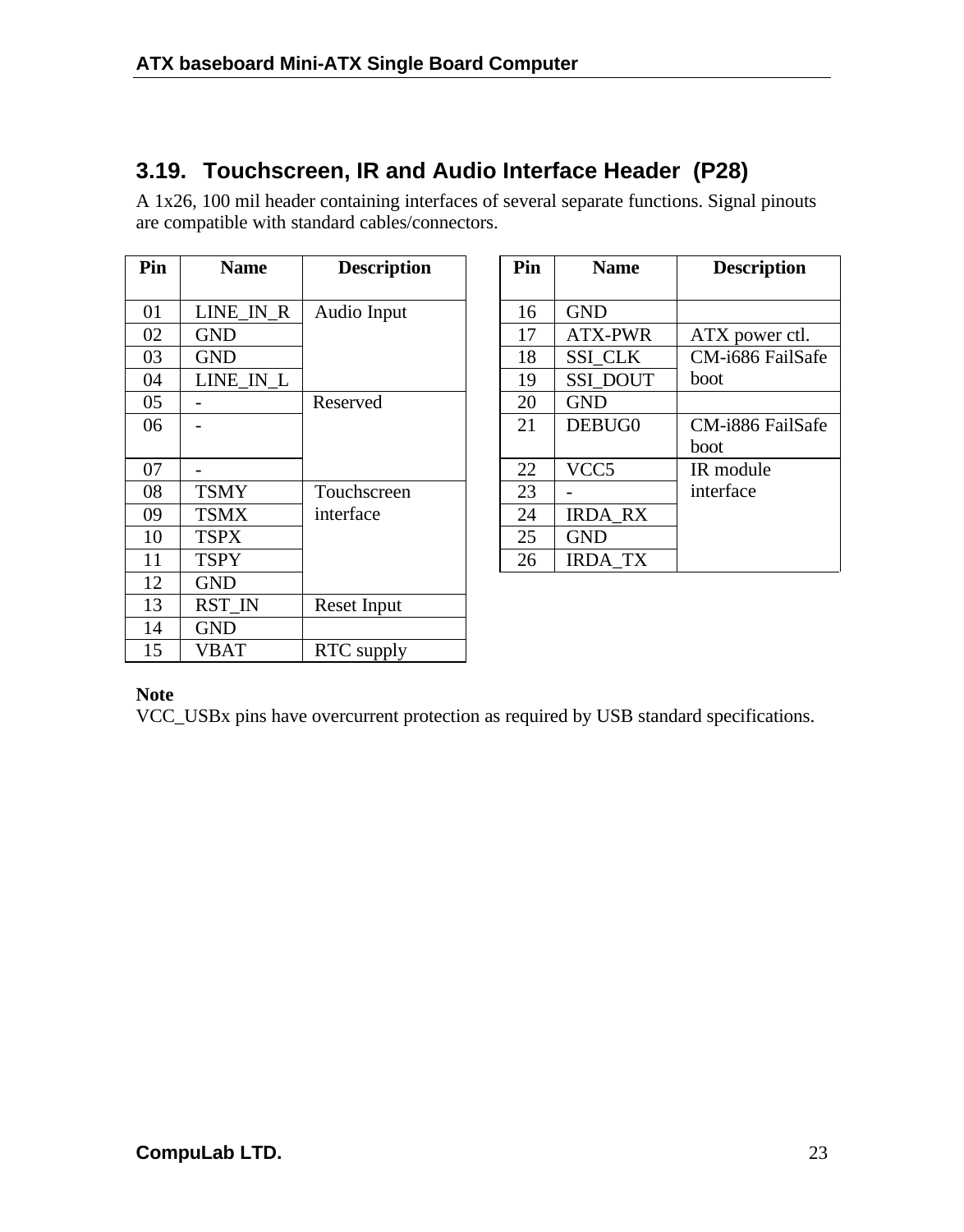### **3.20. PCI Extension (P32)**

A standard PCI slot capable of handling only one device. For connecting more than one PCI device to the ATX baseboard, PCI Extension signals must be used.

| Pin            | <b>Name</b>  | <b>Notes</b> | Pin            | <b>Name</b>     | <b>Notes</b>      |
|----------------|--------------|--------------|----------------|-----------------|-------------------|
|                |              |              |                |                 |                   |
| B <sub>1</sub> | <b>GND</b>   |              | A1             | PCI GNT1        |                   |
| B <sub>2</sub> | PCI CLK1     |              | A2             | <b>GND</b>      |                   |
| B <sub>3</sub> | <b>GND</b>   |              | A <sub>3</sub> | PCI_GNT2        |                   |
| <b>B4</b>      | PCI_REQ#1    |              | A4             | <b>GND</b>      |                   |
| B <sub>5</sub> | <b>GND</b>   |              | A5             | PCI CLK3        |                   |
| B <sub>6</sub> | PCI CLK2     |              | A6             | RISER_ID1       | GPIO <sub>4</sub> |
| B7             | <b>GND</b>   |              | A7             | <b>RESERVED</b> | N/C               |
| <b>B8</b>      | PCI REQ#2    |              | A8             | RISER ID2       | GPIO <sub>5</sub> |
| <b>B</b> 9     | <b>GND</b>   |              | A <sup>9</sup> | <b>NOGO</b>     | N/C               |
| <b>B10</b>     | PC/PCI_DREQ# | N/C          | A10            | $+12V$          |                   |
| <b>B11</b>     | PC/PCI DGNT# | Pullup       | A11            | $+$ SERIRQ      |                   |

### **3.21. ATX Power Supply Connector (P24)**

A standard ATX power connector.

| Pin | <b>Name</b>  | Pin | <b>Name</b> |
|-----|--------------|-----|-------------|
|     | $+3.3V$      | 11  | $+3.3V$     |
| 2   | $+3.3V$      | 12  | $-12V$      |
| 3   | <b>GND</b>   | 13  | PS ON       |
| 4   | $+5.0V$      | 14  | $+3.3V$     |
| 5   | <b>GND</b>   | 15  | <b>GND</b>  |
| 6   | $+5.0V$      | 16  | <b>GND</b>  |
| 7   | <b>GND</b>   | 17  | <b>GND</b>  |
| 8   | <b>PWROK</b> | 18  | $-5.0V$     |
| 9   | VCC5ATX      | 19  | $+5.0V$     |
| 10  | $+12V$       | 20  | $+5.0V$     |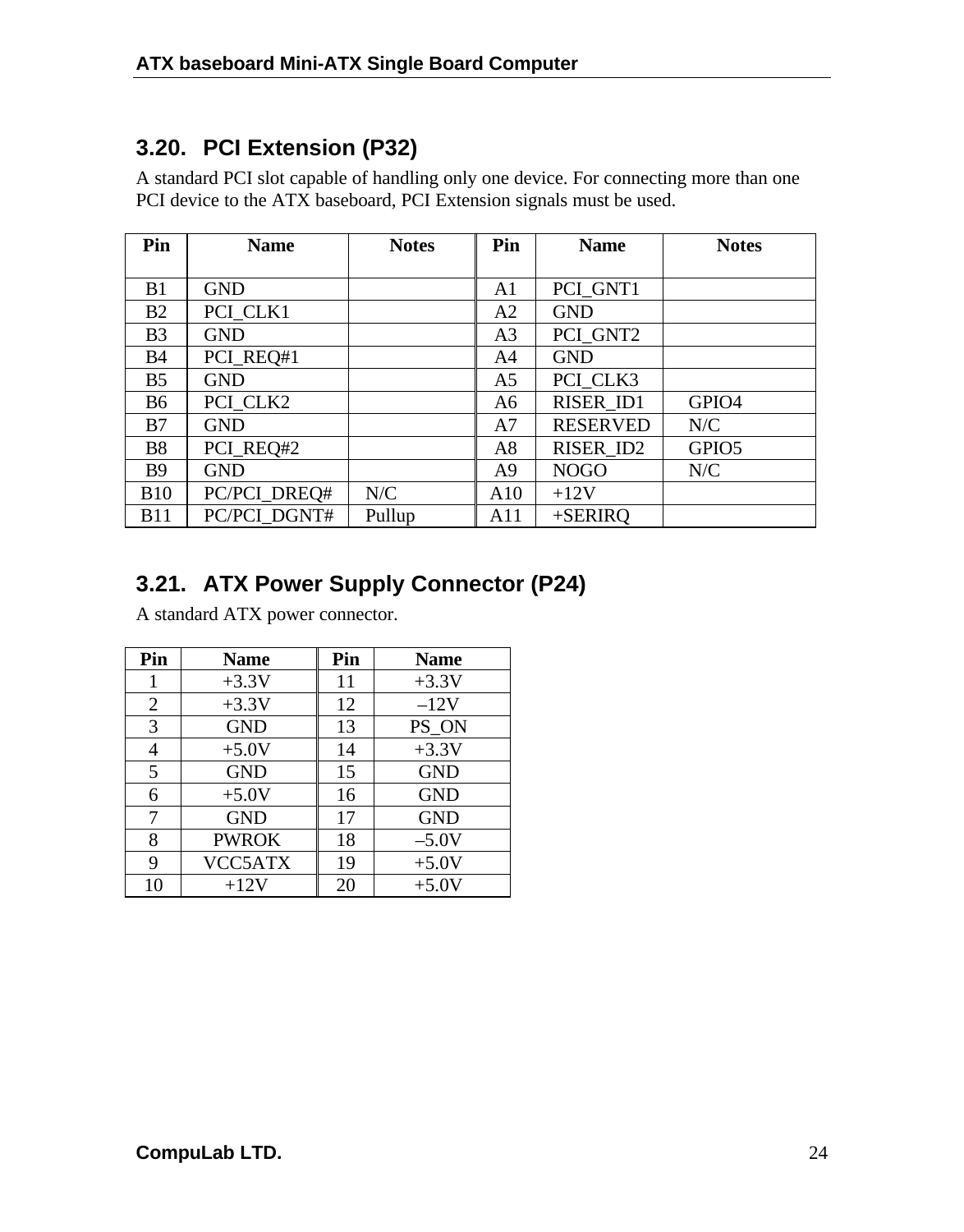### **3.22. Audio Jack (P21)**

A standard 2x3.5mm stereo jack. A green jack is used for stereo headphone/speaker output. A magenta jack is used for microphone input.

Headphone/speaker output jack pinout

| Pin | <b>Description</b> | Name       |
|-----|--------------------|------------|
|     | Body               | <b>GND</b> |
|     | Tin                | L-OUT      |
|     | Ring               | R-OUT      |

Microphone input jack pinout

| Pin | <b>Description</b> | Name       |
|-----|--------------------|------------|
|     | Body               | <b>GND</b> |
|     | Tin                | MIC-IN     |
|     | Ring               | MIC-VCC    |

Note: In the schematics, the 3x3.5mm stereo jack is used. The assembled boards, in most cases, will have only 2x3.5mm stereo connector as documented here.

### **3.23. Power entry header (P34)**

A 1x3, 100-mil shrouded header. This header can be used as power supply entry if a low power modules such as CM-X255, CM-X270, CM-F82, CM-i686 or CM-iGLX. For the CM-iPM, the ATX power entry must be used.

| Pin | <b>Name</b> |  |
|-----|-------------|--|
|     | VC 15       |  |
|     | CC3 -       |  |
|     | <b>GND</b>  |  |

### **3.24. TVOUT header (P26)**

A 1x2, 100-mil header.

| <b>Name</b> |  |
|-------------|--|
| TVOUT       |  |
| GND         |  |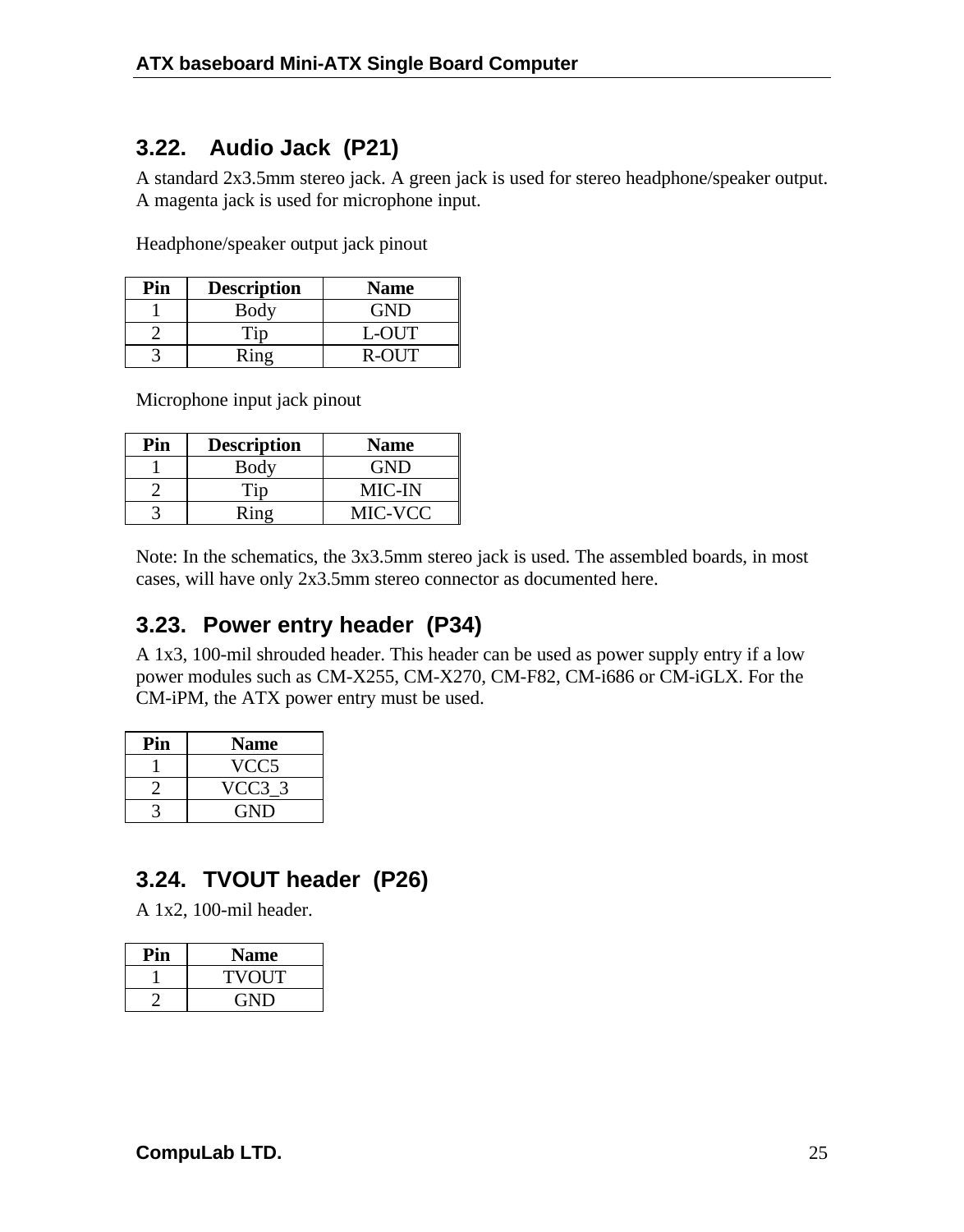### **3.26. LVDS connector (P27)**

A 1x12, 100 mil header containing LVDS interface signals routed via CAMI, high bits of local bus address.

| Pin | Name                | Pin | <b>Name</b>         |
|-----|---------------------|-----|---------------------|
|     | LVDS-N <sub>2</sub> |     | LVDS-P <sub>2</sub> |
|     | LVDS-N1             |     | LVDS-P1             |
|     | <b>GND</b>          |     | <b>LVDS-NCLK</b>    |
|     | LVDS-PCLK           |     | <b>GND</b>          |
|     | LVDS-N <sub>0</sub> | 10  | LVDS-P0             |
|     | LVDS-P3             | 12  | LVDS-N <sub>3</sub> |

### **3.27. Analog video input (P37)**

A 1x3, 100 mil header provided for connecting analog video input to Video Input Processor.

| Pin | <b>Name</b> |  |
|-----|-------------|--|
|     | VID-IN1     |  |
|     | GND         |  |
|     | VID-IN2     |  |

### **3.28. SATA connector (P39)**

A standard Serial ATA connector.



| Pin                      | <b>Name</b>     |  |
|--------------------------|-----------------|--|
|                          | GND             |  |
| $\overline{\mathcal{L}}$ | SATA-TXP        |  |
| 3                        | <b>SATA-TXN</b> |  |
| 4                        | GND             |  |
| 5                        | <b>SATA-RXN</b> |  |
| 6                        | <b>SATA-RXP</b> |  |
|                          | GND             |  |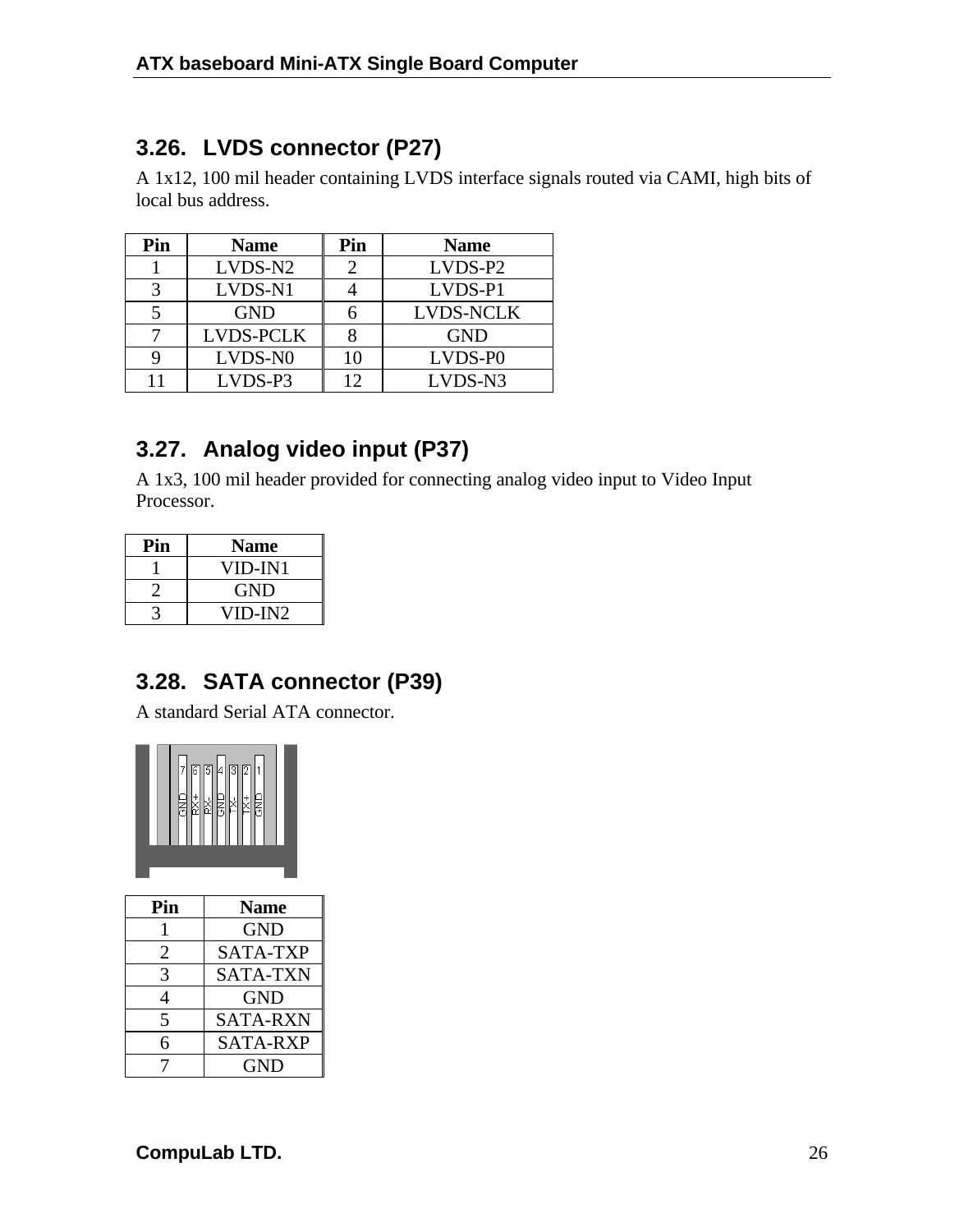**CompuLab LTD.** 27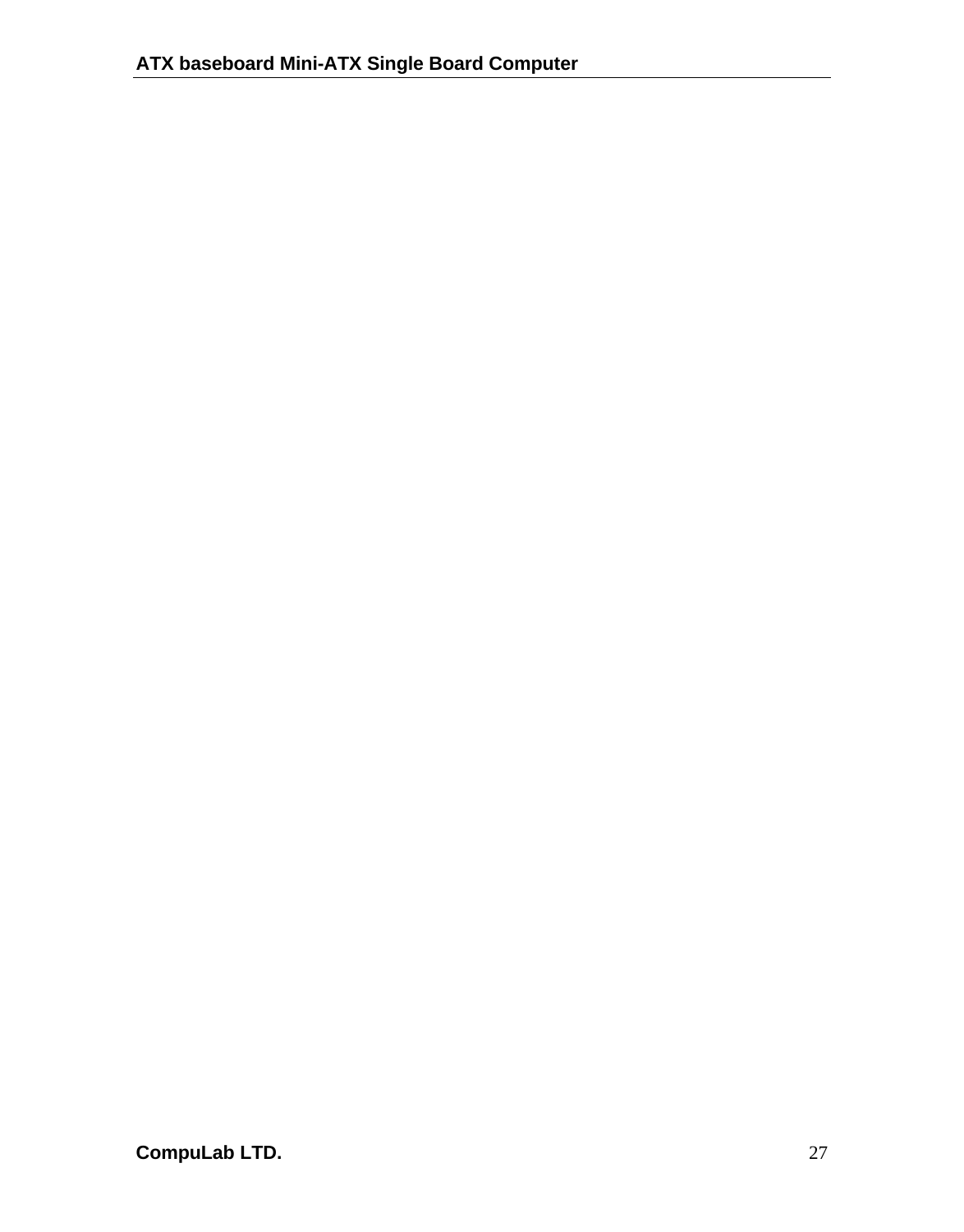# **4. Functions Implemented on the ATX baseboard**

Most of the ATX baseboard functions are implemented by the attached Computer-On-Module, while the ATX baseboard provides standard connectors and headers. Several additional functions are implemented on the ATX baseboard itself. This section describes those functions.

#### **4.1. RS-232 and RS-422/485 Serial Port Drivers**

The modules have on-board RS-232 drivers for the COM1 serial port. Other serial ports of the modules have TTL level interface. The ATX baseboard adds several driver options for some of the serial ports as specified in the table below. Driver support includes modem control lines.

| Port             | <b>Level options</b> |            |            |
|------------------|----------------------|------------|------------|
|                  | <b>RS-232</b>        | RS-422/485 | <b>TTL</b> |
| COM <sub>1</sub> |                      |            |            |
| COM <sub>2</sub> |                      |            |            |
| COM <sub>3</sub> |                      |            |            |
| COM <sub>4</sub> |                      |            |            |
| COM <sub>5</sub> |                      |            |            |

#### **Notes**

- 1. COM5 is shared with the IR port.
- 2. RIN (Ring Indicator) is not available for COM1 if a CM-i686 is used.
- 3. With CM-i686, COM2 supports RS-422 but not RS-485.

The interface type of the COM2 and COM4 ports can be selected either individually to the RS-232 or RS-422/485 standard by assembling the appropriate drivers or automatically. If both drivers are assembled, the level selection is done automatically by hardware. If the driver senses a valid RS-232 voltage level on any pin of the RS-232 interface, the RS-232 interface is selected. Otherwise, the RS-422/RS-485 interface is selected.

#### **RS-422 and RS-485 modes**

In RS-422/485 modes, TXD outputs of the COM2/4 ports are enabled by RTS2/4 signals. RTS "1" level enables TX output, RTS "0" disables it.

In RS-485 (half duplex) mode, transmit and receive operations are performed on TX lines. To achieve this, user have physically connect RX and TX lines of the serial driver, i.e.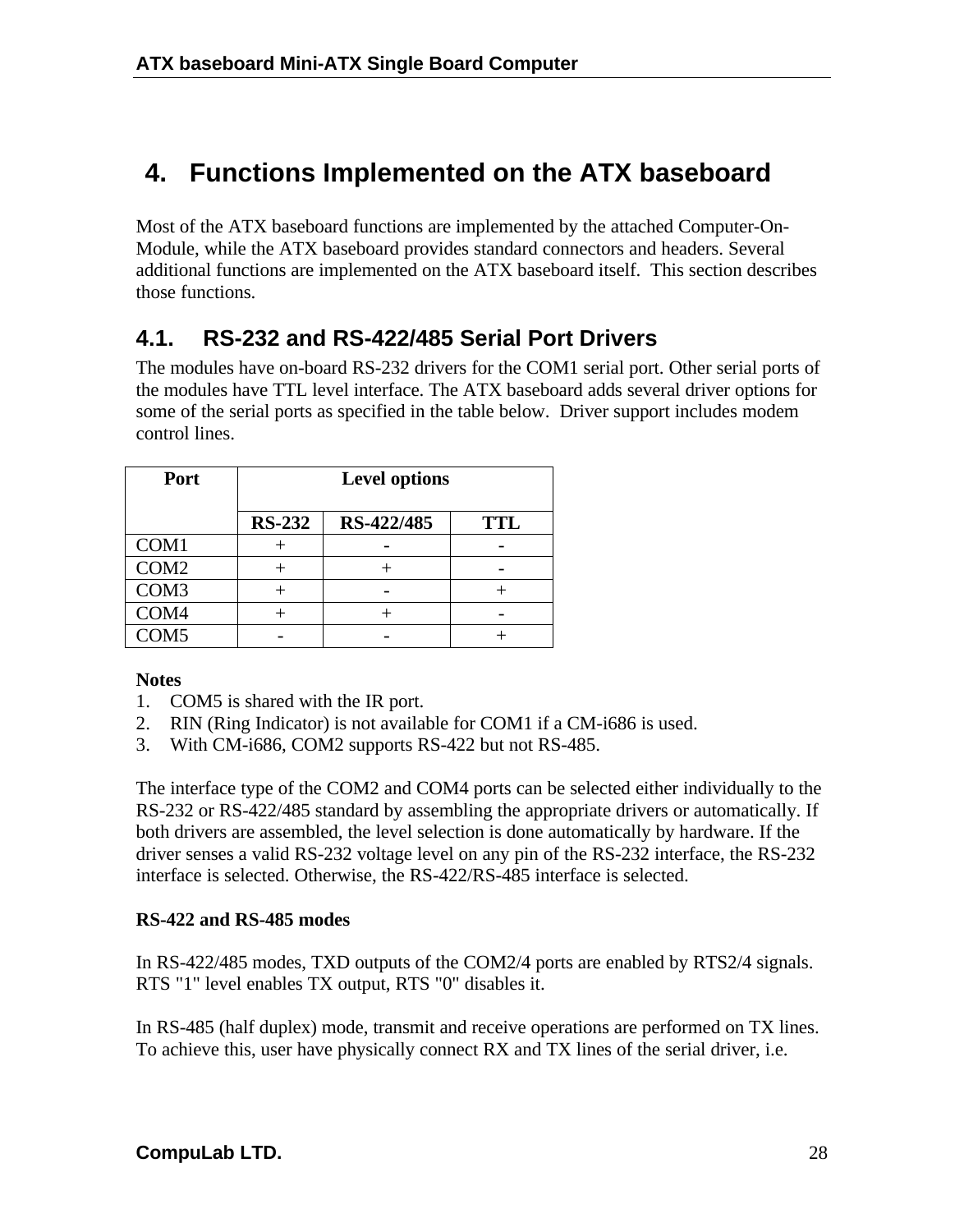RX+ to TX+ and RX- to TX-. In this case selection between receive and transmit operations is performed by RTS.

In RS-422 (full duplex) mode, transmit and receive operations are performed on separate line pairs. TX output can be always enabled, though qualifying it by RTS has no practical effect on system operation. RX and TX lines should not be connected together as in case of RS-485.

For better understanding of RS-422/485 drivers operation, please refer to SB-X270 design schematics, available following [developer] >> [CM-X270] >> [Hardware] links in CompuLab's web-site.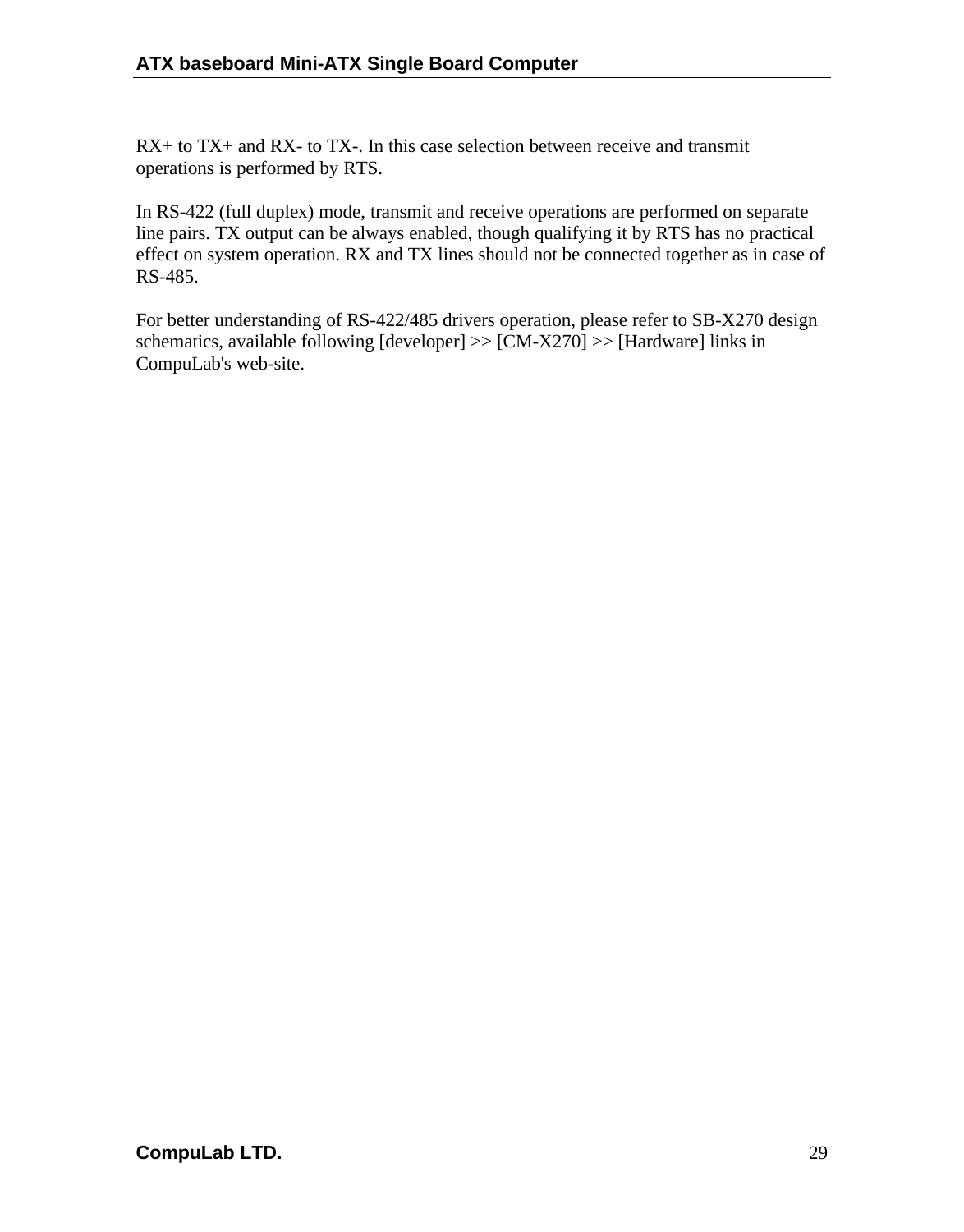#### **4.2. Power Supply Options**

The ATX baseboard has an optional on-board 5V-to-3.3V linear converter. Supply voltage options are:

#### **1. 3.3V only**

In this case, the converter is not assembled. This option can be used only if the selected module doesn't require 5V power supply.

#### **2. 3.3V and 5.0V**

This option is the same as (1), but it supports all types of low power modules including features which require 5V supply.

#### **3. 5.0V only**

In this case, a 5V-to-3.3V linear converter is assembled on the ATX baseboard. Supports all types of low power modules.

#### **4. ATX power**

In this case, power is supplied from a standard ATX power supply connected to P24. Supports all types of modules. For the modules requiring high power, such as iVCF, this is the only valid option.

#### **Bypassing the on-board converter**

If 3.3V is applied on the power entry connector, the on-board 5V-to-3.3V converter is disabled automatically to avoid interference with externally applied power.

#### **Power output specifications**

5V to 3.3V converter maximum output current: 3 A Power entry specifications when the power is supplied via the P34 connector:

| <b>Power</b><br>entry pins | <b>Maximum allowed</b><br>input current | Input<br>tolerance |
|----------------------------|-----------------------------------------|--------------------|
| 5.0V                       | 3 A                                     | 5 %                |
| 3 3 V                      |                                         | ና %                |

Converter and power entry specifications are designed in excess of CoM and ATX board requirements. The spare power can be used by attached PCI or PCMCIA / CardBus cards.

The following table summarizes the power connection options for the ATX baseboard with different modules: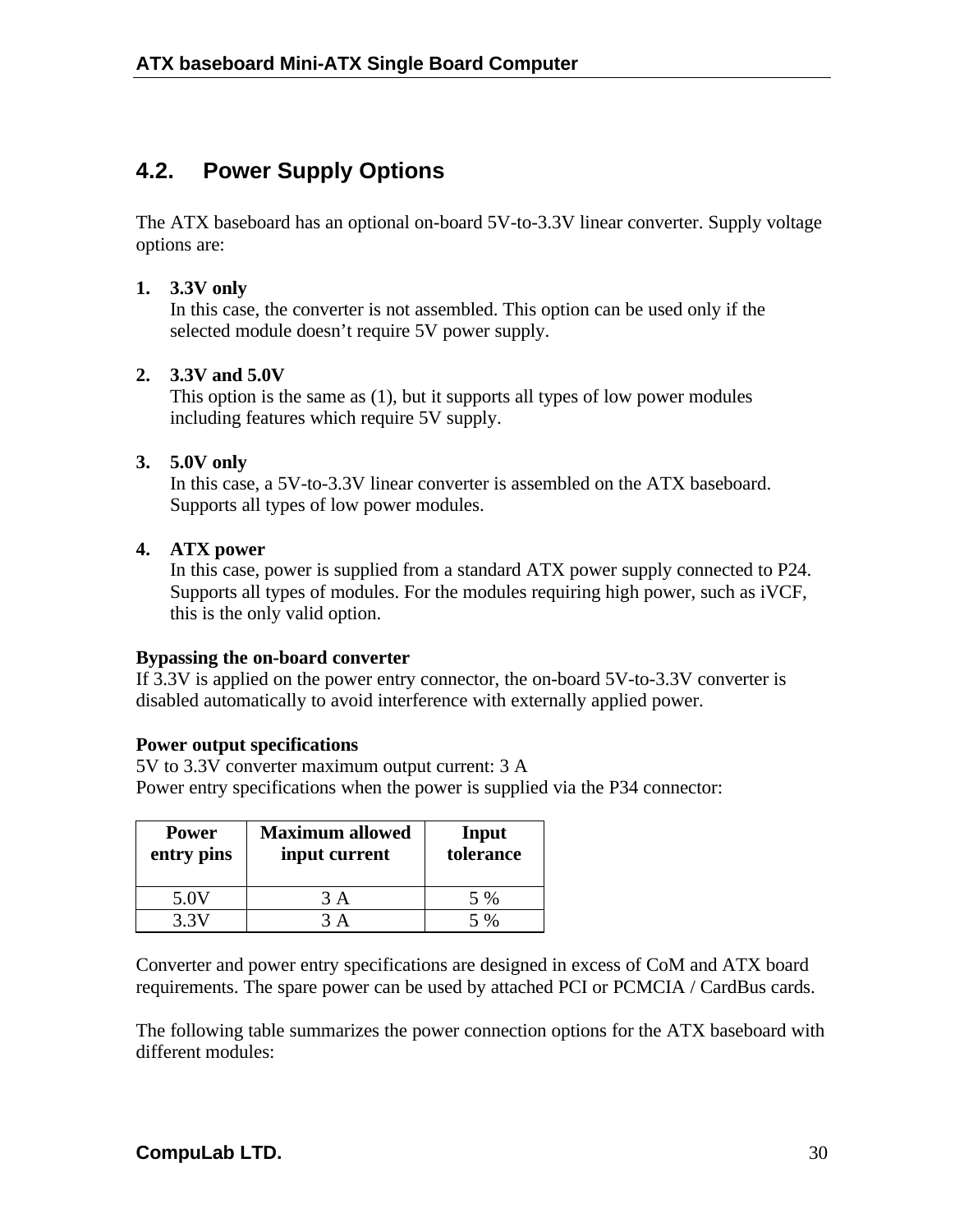| <b>Module Type</b> | 3.3V only         | 3.3V and 5.0V | 5.0V only  | <b>ATX</b> power          |
|--------------------|-------------------|---------------|------------|---------------------------|
|                    | <b>P34</b>        | <b>P34</b>    | <b>P34</b> | supply<br>P <sub>24</sub> |
| $CM-X255$          | w/o Audio and SIO |               |            |                           |
| CM-i686            | w/o Audio and SIO |               |            |                           |
| <b>CM-iVCF</b>     |                   |               |            |                           |
| $CM-iPM$           |                   |               |            |                           |
| $CM-F82$           |                   |               |            |                           |
| <b>CM-X270</b>     |                   |               |            |                           |
| CM-iGLX            |                   |               |            |                           |

**Note**: For the 5.0V-only option, a 5V to 3.3V Converter is required on the ATX baseboard.

### **4.3. Dual PC Card Controller and PCMCIA Glue Logic**

The ATX baseboard implements two different methods of PC Card interface. For modules which do not have an integrated PC Card controller, the ATX baseboard provides a controller on-board. For the CM-X255 and CM-X270 modules, which does have an integrated PCMCIA controller, the ATX baseboard provides only simple glue logic required to achieve standard PCMCIA functionality. However, an on-board PC Card controller can be used with the CM-X255 / CM-X270 as well.

#### **4.3.1. Dual PC Card Controller**

The ATX baseboard implements a dual PC Card interface using a TI PCI1420 controller. The PC Card controller and slots are optional, according to the ATX baseboard's configuration. The PCI1420 is a high-performance PCI-to-CardBus bridge that supports two independent card sockets compliant with the PC Card standard. The PC Card standard retains the 16-bit PC Card specification (PCMCIA) and defines the new 32-bit PC Card the CardBus, capable of full 32-bit data transfers at 33 MHz. The ATX baseboard supports any combination of PCMCIA and CardBus PC Cards in the two sockets, powered by 5 V or 3.3 V as required.

The controller is compliant with the PCI Local Bus Specification and its PCI interface can act as either a PCI master or slave device. PCI bus mastering is initiated during 16-bit PC Card DMA transfers or CardBus PC Card bridging transactions. The controller is also compliant with the latest PCI Bus Power Management Interface Specification.

All PC Card signals are internally buffered to allow hot insertion and removal. The PCI1420 is register-compatible with the Intel 82365SL controller in 16-bit PCMCIA mode. The controller's internal data path logic allows the host to access 8-, 16-, and 32-bit cards using full 32-bit PCI cycles for maximum performance.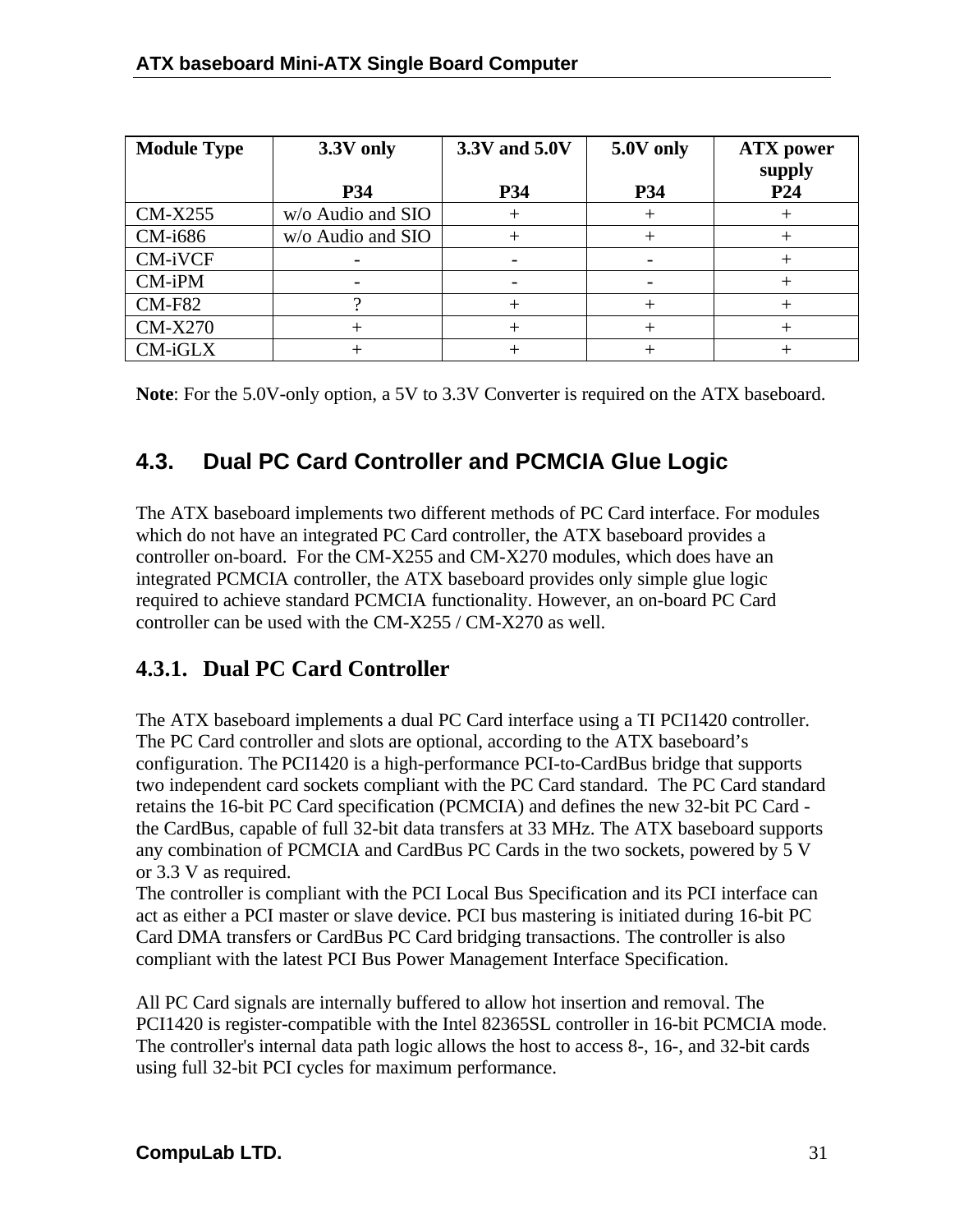The PC Card controller can be disabled in order to allow the functionality of the CM-X255 / CM-X270's integrated PCMCIA controller. See the "Jumpers" section for more information.

#### **Features**

- ß Mix-and-match 5-V/3.3-V 16-bit PC Cards and 3.3-V CardBus Cards
- Two PC Card or CardBus slots with hot insertion and removal
- Dual-slot PC Card power switch
- Burst transfers,  $130 \text{ MB/s}$  throughput
- **Five PCI memory windows and two I/O windows available for each socket**
- ß Two I/O windows and two memory windows available by each CardBus socket
- Intel 82365SL register compatible
- **•** Distributed DMA (DDMA) and PC/PCI DMA
- **B** 16-Bit DMA on both PC Card sockets

The controller is initialized by CoM's BIOS/Monitor and supported by all operating system packages.

#### **4.3.2. PCMCIA logic for CM-X255 / CM-X270**

PCMCIA interface logic on the ATX baseboard is designed to support single socket 8/16 bit PC-Card functionality, as provided by the PCMCIA controller integrated in the CM-X255 / CM-X270. This is a low-cost option supported only by the CM-X255/ CM-X270.

The PCMCIA interface logic can be disabled in order to allow the functionality of a Dual PC Card controller as mentioned in the previous section. See the "Jumpers" section for more information.

#### **Features**

- ß 5-V/3.3-V 16-bit PC Cards
- $\blacksquare$  Single slot with hot insertion and removal
- ß Manually selectable supply voltage. See the "Jumpers" section for more information.
- **ID and memory transactions supported**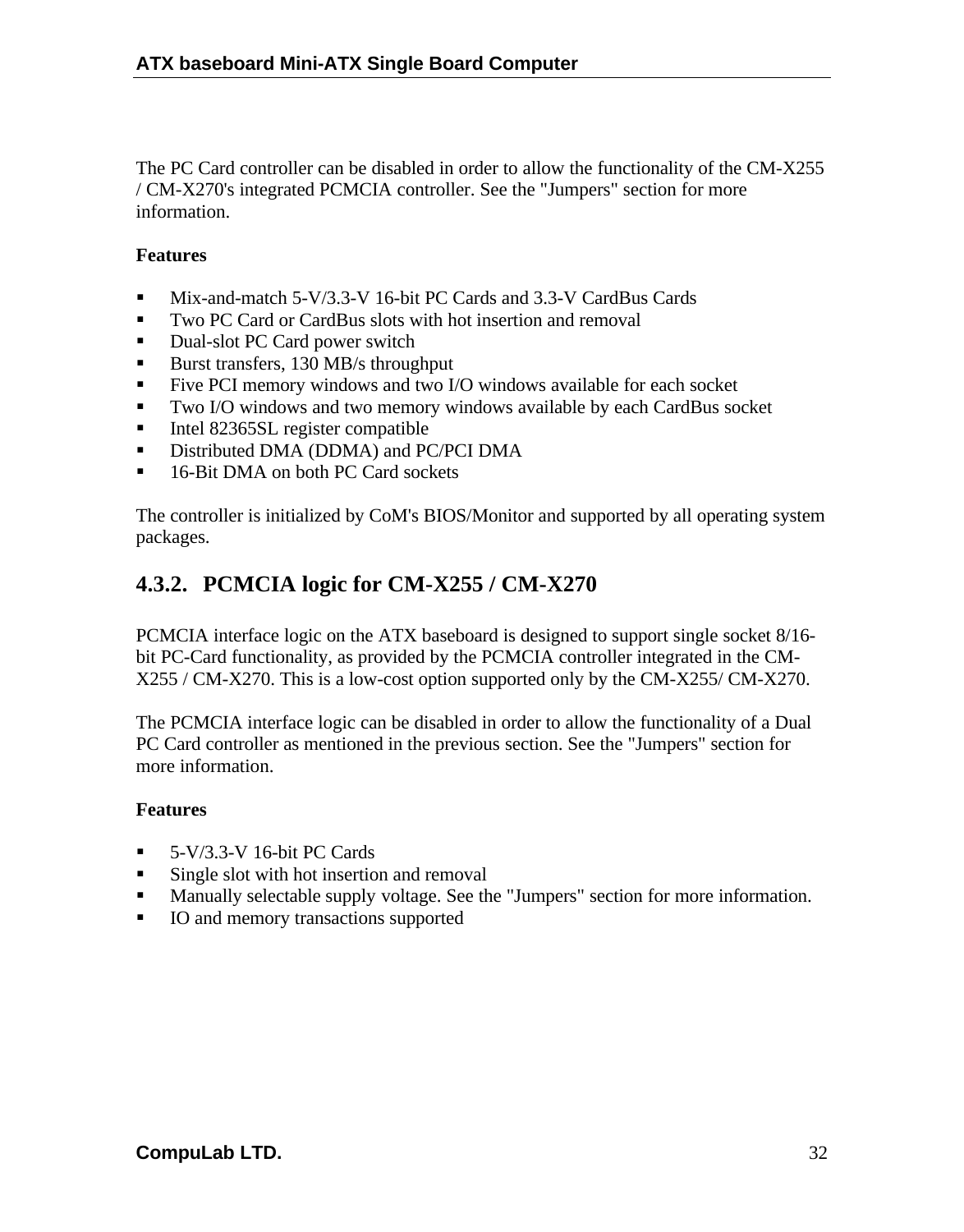### **4.4. 10/100 Mbit Ethernet Port**

The ATX baseboard contains one optional 10/100 Mbit Ethernet port. This is in addition to the optional Ethernet port(s) contained in the module. Depending on module type, the user can therefore order the ATX baseboard + Module system with none, one, two or three Ethernet ports. The Ethernet interface implemented in the ATX baseboard is based on the Realtek RTL8139 MAC/PHY component. In functional terms, it is identical to the Ethernet port available on the CM-i686. Refer to the CM-i686 Reference Guide for details.

The Ethernet port's interface to the external world is through a standard RJ45 interface.

Note: When a CM-i686 is used with the ATX baseboard, the operating system assigns the CM-i686's Ethernet as Port1 and the ATX Ethernet, Port0.

### **4.5. LCD Power Switch**

The graphics controller is located on the module. The ATX baseboard adds one feature for LCD panel support - the power switch. Most LCD panels require proper power sequencing in order to avoid panel damage. The graphics controller of the module provides the LCD\_VDDEN signal indicating when power should be applied. The LCD power switch circuit of the ATX baseboard applies a VDD on LCD interface connector under the control of LCD\_VDDEN.

LCD Supply selection: The user can select 3.3V or 5V supply by placing a jumper on [P29.15 – P30.15] for 3.3V or [P30.15 – P31.15] for 5V.

### **4.6. Video Input Processor**

The ATX baseboard implements a 9-bit video input processor that receives analog video input (composite) and converts it to CCIR656/601 format in order to transfer the video data to module's Video Input Port. The video input processor is Philips SAA7113H.

The 9-bit video input processor is a combination of a two-channel analog preprocessing circuit including source selection, anti-aliasing filter and ADC, an automatic clamp and gain control, a Clock Generation Circuit (CGC), a digital multistandard decoder (PAL BGHI, PAL M, PAL N, combination PAL N, NTSC M, NTSC-Japan, NTSC N and SECAM), a brightness, contrast and saturation control circuit, a multistandard VBI data slicer and a 27 MHz VBI data bypass.

The decoder is based on the principle of line-locked clock decoding and is able to decode the color of PAL, SECAM and NTSC signals into ITU-R BT 601 compatible color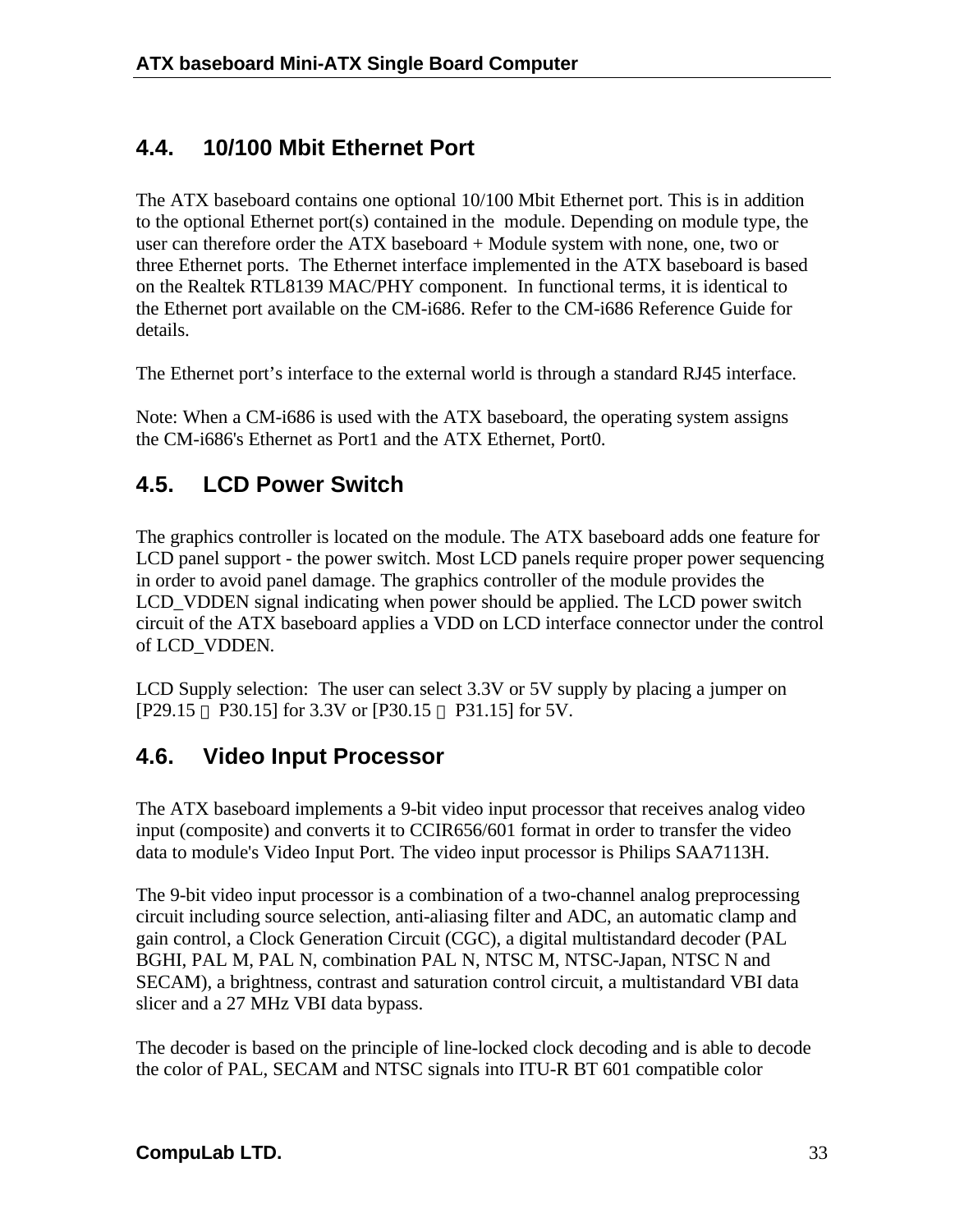component values. It accepts an analog CVBS input from TV or VTR sources. The circuit is I2C-bus controlled.

Key features of the Video Input Processor:

- Two analog preprocessing channels in differential CMOS style for best S/Nperformance
- Fully programmable static gain or automatic gain control for the selected CVBS channel
- Switchable white peak control
- Two built-in analog anti-aliasing filters
- Two 9-bit video CMOS Analog-to-Digital Converters (ADCs), digitized CVBS signal are available on the VPO-port via I2C-bus control
- Line-locked system clock frequencies
- Digital PLL for horizontal sync processing and clock generation, horizontal and vertical sync detection
- Automatic detection of 50 Hz and 60 Hz field frequency and automatic switching
- between PAL and NTSC standards
- Luminance and chrominance signal processing for PAL BGHI, PAL N, combination PAL N, PAL M, NTSC M, NTSC N, NTSC 4.43, NTSC-Japan and SECAM
- User programmable luminance peaking or aperture correction
- Cross-color reduction for NTSC by chrominance comb filtering
- PAL delay line for correcting PAL phase errors
- Brightness Contrast Saturation (BCS) and hue control on-chip
- Multistandard VBI data slicer decoding World Standard Teletext (WST), North-American Broadcast Text System (NABTS), closed caption, Wide Screen Signalling (WSS), Video Programming System (VPS), Vertical Interval Time Code, (VITC) variants (EBU/SMPTE), etc.
- Standard ITU-R BT 656 YUV 4 : 2 : 2 format (8-bit) on VPO output bus
- Enhanced ITU-R BT 656 output format on VPO output bus containing:
	- Active video
	- Raw CVBS data for Intercast applications (27 MHz data rate)
	- Decoded VBI data
- Detection of copy protected input signals according to the Macrovision standard; can be used to prevent unauthorized recording of pay-TV or video tape signals.

In order to connect an external source of video in CCIR656/601 format, the video input processor must be disabled. It is done by closing jumper 40.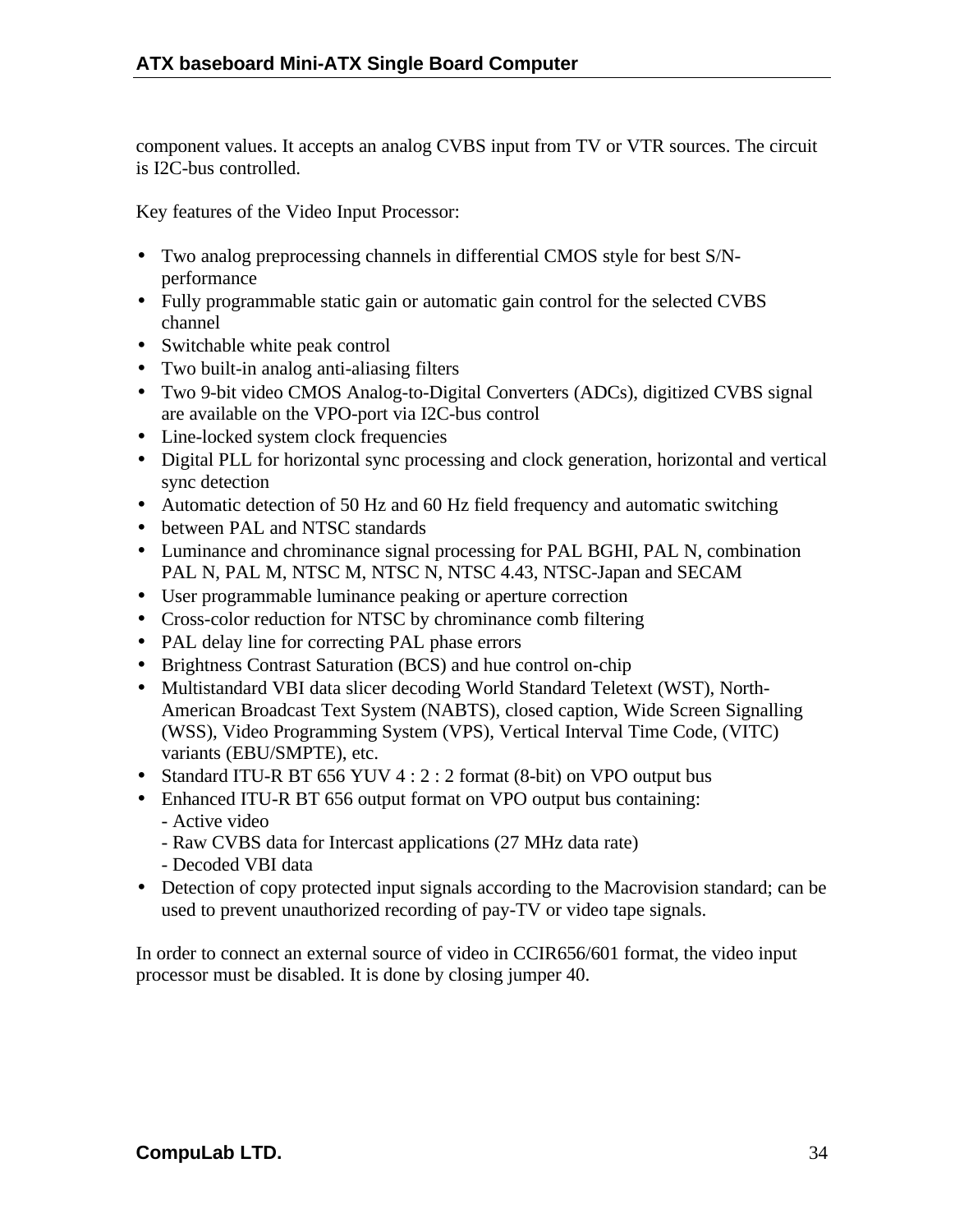## **5. Jumpers**

The ATX baseboard is designed to operate with several different types of modules. Some of the modules' functions are not fully compatible; therefore, configuration jumpers are required. Jumpers are implemented by 4 rows of 2mm headers, named P29, P30, P31 and P38 and one standard 100-mil jumper P35.

#### **5.1. Jumper Summary**

| <b>Jumper</b>            | <b>Location</b>                       | <b>Description</b>                                                                                         | Complimentary                              |
|--------------------------|---------------------------------------|------------------------------------------------------------------------------------------------------------|--------------------------------------------|
| number                   | (header pins)                         |                                                                                                            | requirements from<br>other jumpers         |
| $\mathbf{1}$             | P30-1<br>$P29-1$                      | If assembled, select 3.3V as                                                                               | Jumpers 5,6,7,8 are off                    |
| $\overline{c}$           | P <sub>29</sub> -2 P <sub>30</sub> -2 | V_CORE supply. Required by                                                                                 | Jumpers 36, 37, 38, 39                     |
| 3                        | P <sub>29</sub> -3 P <sub>30</sub> -3 | X255, X270, i686 and iGLX                                                                                  | are off                                    |
| $\overline{\mathcal{L}}$ | P <sub>29</sub> -4 P <sub>30</sub> -4 | modules.                                                                                                   |                                            |
| 5                        | P30-1 P31-1                           | If assembled, select 5.0V as                                                                               | Jumpers 1,2,3,4 are off                    |
| 6                        | P30-2 P31-2                           | V_CORE supply. Required by iPM,                                                                            | Jumpers 36, 37, 38, 39                     |
| $\overline{7}$           | P30-3 P31-3                           | iVCF modules.                                                                                              | are off                                    |
| 8                        | P30-4 P31-4                           |                                                                                                            |                                            |
| $\overline{9}$           | P <sub>29</sub> -5 P <sub>30</sub> -5 | 3.3V PCMCIA VCC select. If the<br>jumpers are assembled, the VCC<br>supplied to PCMCIA socket A is<br>3.3V | Relevant only if<br>jumper 11 is on        |
| 10                       | P30-5 P31-5                           | 5V PCMCIA VCC select. If the<br>jumpers are assembled, the VCC<br>supplied to PCMCIA socket A is<br>5V     | Relevant only if<br>jumper 11 is on        |
| 11                       | P <sub>29</sub> -6 P <sub>30</sub> -6 | Manually controlled VCC for<br>PCMCIA socket A select. Used for<br>the CM-X255/X270 PCMCIA<br>controller   | Either jumper 10 or<br>jumper 9 must be on |
| 12                       | P30-6 P31-6                           | Software controlled VCC for<br>PCMCIA socket A select. Used for<br>the ATX baseboard PC-Card<br>controller |                                            |
| 13                       | P29-7 P30-7                           | Manually set $VPP = 5V$ for<br>PCMCIA socket A. Used for the<br>CM-X255/X270 PCMCIA<br>controller          |                                            |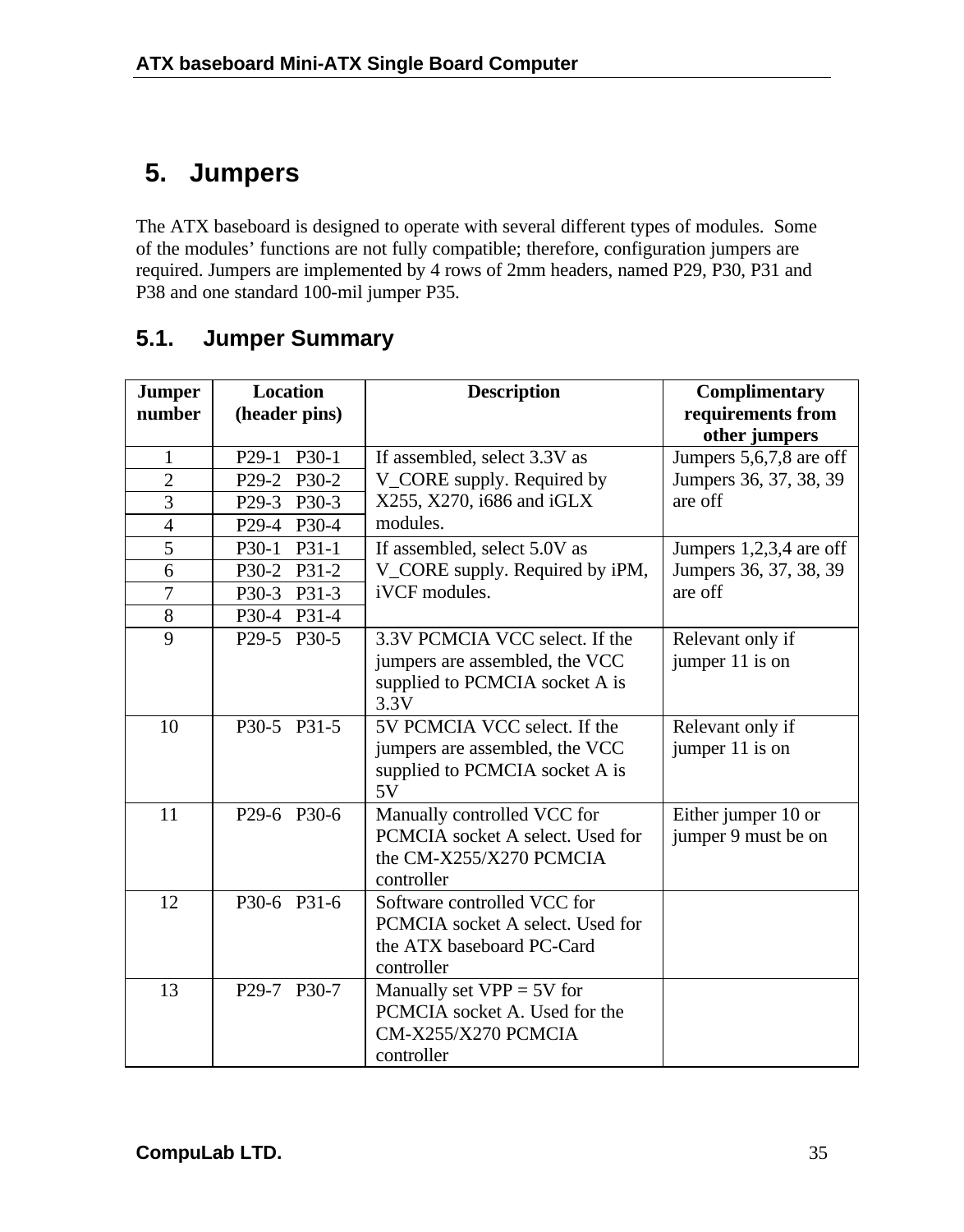| 14              | P30-7 P31-7                             | Software controlled VPP for         |                                    |
|-----------------|-----------------------------------------|-------------------------------------|------------------------------------|
|                 |                                         | PCMCIA socket A select. Used for    |                                    |
|                 |                                         | the ATX baseboard PC-Card           |                                    |
|                 |                                         | controller                          |                                    |
| 15              | P30-9 P31-9                             | Use ATX baseboard audio codec. If   | These jumpers must be              |
| 16              | P30-10 P31-10                           | the jumpers are assembled, ATX      | off if the module has              |
| 17              | P29-10 P29-11                           | baseboard codec will be used.       | on-board codec.                    |
| 18              | P <sub>29</sub> -12 P <sub>29</sub> -13 |                                     |                                    |
| 19              | P31-11<br>P30-11                        | PCMCIA logic enable. If the         | If the jumpers are                 |
| 20              | P30-12 P31-12                           | jumpers are off – PCMCIA logic is   | assembled, jumper 22               |
| 21              | P30-13 P31-13                           | disabled.                           | must be on also.                   |
| 22              | P <sub>29</sub> -14 P <sub>30</sub> -14 | ATX baseboard PC-Card controller    |                                    |
|                 |                                         | disable                             |                                    |
| 23              | P30-14 P31-14                           | ATX baseboard PC-Card controller    | If the jumper is $\overline{on}$ , |
|                 |                                         | enable                              | jumpers 19, 20, and 21             |
|                 |                                         |                                     | must be off.                       |
| 24              | P29-15 P30-15                           | 3.3V VCC_LCD select. If the         |                                    |
|                 |                                         | jumpers are assembled, LCD supply   |                                    |
|                 |                                         | voltage is 3.3V                     |                                    |
| 25              | P30-15 P31-15                           | 5V VCC_LCD select. If the           |                                    |
|                 |                                         | jumpers are assembled, LCD supply   |                                    |
|                 |                                         | voltage is 5V                       |                                    |
| 26              | P29-16 P30-16                           | Module CRT interface select. The    |                                    |
| 27              | P <sub>29</sub> -17 P <sub>30</sub> -17 | jumpers must be on for the i686,    |                                    |
| 28              | P <sub>29</sub> -18 P <sub>30</sub> -18 | iPM, iGLX and iVCF modules.         |                                    |
| 29              | P30-19<br>P <sub>29</sub> -19           |                                     |                                    |
| 30              | P29-20<br>P30-20                        |                                     |                                    |
| 31              | P30-16<br>P31-16                        | ATX baseboard DAC CRT               |                                    |
| $\overline{32}$ | P30-17<br>P31-17                        | interface select. The jumpers must  |                                    |
| $\overline{33}$ | P31-18<br>P30-18                        | be on for the CM-X255/X270.         |                                    |
| $\overline{34}$ | P31-19<br>P30-19                        |                                     |                                    |
| 35              | P30-20<br>P31-20                        |                                     |                                    |
| 36              | P38-1<br>P38-2                          | If assembled, select 12V as         | Jumpers                            |
| $\overline{37}$ | P38-3<br>P38-4                          | V_CORE supply. Required for         | 1,2,3,4,5,6,7,8 are off            |
| 38              | P38-6<br>P38-5                          | future compatibility.               |                                    |
| 39              | P38-7<br>P38-8                          |                                     |                                    |
| 40              | P38-18<br>P38-19                        | Video input processor disable. Put  | If the jumper is on,               |
|                 |                                         | the jumper here in order to ensure  | jumper 41 must be off              |
|                 |                                         | disabling of video input processor. |                                    |
| 41              | $P38-18$<br>P38-17                      | Video input processor enable. Put   | If the jumper is on,               |
|                 |                                         | the jumper here in order to ensure  | jumper 40 must be off              |
|                 |                                         | enabling of video input processor.  |                                    |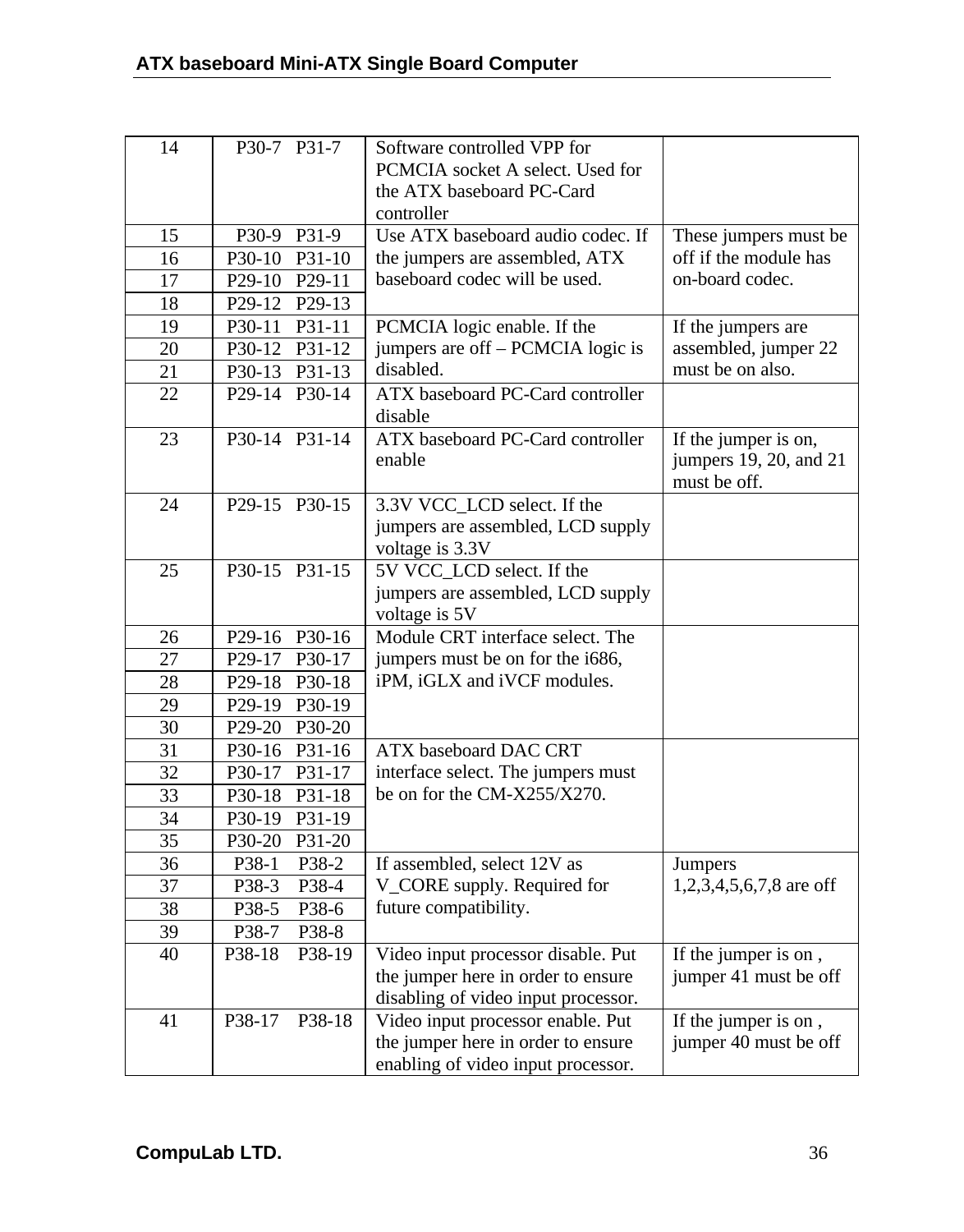| 42 | P35-1 P35-2 | Module's Ethernet analog power | If the jumper is on,    |
|----|-------------|--------------------------------|-------------------------|
|    |             | supply                         | 3.3V is supplied to the |
|    |             |                                | module's Ethernet TX    |
|    |             |                                | output. Required for    |
|    |             |                                | CM-X255, CM-X270,       |
|    |             |                                | <b>CM-F82</b>           |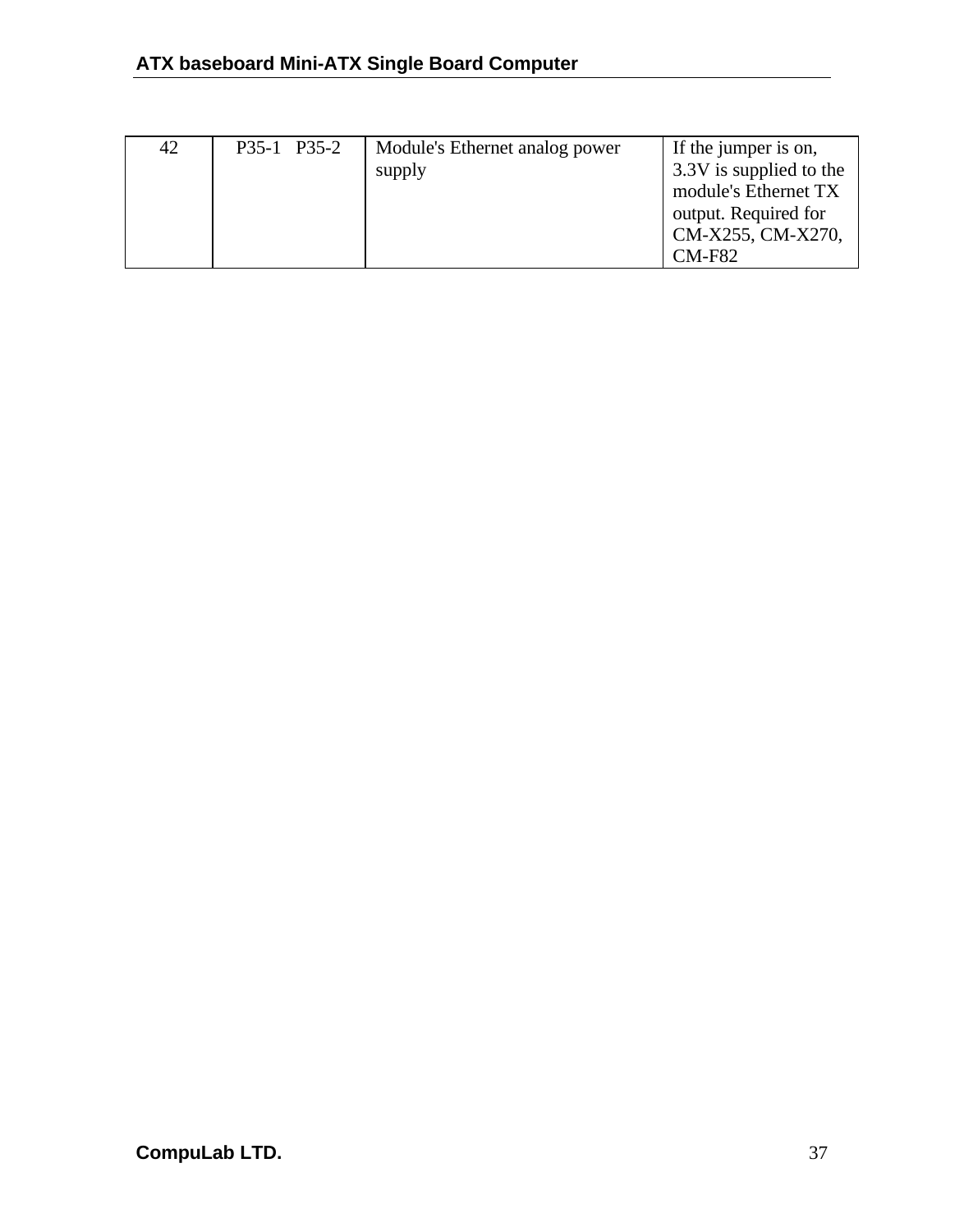#### **5.2. Sample configurations**

#### **5.2.1. CM-i686, CM-iGLX**

- $\bullet$  V CORE = 3.3V
- On-module CRT interface is used
- CardBus controller is enabled
- PCMCIA logic is disabled
- No LCD connected.
- Video Input Processor is enabled
- Power is not connected to module's Ethernet output



• • P35

#### **5.2.2. CM-iVCF**

- $\bullet$  V CORE = 5.0V
- On-module CRT interface is used
- CardBus controller is enabled
- PCMCIA logic is disabled
- 5V LCD is connected.
- Video Input Processor is disabled
- Power is not connected to module's Ethernet output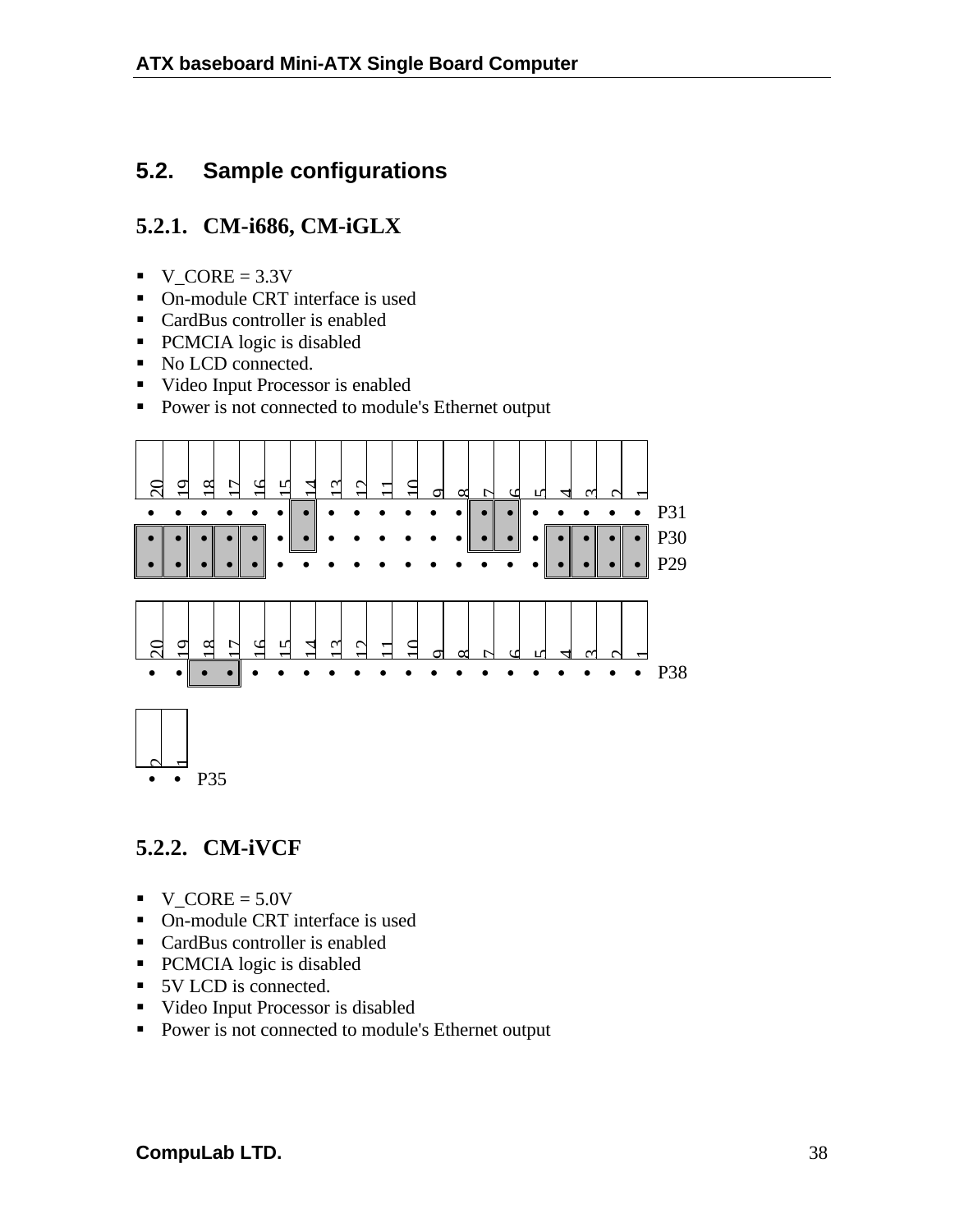

#### **5.2.3. CM-X255, CM-X270**

- $\bullet$  V CORE = 3.3V
- CardBus controller is disabled
- PCMCIA logic is enabled, for CM-X255/X270 on-board controller
- CRT DAC interface of ATX baseboard is enabled
- 3.3V PCMCIA card is used
- **SV VPP** is required for PCMCIA card
- 3.3V LCD connected
- Video Input Processor is disabled
- Power is connected to module's Ethernet output

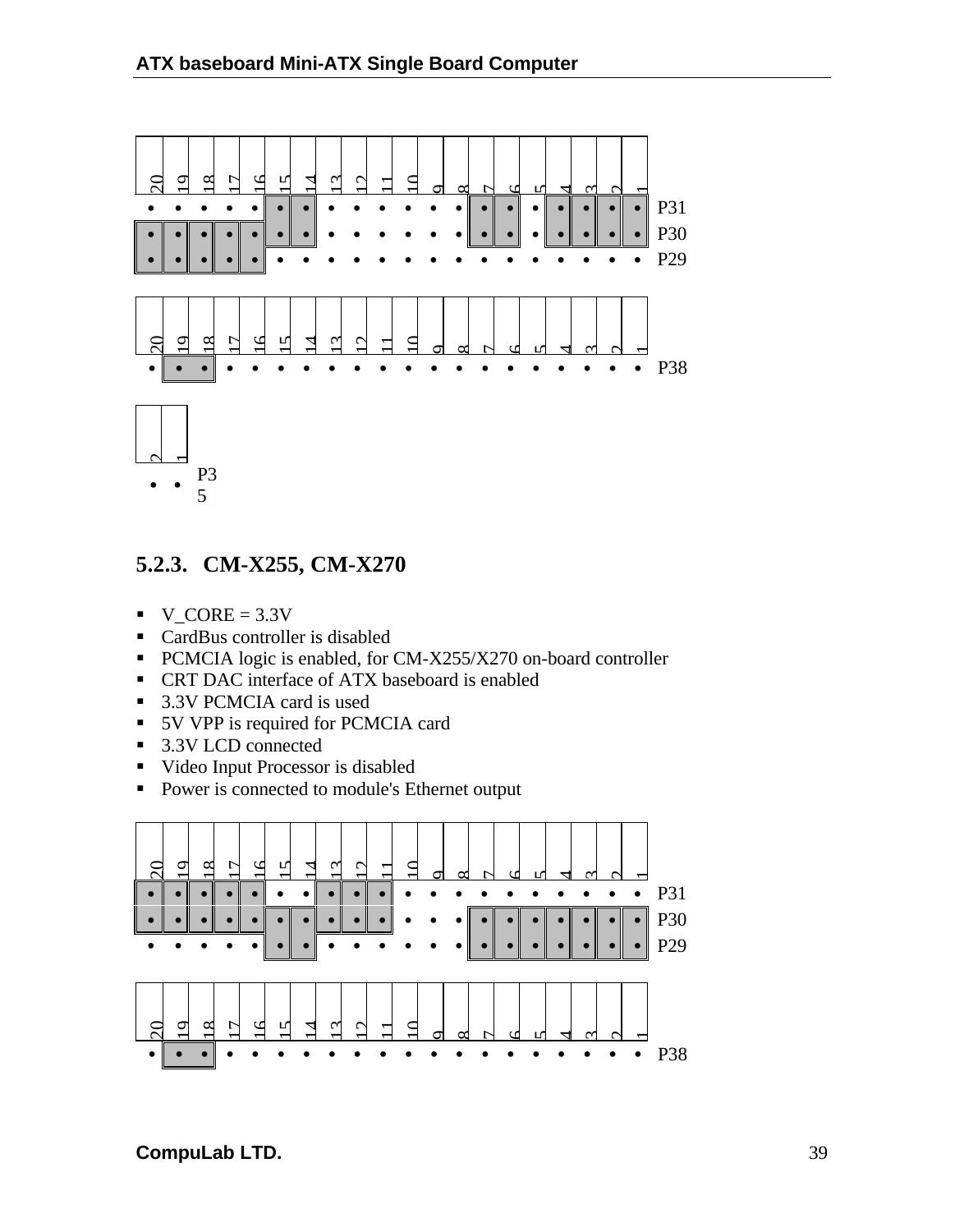

#### **5.2.4. CM-i886**

- $\bullet$  V CORE = 5V
- CM-i886 doesn't have audio audio codec of ATX baseboard is used
- CM-i886 CRT interface is selected
- CardBus controller is enabled
- PCMCIA logic is disabled
- 5V LCD connected
- Video Input Processor is disabled
- Power is not connected to module's Ethernet output



#### **5.2.5. CM-F82**

- $\bullet$  V CORE = 3.3V
- CardBus controller is enabled
- PCMCIA logic is disabled.
- CRT DAC interface of ATX baseboard is enabled

#### **CompuLab LTD.** 40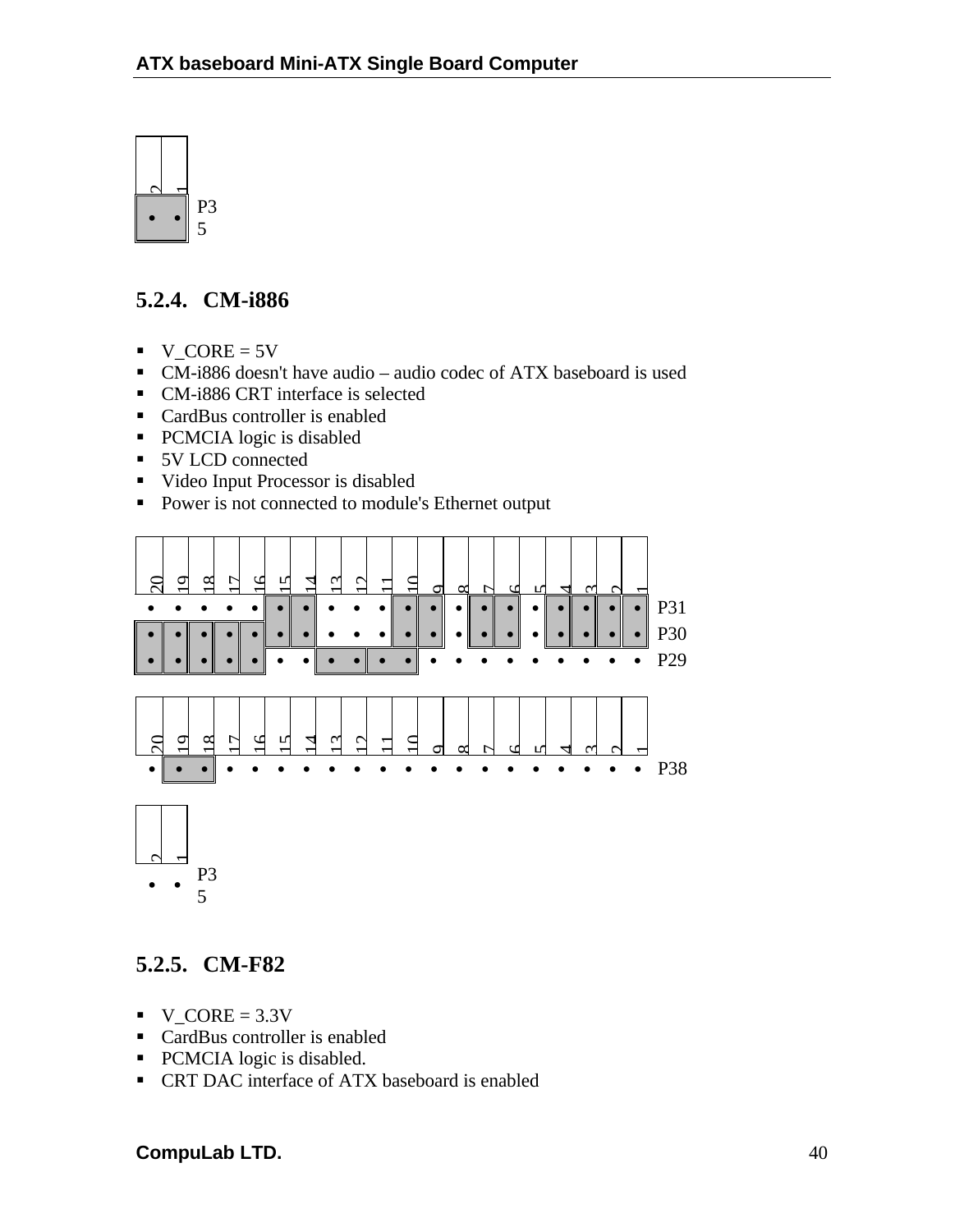- 3.3V LCD connected
- Video Input Processor is disabled
- Power is connected to CORE Ethernet output

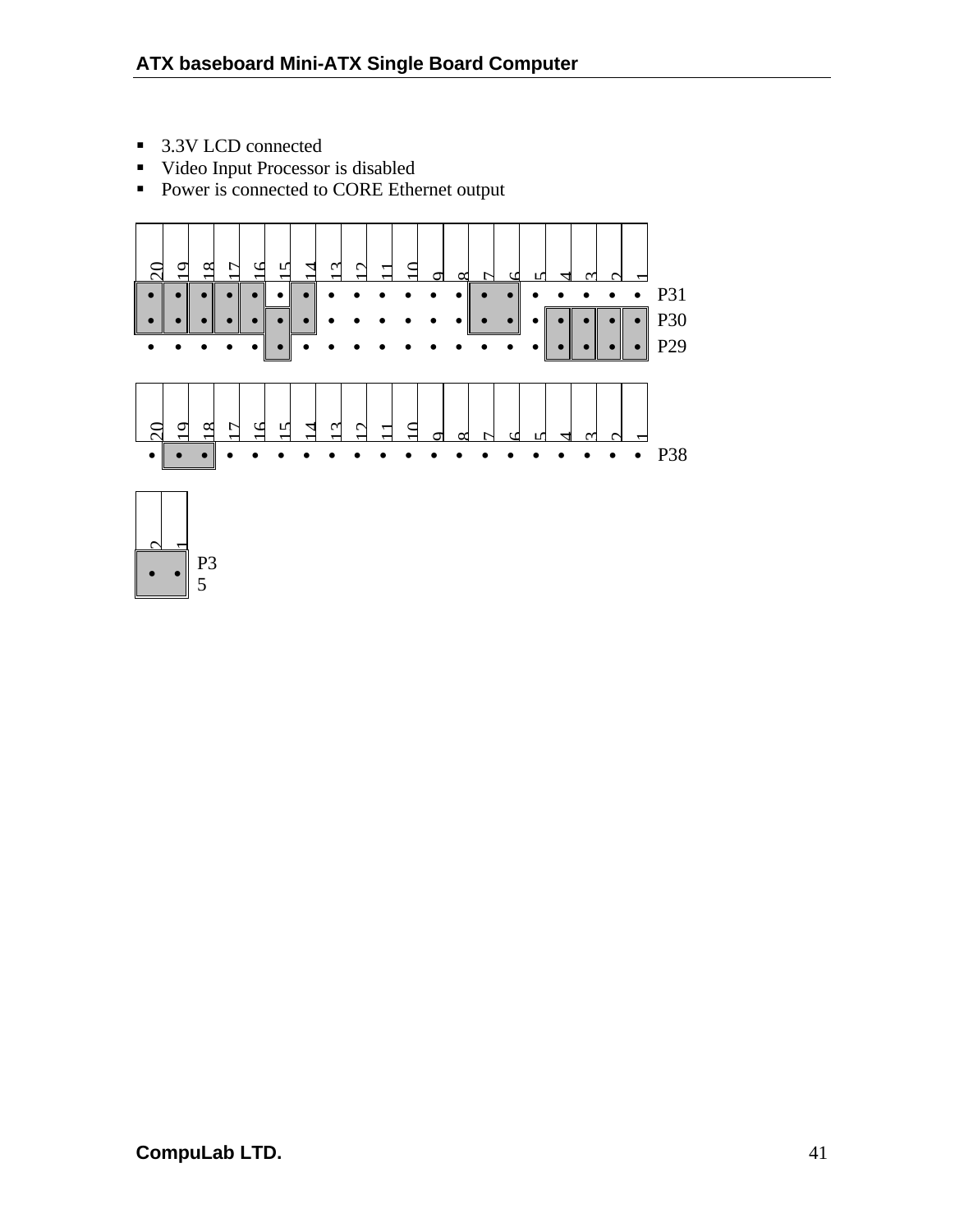# **6. Connector Locations**

#### **ATX baseboard Top side**

AssemblyTop

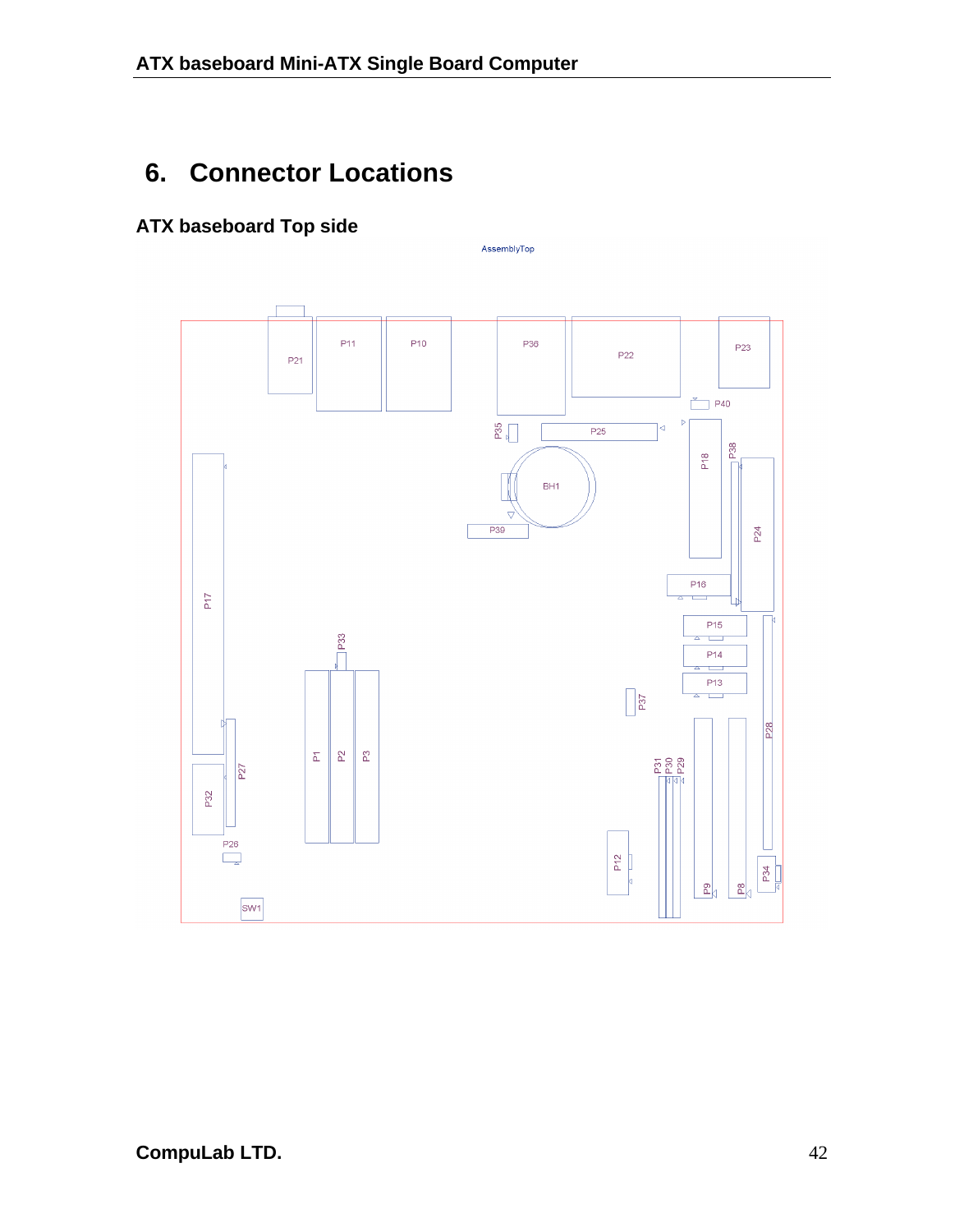

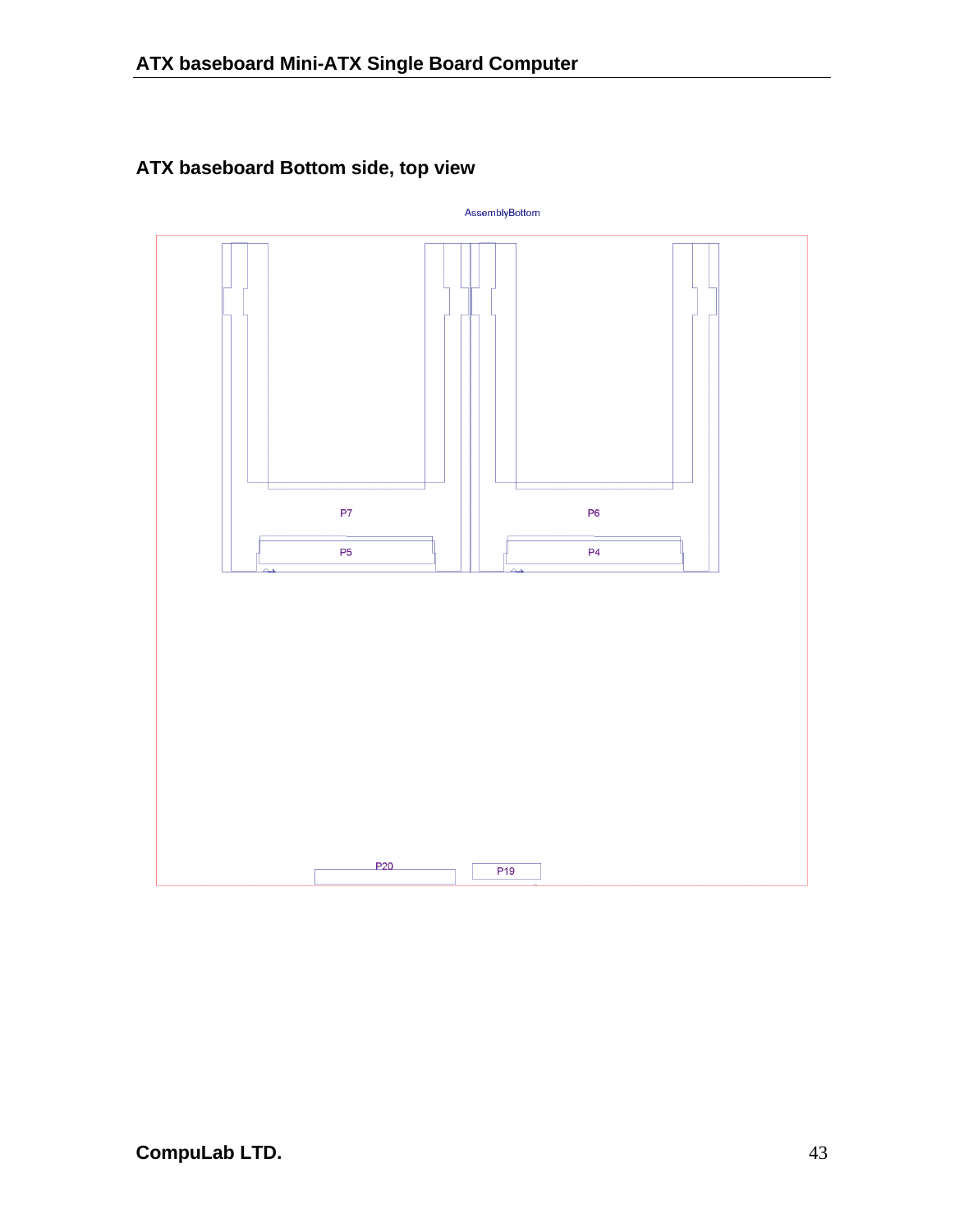#### **Reference**

| P1, P2, P3        | CAMI connectors for module interface       |
|-------------------|--------------------------------------------|
| $P4+P6$           | PC-Card socket A                           |
| $P5+P7$           | PC-Card socket B                           |
| P <sub>8</sub>    | IDE interface for X86 modules              |
| P <sub>9</sub>    | IDE interface for ARM / PowerPC modules    |
| P <sub>10</sub>   | Module's Ethernet + USB01 and USB02        |
| P11               | ATX baseboard Ethernet + USB03 and USB04   |
| P <sub>14</sub>   | COM2 RS-232 header                         |
| P13               | COM3 RS-232 / TTL header                   |
| P <sub>15</sub>   | COM4 RS-232 header                         |
| P <sub>16</sub>   | COM2 and COM4 RS-422/485 header            |
| P17               | PCI slot                                   |
| P <sub>18</sub>   | GPIO / Video Input Port header             |
| P <sub>19</sub>   | 51-pin LCD connector                       |
| P <sub>21</sub>   | Audio jack                                 |
| P <sub>22</sub> A | CRT connector                              |
| P22B              | COM1 RS-232 connector                      |
| P <sub>23</sub>   | PS/2 keyboard and mouse connector          |
| P <sub>24</sub>   | ATX power supply connector                 |
| P <sub>25</sub>   | Parallel port header                       |
| P <sub>26</sub>   | <b>TVOUT</b> header                        |
| P <sub>27</sub>   | LVDS panel connector                       |
| P <sub>28</sub>   | Touchscreen, IR and audio interface header |
| P32               | PCI extension                              |
| P34               | Power entry for low-power modules          |
| P36               | Module's second Ethernet                   |
| P37               | Analog video input                         |
| P39               | <b>SATA</b> connector                      |
| SW1               | <b>Reset button</b>                        |